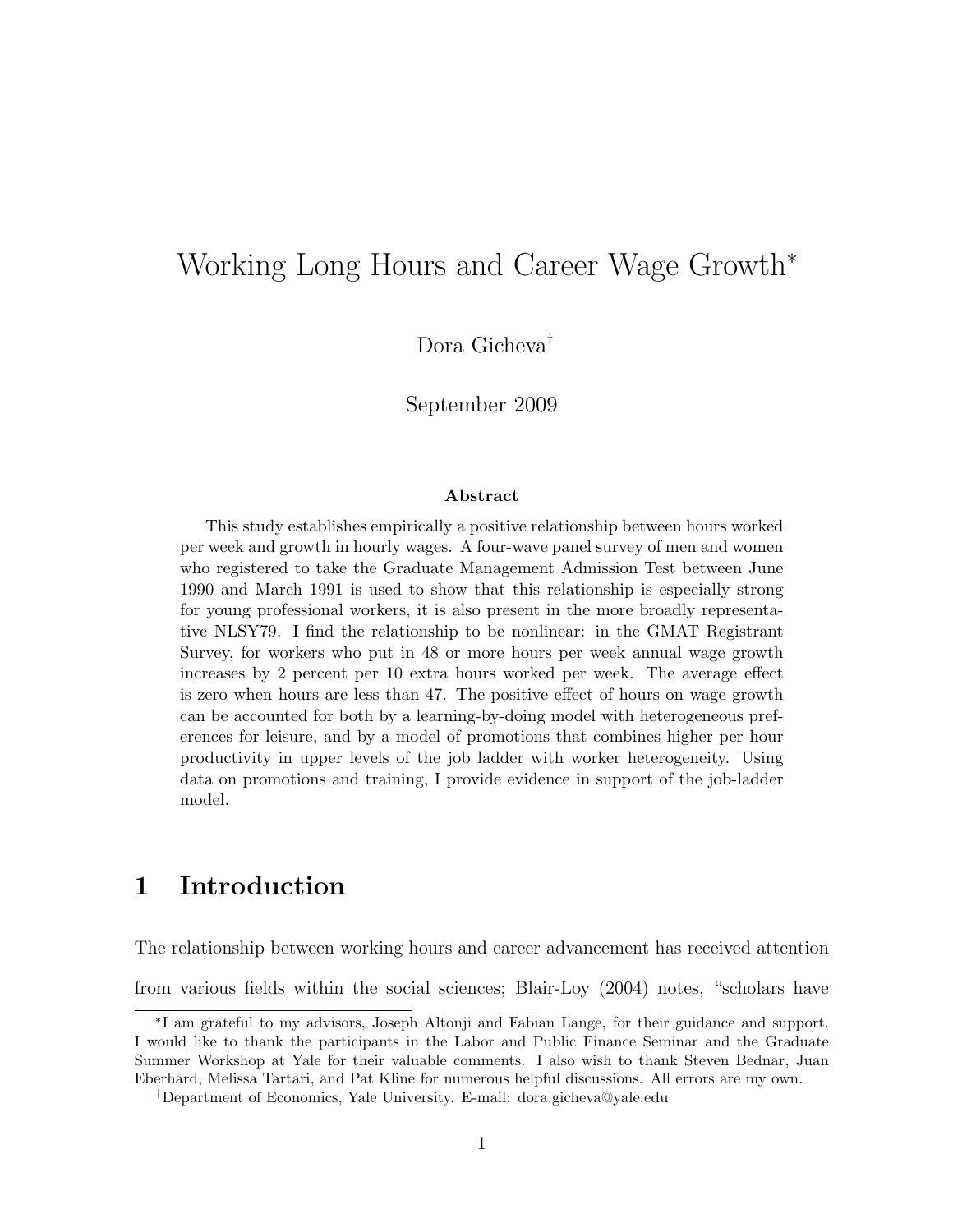lamented how firms reserve the best jobs and opportunities for 'ideal workers', who can give long hours to their employer without being encumbered by family responsibilities." Reich (2001) points out that increasing earnings inequality means that taking a secondgrade job that allows for more free time requires one to give up more current and future income. Akerlof (1976) is among the first economists to propose the idea that the labor market equilibrium can entail inefficiently long hours.

This paper links long hours to future career outcomes, in particular promotions and wage growth. It is the first of its sort to document empirically the nonlinearities in the relationship between working hours and career wage growth and to propose a theoretical framework that can be used to explain the observed relationship. I focus on percentage wage growth to avoid the endogeneity associated with the direct labor supply relationship between hours and current period wages. The empirical evidence from a four-wave panel survey of registrants for the Graduate Management Admission Test (GMAT) suggests that for young professional workers who usually put in overtime, working ten extra hours per week increases annual wage growth by around 2 percent: an effect similar in magnitude to obtaining an MBA degree.

I propose a theoretical model to explain these findings that is built upon the idea that hourly output is higher in upper-level positions within the firm and therefore employers prefer to promote workers who are consistently willing to put in long hours. The theory is based on the model of promotions with human capital accumulation in Gibbons and Waldman (1999) but adds disutility of hours that differs across workers. Willingness to work extra hours and ability are strategic complements in this model. Employees differ in their disutility of hours but their preferences are constant over time. Workers who put in very long hours or who have relatively high ability to learn on the job are the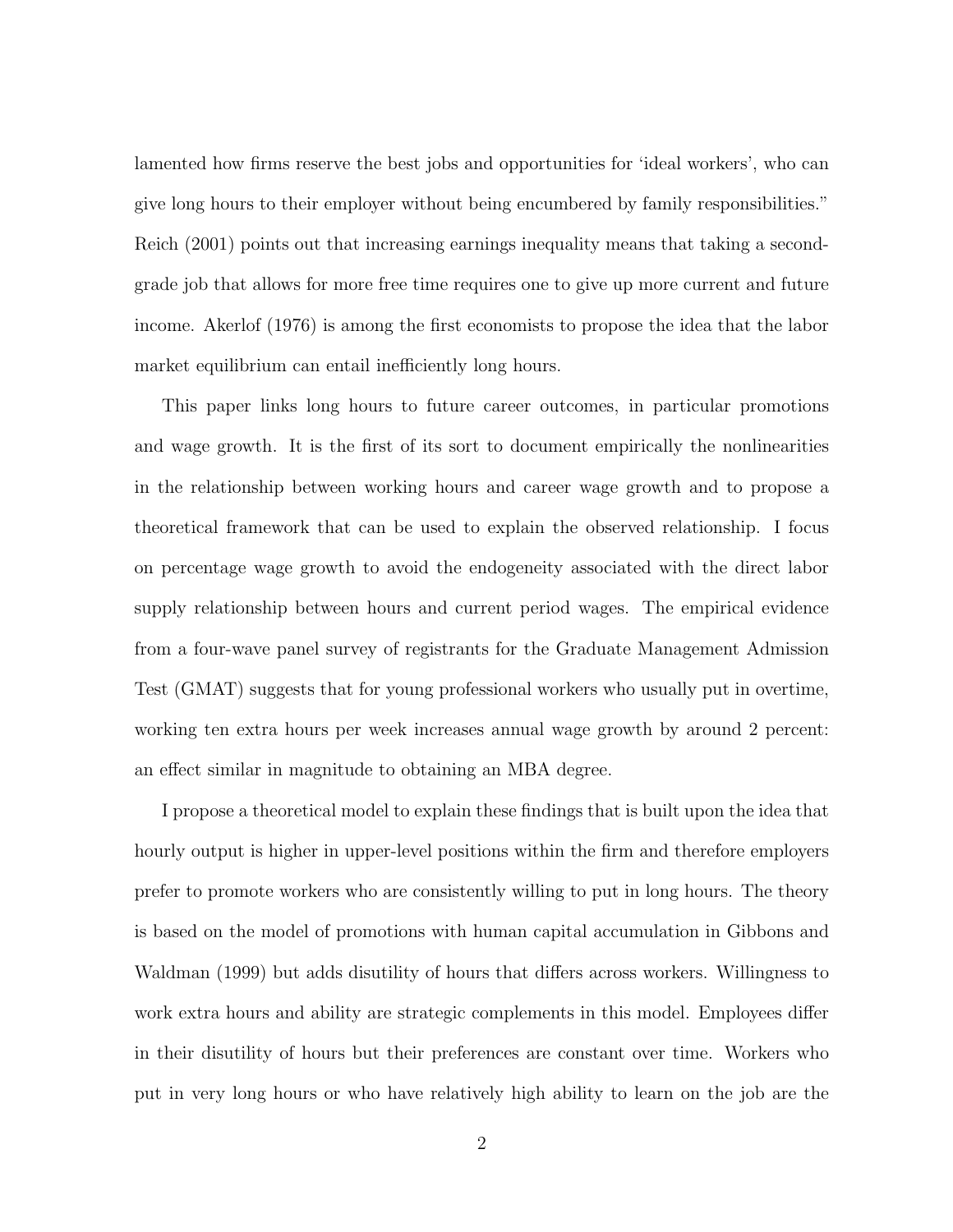first to be promoted and experience faster wage growth.

When facing lifetime utility maximization, workers might find it optimal to choose hours that are higher than what current period utility maximization would imply. Decreasing returns to learning-by-doing combined with increasing observed wages make this framework similar to the intertemporal labor supply theory in Imai and Keane (2004).

In this study I focus on the high-end labor market; all workers in the GMAT Registrant Survey sample are college-educated (many of them holding degrees from top institutions) and tend to earn substantially more than the national average. Whitecollar jobs are prevalent in the dataset. The paper adds to the literature spurred by the recent increase in interest in studying this segment of the labor force, particularly with the upward trend of participation of women in such professions.<sup>1</sup>

I focus specifically on the future career implications of working longer or shorter workweeks; thus, my study can cast further light on the problem of the gender gap in earnings in white-collar occupations. Studies show that there remains a considerable gap in male and female earnings, even when controlling for occupation and undergraduate major (e.g. Goldin and Katz 2008, Montgomery and Powell 2003, Graddy and Pistaferri 2000).<sup>2</sup> Most studies of the gender gap in earnings, with the exception of Goldin and

<sup>&</sup>lt;sup>1</sup>Goldin and Katz (2008) use data from the Harvard and Beyond study to examine the employment and family composition trends of Harvard alumni who graduated between 1969 and 1992; they find that the proportion of women who obtain an MBA degree increased from 5 to 14 percent while for men the change is from 11 to 19 percent.

<sup>2</sup>Montgomery and Powell (2003) use the first three waves of the GMAT Registrant Survey to compare GMAT takers who obtained an MBA to those who did not and find lower gender wage gap among business degree holders. Arcidiacono, Cooley and Hussey (2008) use all four waves and include fixed effects and additional program type and quality controls to show that the returns to an MBA degree are actually lower for women. These seemingly contradictory findings can be reconciled by an observation in Bertrand, Goldin and Katz (2008). Their study follows the careers of MBA graduates of the University of Chicago Graduate School of Business and finds that male and female graduates start off with very similar earnings but quickly diverge and women start earning considerably less. The paper focuses on three factors contributing to this trend: differences in training prior to obtaining an MBA, different patterns of time out of work and differences in hours worked per week. The latter two are largely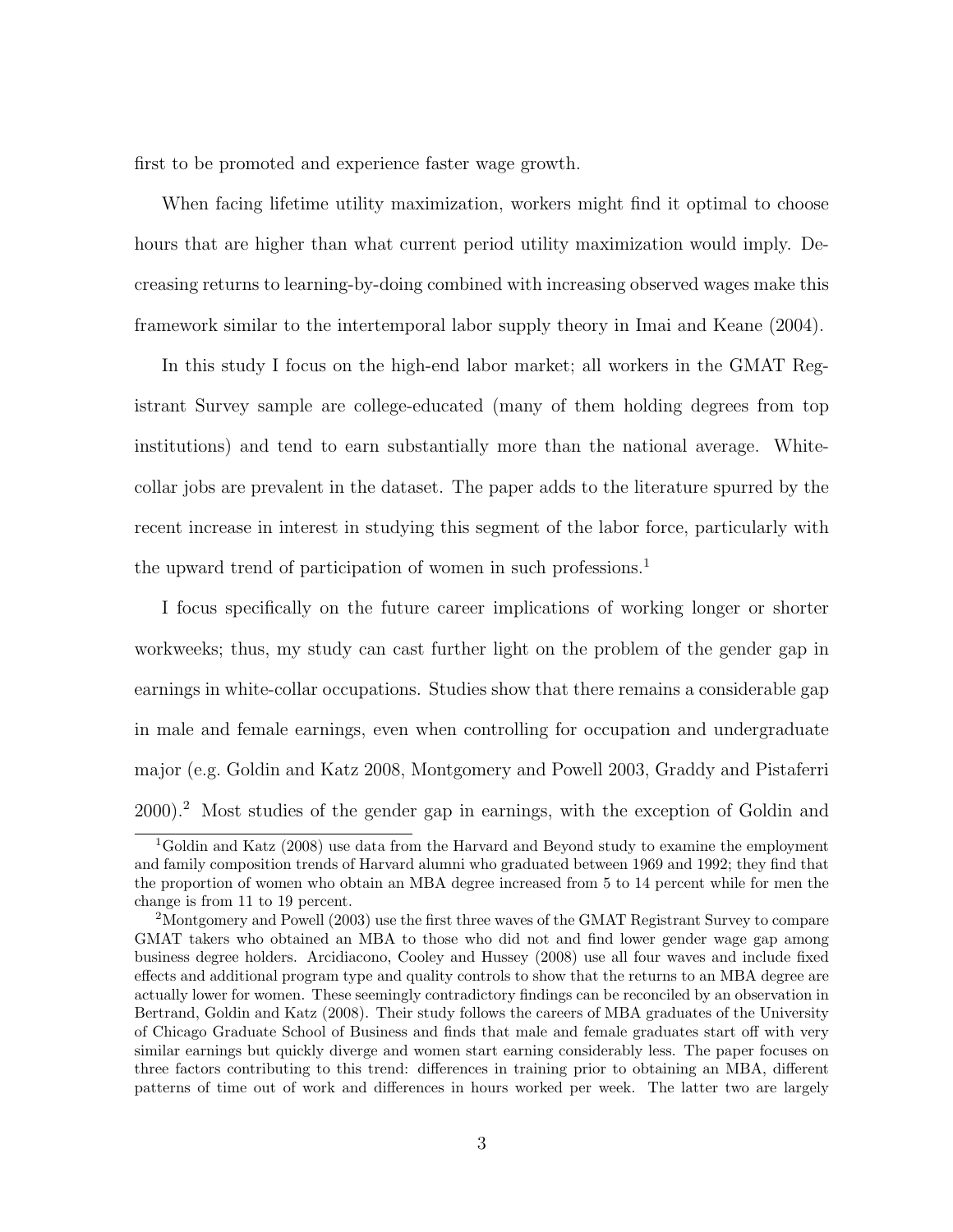Katz (2008) and Bertrand et al. (2008), do not control for differences in the labor supply of men and women, thus ignoring the disparity in weeks and hours worked and non-education spells out of the labor force. I find that hours account for some but not all of the gender difference in wage growth.

While the notion that working hours are tied to career outcomes is not new, there are no other studies that link the two in a dynamic context and provide a rigid theoretical justification for the observed relationship. Bell and Freeman (2001) describe qualitatively the idea that preferences for hours are linked to some unobserved productivity parameter, so employers base promotion decisions on revealed preferences. The survey argues in favor of this explanation for the fact that U.S. employees work longer hours than their German peers. A similar concept is expressed in Rebitzer and Taylor (1995). In their efficiency wage model hours are directly related to productivity through workers' propensity for shirking but work incentives are created through dismissal threats instead of promotion opportunities. In Sousa-Poza and Ziegler (2003) firms also use long hours to sort productive workers but no inference is made about the effect of long hours on the wage profile. Landers, Rebitzer and Taylor (1996) consider a setting in which firms establish long-hour norms that should discourage workers with preferences for short hours from hiding their true type. Their study also links long hours to promotions but its scope is limited to the specific hierarchy within law firm partnerships; the theory that I develop and my empirical findings can be applied to a more general labor market setting.

The idea that future wages increase with current period hours is also inherent in learning-by-doing models, but I show that a learning-by-doing model alone cannot acdetermined by having children.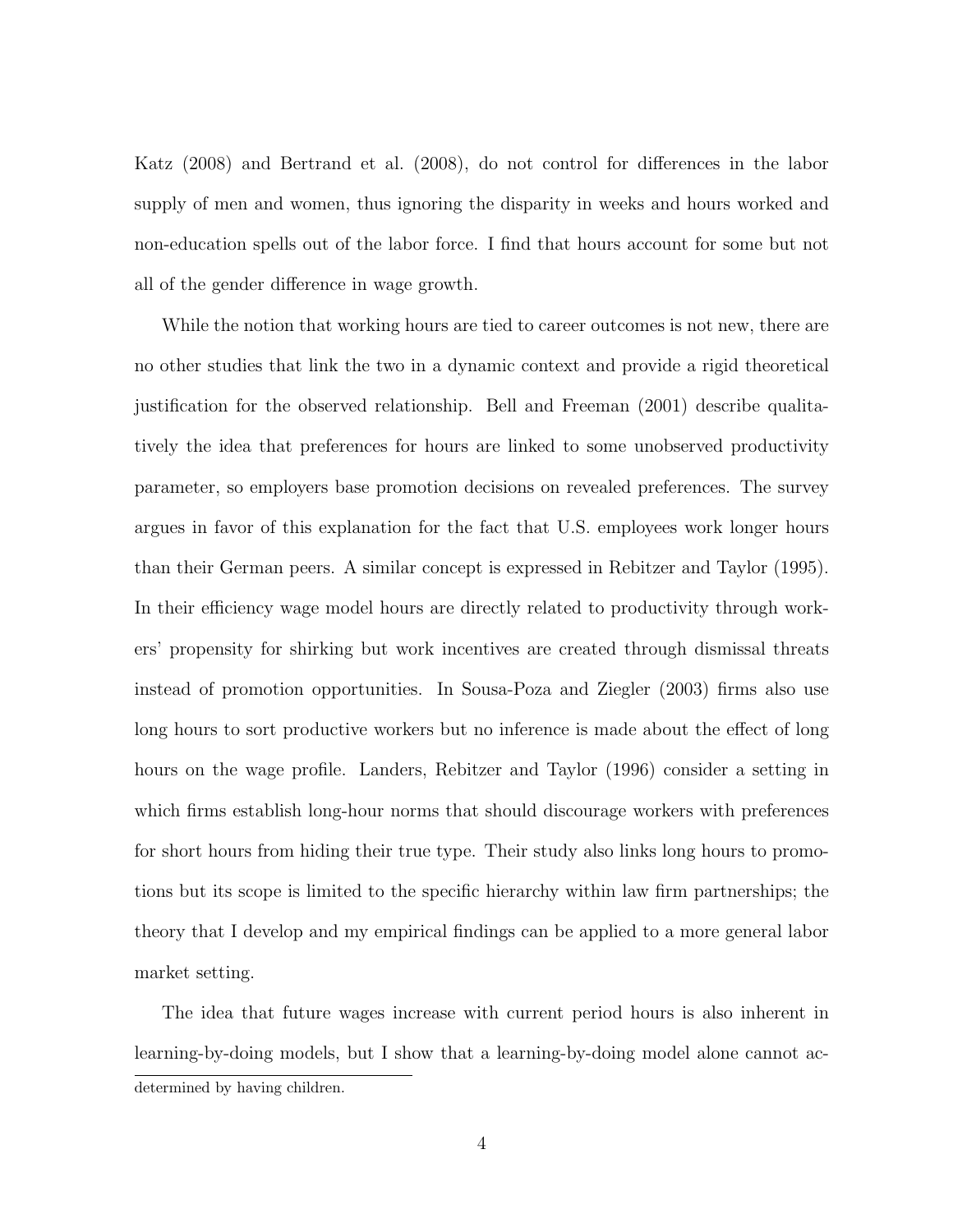count for the nonlinearity in the relationship between current hours and future wage growth. This well-known class of models, as first developed by Arrow (1962) and Rosen (1972), suggests that time spent at work directly leads to human capital accumulation, and the more time a worker spends on the job, the faster her productivity grows. Similarly, the problem can be considered in an on-the-job training framework (as discussed in Becker (1964), Mincer (1962) and many others); the difference is that there exists a tradeoff between investment and current earnings but both are increasing functions of working hours. For a learning-by-doing model to yield the prediction that the effect of hours on wage growth is more pronounced at high levels of hours, it is necessary to assume a human capital production function that is convex in time spent at work, which is counterintuitive and in disaccord with previous studies on the subject.

The rest of the paper proceeds as follows. A theoretical model of promotions which predicts the observed empirical regularities is developed in Section 2. Section 3 describes the data and presents evidence that wage growth is an increasing function of hours when hours are high. Finally, data on promotions is used in Section 4 to test some other predictions of the job ladder model, and Section 5 concludes.

# 2 A Model of Promotions with Heterogeneous Preferences for Leisure

As the empirical evidence summarized above and presented in detail in Section 3 implies, the relationship between hours and wage growth is highly nonlinear. Hours worked have little or no effect on the change in log wages when hours are less than average, but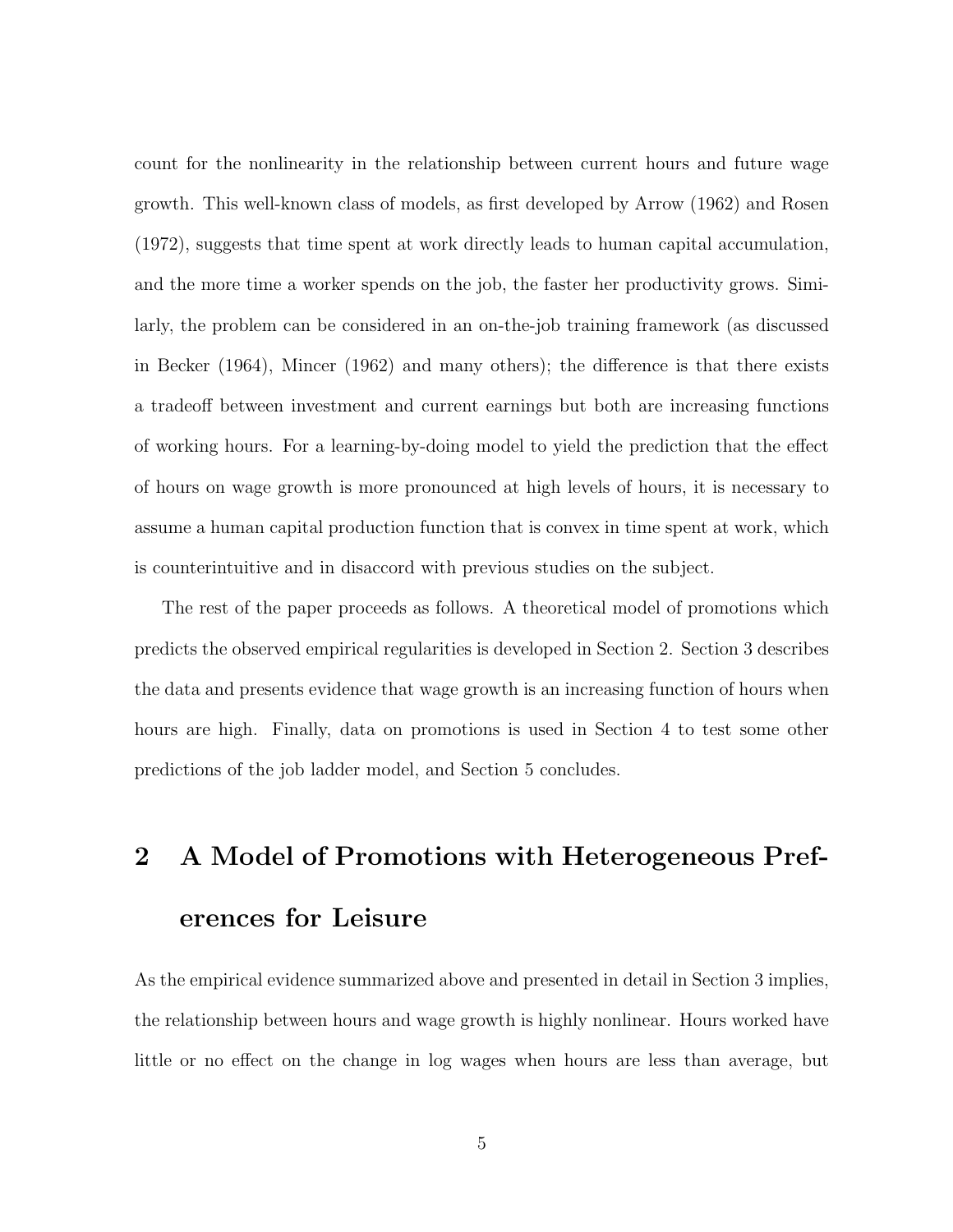the effect is positive and strong for higher values of hours. In this section I present a theoretical model that can be used to explain the observed relationship. In particular, I focus on wage growth in the context of a promotions model similar to Gibbons and Waldman (1999). I add heterogeneity in the utility function, which makes workers different in their valuations of leisure. Similarly to Landers et al. (1996), it is efficient to promote workers who in lower levels of the job ladder reveal low disutility of labor.

The basic idea behind the model is that there are two types of jobs: "career" jobs, which offer higher returns to skill accumulation, and "non-career" jobs, which do not offer promotion opportunities. Only workers who have low disutility of hours or high ability to learn self-select into the first type of jobs, which induces a kink in the resulting relationship between hours and the change in wages.

I simplify the Gibbons and Waldman (1999) model to two job levels and two time periods. Workers start off with effective ability  $\eta_1$ , which in the second period evolves according to

$$
\eta_2 = \eta_1(1 + \theta_i h_1),
$$

where  $\theta_i$  measures inherent ability and  $h_1$  denotes first period hours. Hourly output in position  $j = \{1, 2\}$  equals  $Y_{ijt} = d_j + c_j(\eta_{it} + \epsilon_{ijt})$ , where  $c_2 > c_1 > 0$  and  $0 < d_2 < d_1$ and  $\epsilon_{ijt}$  is an i.i.d. shock. I assume that productivity with no labor market experience is lower in job 2, and all workers start in the first level of the job ladder:  $d_1 + c_1 \eta_1$  >  $d_2 + c_2 \eta_1$ . Two additional assumptions imposed on the parameters are that  $c_1/c_2 < 0.5$ and  $(d_2 + c_2 \eta_1)/(d_1 + c_1 \eta_1) > 0.65$ , from which it follows that

$$
c_1(d_1 + c_1 \eta_1) < c_2(d_2 + c_2 \eta_1). \tag{1}
$$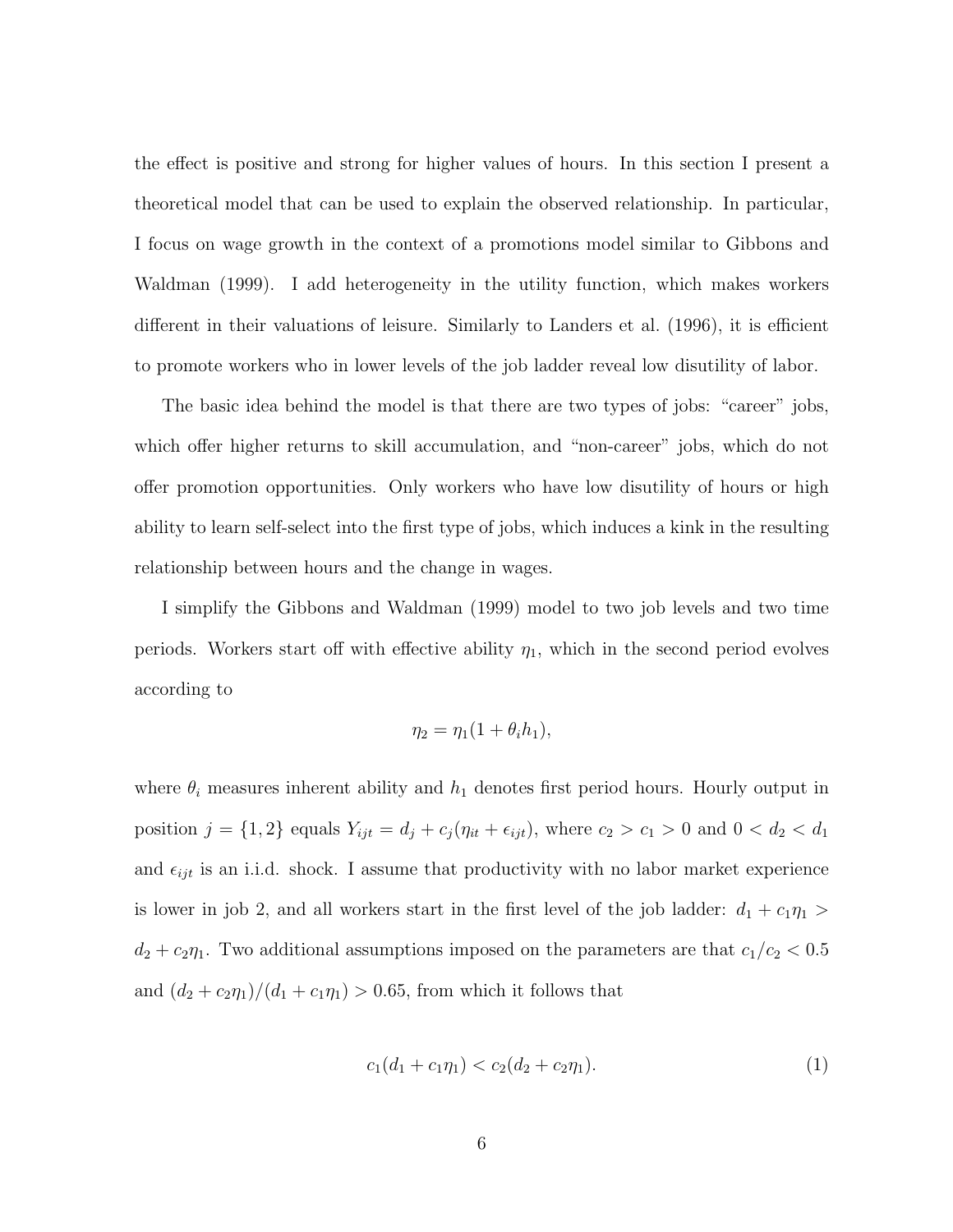Utility is separable in consumption and leisure, and disutility from hours is determined by a parameter  $b_i$  in the utility function. The higher  $b_i$  is, the stronger a worker's preference for leisure. Let

$$
U(w_1, w_2, h_1, h_2, b) = (w_1h_1 - bh_1^2) + (w_2h_2 - bh_2^2).
$$

I assume that  $b_i$  and  $\theta_i$  are independent; a correlation in these variables would not add much to the current analysis. In addition, it is assumed that

$$
2b_i > c_2 \eta_1 \theta_i \tag{2}
$$

for all  $b_i$  and  $\theta_i$ .

Firms are assumed to be price takers, and effective ability  $\eta_{it}$  and the disutility parameter  $b_i$  are observable, so wages equal  $w_1 = E(Y_{i1t}) = d_1 + c_1 \eta_{it}$  and  $w_2 = E(Y_{i2t}) =$  $d_2 + c_2 \eta_{it}.$ 

There are two possible paths that wages can take. The first case occurs when a worker is not promoted in the second period. Assuming perfect foresight, she solves the optimization problem

$$
\max_{h_1,h_2} [(d_1 + c_1 \eta_1)h_1 - b_i h_1^2] + [(d_1 + c_1 \eta_1 (1 + \theta_i h_1))h_2 - b_i h_2^2].
$$

Maximization yields for optimal hours

$$
h_{1_{np}}^* = \frac{(d_1 + c_1 \eta_1)}{2b_i - c_1 \eta_1 \theta_i} = h_{2_{np}}^*.
$$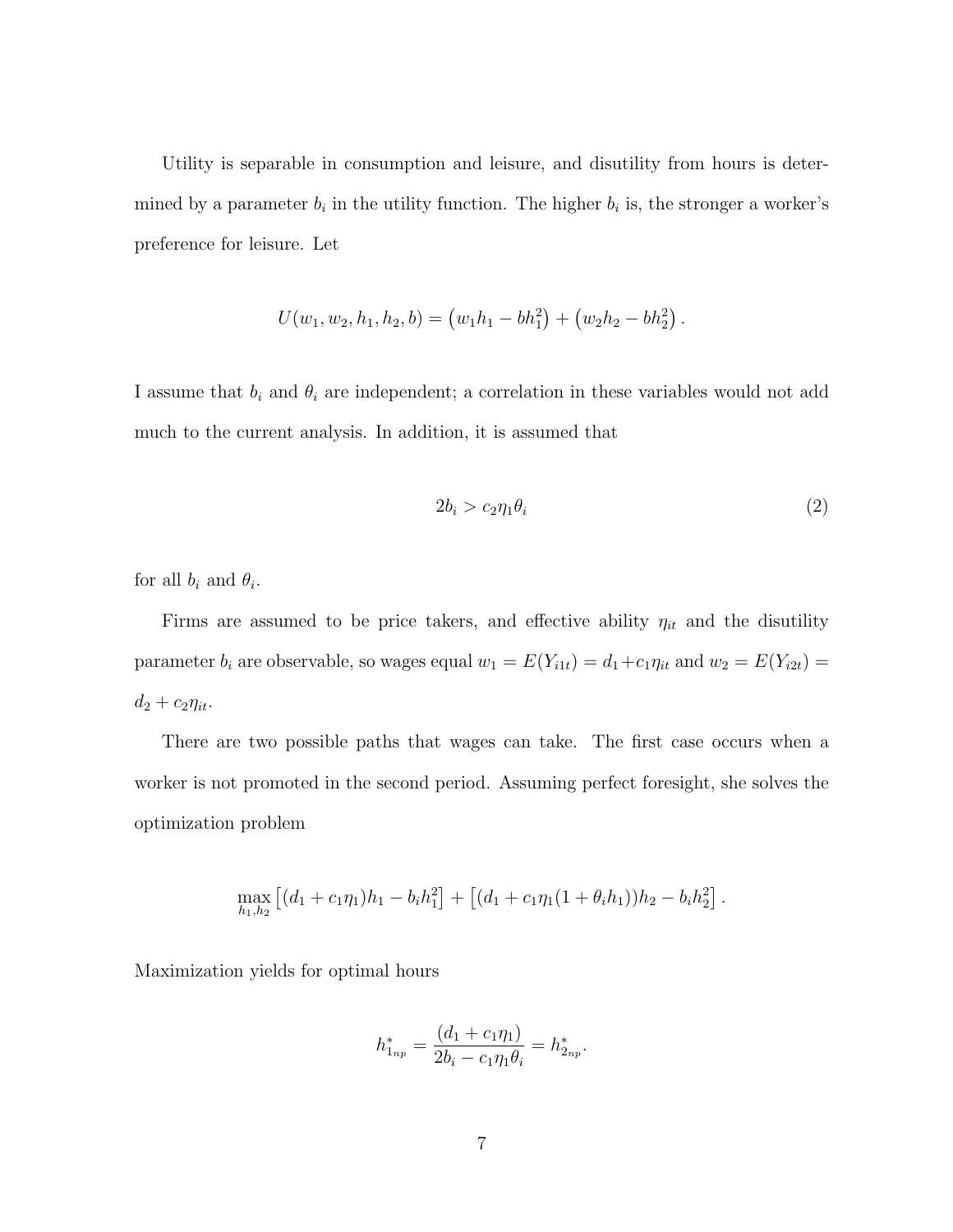Hours are positive under assumption (2).

Alternatively, some workers will be promoted; having this information ex ante they solve

$$
\max_{h_1,h_2} [(d_1 + c_1 \eta_1)h_1 - b_i h_1^2] + [(d_2 + c_2 \eta_1 (1 + \theta_i h_1)) h_2 - b_i h_2^2].
$$

This yields

$$
h_{1_p}^* = \frac{(d_1 + c_1 \eta_1)2b_i + (d_2 + c_2 \eta_1)c_2 \eta_1 \theta_i}{4b_i^2 - c_2^2 \eta_1^2 \theta_i^2}
$$

and

$$
h_{2p}^* = \frac{(d_1 + c_1\eta_1)c_2\eta_1\theta_i + (d_2 + c_2\eta_1)2b_i}{4b_i^2 - c_2^2\eta_1^2\theta_i^2}.
$$

Again, assumption (2) implies that hours are positive.<sup>3</sup>

The following lemma implies that for a given agent, choosing to be on the promotion path means that first period hours are higher compared to hours without promotion.

**Lemma 1** For given  $b_i$  and  $\theta_i$ , optimal period 1 hours with promotion are higher than optimal hours without promotion:

$$
\frac{(d_1 + c_1\eta_1)2b_i + (d_2 + c_2\eta_1)c_2\eta_1\theta_i}{4b_i^2 - c_2^2\eta_1^2\theta_i^2} > \frac{(d_1 + c_1\eta_1)}{2b_i - c_1\eta_1\theta_i}.
$$

Proof See Appendix.

Workers evaluate their utility and choose whether to be on a promotion path or not.

<sup>&</sup>lt;sup>3</sup>Note that hours without promotion do not change over time, while hours with promotion decrease from period 1 to period 2. While this feature of the model is not realistic, it is fairly straightforward to change it without altering any of the other main predictions by adding a depreciation parameter in the human capital accumulation function and making agents impatient. These additional parameters are omitted here to simplify the exposition.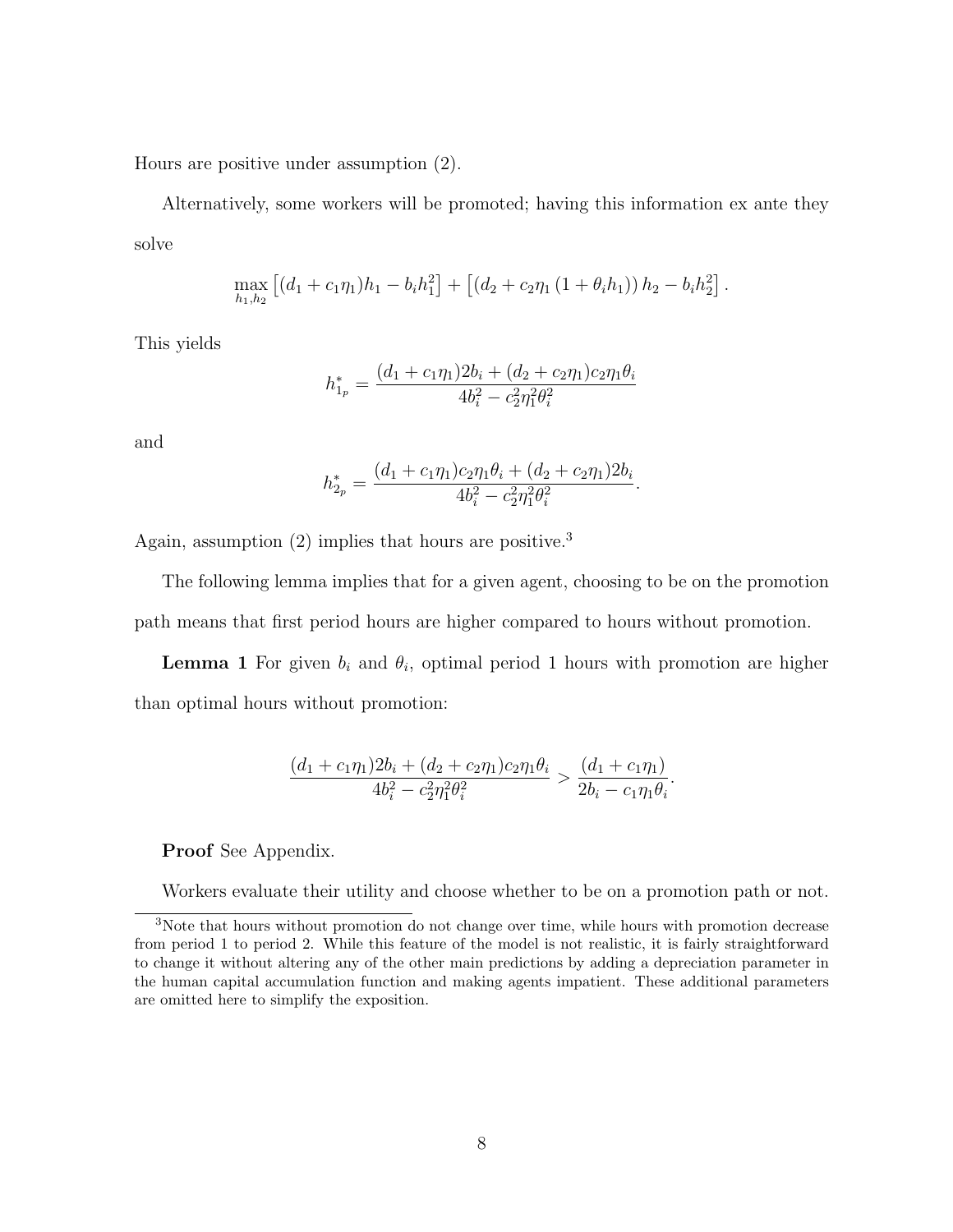Utility without promotion equals

$$
U_{np} = \frac{(d_1 + c_1 \eta_1)^2}{2b_i - c_1 \eta_1 \theta_i},
$$

which can also be written as

$$
U_{np} = \frac{1}{2} \left( h_{1_{np}}^* (d_1 + c_1 \eta_1) + h_{2_{np}}^* (d_1 + c_1 \eta_1) \right).
$$

With promotion utility equals

$$
U_p = \frac{(d_1 + c_1\eta_1)^2 b_i + (d_2 + c_2\eta_1)^2 b_i + (d_1 + c_1\eta_1)(d_2 + c_2\eta_1)c_2\eta_1\theta_i}{4b_i^2 - c_2^2\eta_1^2\theta_i^2},
$$

or

$$
U_p = \frac{1}{2} \left( h_{1_p}^*(d_1 + c_1 \eta_1) + h_{2_p}^*(d_2 + c_2 \eta_1) \right).
$$

Then for each  $\theta_i$  there exists a cutoff  $\bar{b}$  such that

$$
\frac{(d_1 + c_1\eta_1)^2 \bar{b} + (d_2 + c_2\eta_1)^2 \bar{b} + (d_1 + c_1\eta_1)(d_2 + c_2\eta_1)c_2\eta_1\theta_i}{4\bar{b}^2 - c_2^2\eta_1^2\theta_i^2} - \frac{(d_1 + c_1\eta_1)^2}{2\bar{b} - c_1\eta_1\theta_i} = 0.
$$
 (3)

Equation (3) is a quadratic equation in  $\bar{b}$ , which has exactly one positive root:

$$
\bar{b} = \frac{2(d_1 + c_1\eta_1)(d_2 + c_2\eta_1)c_2\eta_1\theta_i - (d_1 + c_1\eta_1)^2c_1\eta_1\theta_i - (d_2 + c_2\eta_1)^2c_1\eta_1\theta_i + \sqrt{D}}{4((d_1 + c_1\eta_1)^2 - (d_2 + c_2\eta_1)^2)}
$$
\n
$$
(4)
$$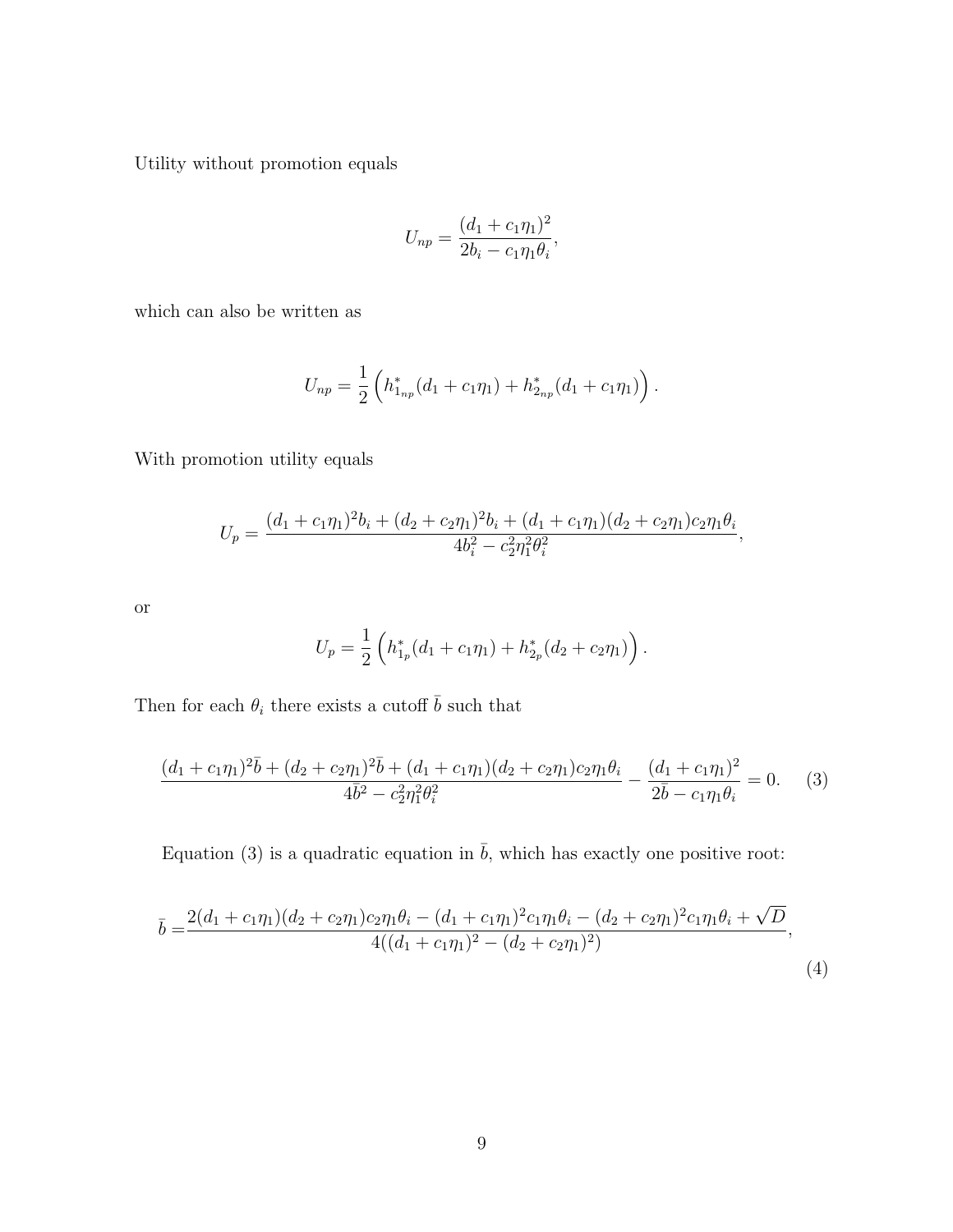where

$$
D = (2(d_1 + c_1\eta_1)(d_2 + c_2\eta_1)c_2\eta_1\theta_i - (d_1 + c_1\eta_1)^2c_1\eta_1\theta_i - (d_2 + c_2\eta_1)^2c_1\eta_1\theta_i)^2 +
$$
  
+ 
$$
4(2((d_1 + c_1\eta_1)^2 - (d_2 + c_2\eta_1)^2)((d_1 + c_1\eta_1)^2c_2^2\eta_1^2\theta_i^2 -
$$
  
- 
$$
(d_1 + c_1\eta_1)(d_2 + c_2\eta_1)c_1c_2\eta_1^2\theta_i^2)) > 0.
$$

**Lemma 2** The cutoff  $\bar{b}$  satisfies assumption (2).

Proof See Appendix.

Since the cutoff  $b$  is unique, in the second period employers promote all workers with  $b_i < \bar{b}$ . In addition,  $\bar{b}$  is a linearly increasing function of  $\theta_i$ , which implies that for workers with higher "ability to learn"  $\theta$  the cutoff  $\bar{b}$  is higher, so they can compensate for higher disutility of hours with faster skill accumulation on the job. If the wage differential between level 1 and level 2 jobs increases ( $d_2$  or  $c_2$  goes up), the cutoff  $\bar{b}$  will be higher, but also for workers who receive a promotion hours increase in both periods. This is consistent with the idea described in Bell and Freeman (2001) that higher wage dispersion over the job ladder translates to a longer workweek.

In this model the wages of workers who do not get a promotion grow at a rate of

$$
\Delta w = w_2 - w_1 = c_1 \eta_1(\theta_i h_1),
$$

so that

$$
\frac{\partial \Delta w}{\partial h_1} = c_1 \eta_1 \theta_i.
$$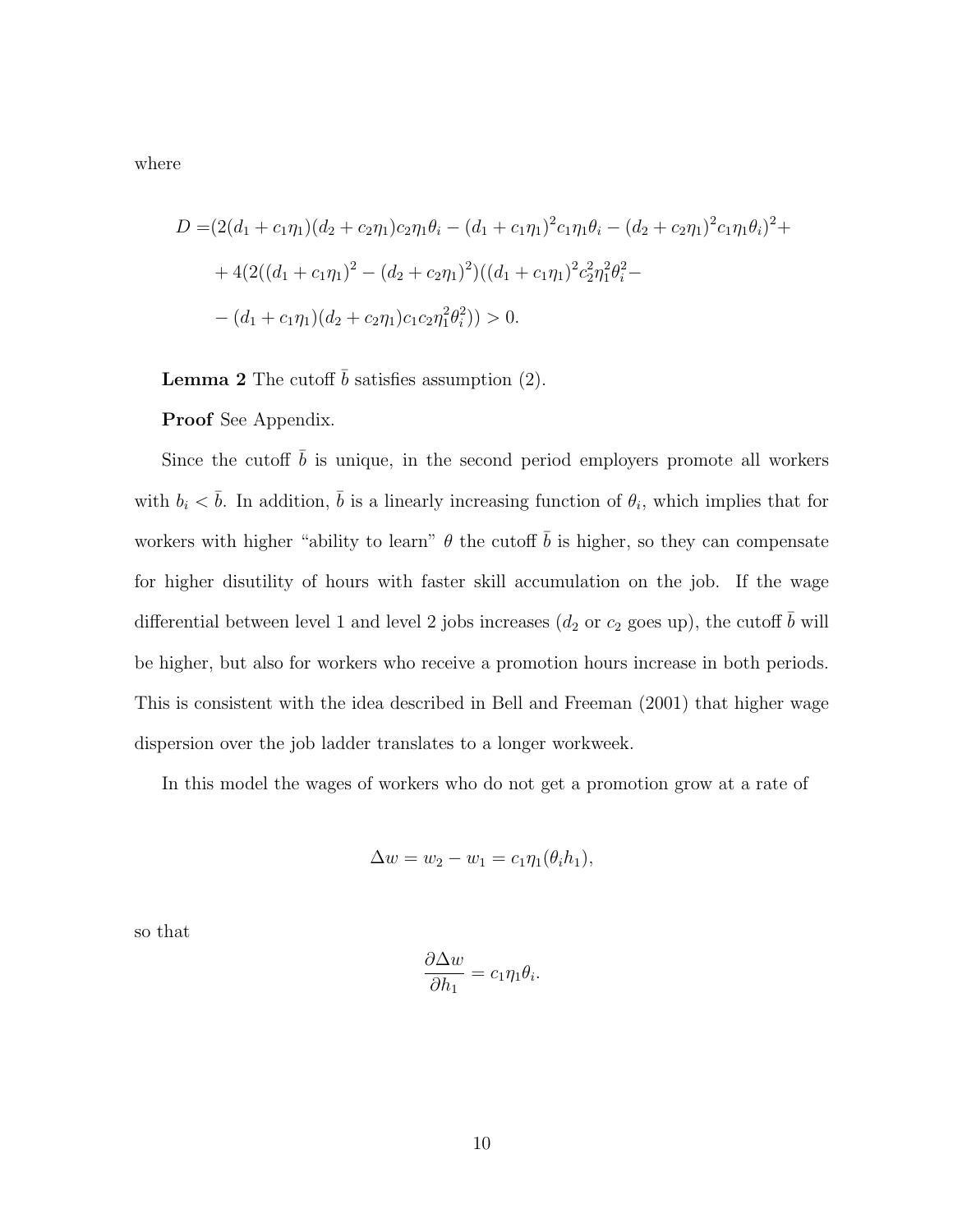With a promotion wage growth is

$$
\Delta w = w_2 - w_1 = d_2 + c_2 \eta_1 (1 + \theta_i h_1) - d_1 - c_1 \eta_1
$$

and

$$
\frac{\partial \Delta w}{\partial h_1} = c_2 \eta_1 \theta_i > c_1 \eta_1 \theta_i.
$$
<sup>4</sup>

For two workers with the same  $\theta$  but  $b_i < \bar{b}$  and  $b_j > \bar{b}$  it holds that  $h_{1i} > h_{1j}$  (using Lemma 1 and the fact that hours are decreasing in  $b$ ), thus longer hours in the first period result in faster wage growth.

Without adding multiple job levels the predictions of this model about the effect of hours on wage growth would be similar to the predictions of a pure learning-by-doing model. I assume that the human capital accumulation function is linear in hours, which would predict a linear relationship between hours in period 1 and the change in hourly wages. If instead human capital accumulation was a nonlinear increasing function of hours, this function would have to be convex in order for the findings in Section 3 to hold. However, such functions are generally assumed to be linear or concave in hours, in which case hours will not have a more pronounced effect at higher levels.

Figure 1 shows simulation results for the promotions model described above.<sup>5</sup> The slope of the depicted relationship is close to zero for lower values of hours and becomes positive when hours are high. With the parameter values chosen for this simulation 22

<sup>&</sup>lt;sup>4</sup>Alternatively, to be consistent with the empirical specifications in this paper, one can compare  $\partial(w_2/w_1)$  $\frac{v_2/w_1}{\partial h_1}$  for workers who are promoted and those who are not. Using the fact that  $\frac{c_1\eta_1\theta_i}{d_1+c_1\eta_1} < \frac{c_2\eta_1\theta_i}{d_1+c_1\eta_1}$ it is straightforward to show that (logarithmic) wage growth is faster with promotion.

<sup>&</sup>lt;sup>5</sup>I simulate an economy with 1,000 workers. The parameter values are:  $\eta_1 = 0.1; c_1 = 0.075; c_2 =$ 0.52;  $d_1 = 0.616$ ;  $d_2 = 0.545$ . The disutility parameter b and inherent ability  $\theta$  are chosen such that 300b and 200 $\theta$  have  $\chi^2$  distributions with 50 degrees of freedom.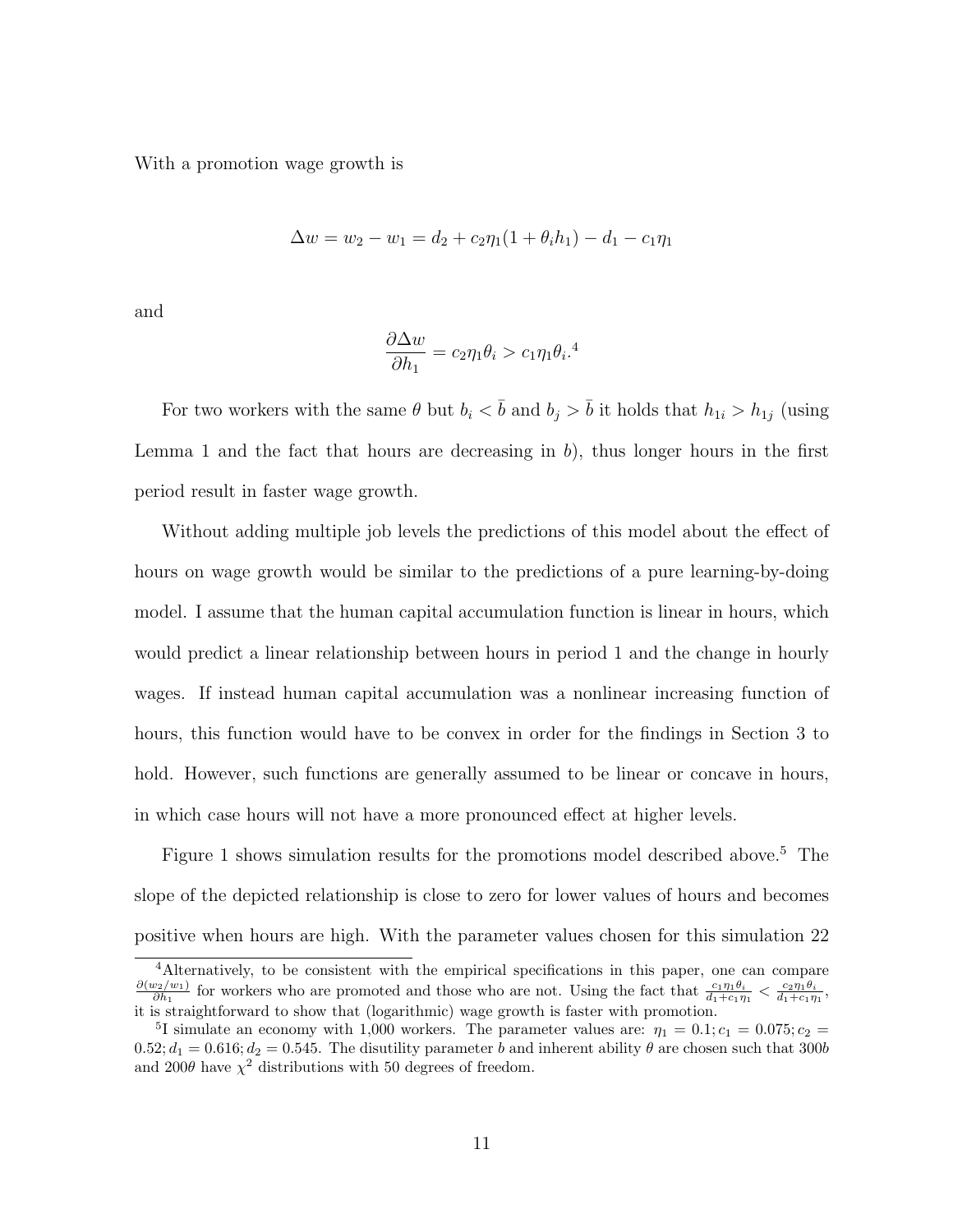percent of workers are promoted in the second period. Both  $\theta$  and first-period hours have a positive effect on the probability of promotion: the coefficients of a probit regression are 0.0462 and 0.0063 respectively with corresponding standard errors of 0.0016 and 0.0002.<sup>6</sup>

# 3 Empirical Evidence of the Relationship between Long Hours and Wage Growth

### 3.1 Data

The main dataset that I use is a Graduate Management Admission Test (GMAT) Registrant Survey conducted by the Batelle Memorial Institute on behalf of the Graduate Management Admission Council. While the GMAT Registrant Survey is smaller in size than the 1979 cohort of the NLSY for example, there are aspects of the survey design that make the data more suitable for studying the effects of long hours on career wage growth. The sampled group of workers is much more homogeneous in terms of background (for example parents' education and income), education and occupation. It is possible to make more accurate inferences about unobserved productivity than in other data sets by using standardized test scores (GMAT), undergraduate and graduate grade point average and major, and quality of undergraduate and graduate schools attended. Using the fact that about 60 percent of those present in the main sample completed an MBA program by the last installment of the survey (and it is known which program they attended), I am also able to identify the effects of a graduate management degree.

<sup>&</sup>lt;sup>6</sup>The average of  $h_1$  is 2.0044.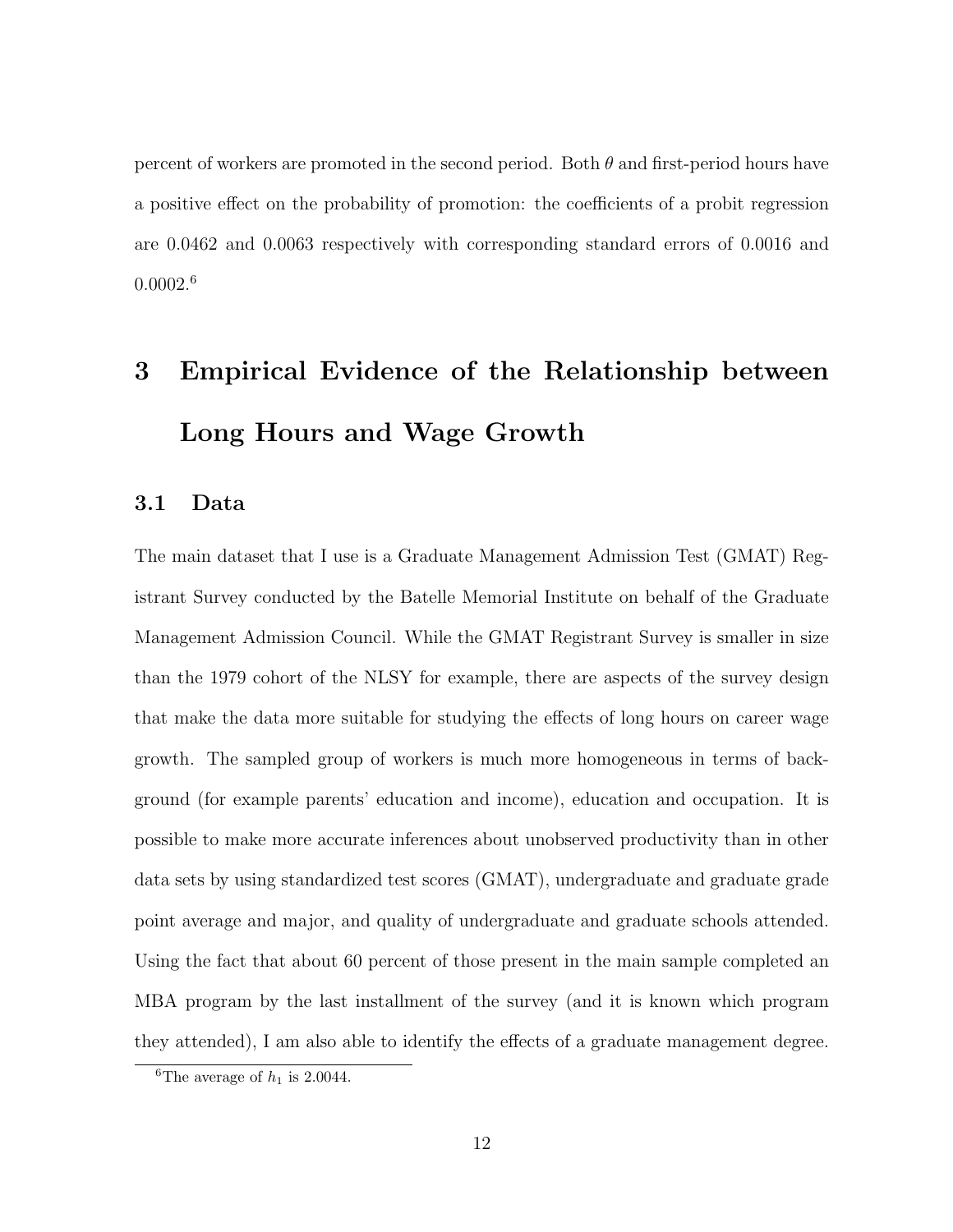In addition, respondents are college-educated and for the most part hold white-collar jobs, a high proportion of which are managerial positions, on which promotion decisions are important for firm performance. Many respondents tend to work overtime, which is the focus of this paper. Women in the data have high labor market participation rates, including full-time and overtime work. I am able to focus on wage growth over roughly five to six years: between the second and fourth waves.

The GMAT Registrant Survey is a longitudinal survey that was sent out to a sample of 7,006 people from the universe of all individuals who registered to take the GMAT between June 1990 and March 1991 and were living in the U.S. at the time of registration.<sup>7</sup> The survey consists of four waves; the first one was conducted shortly after registration for the test and had a response rate of 84 percent. The second wave was sent out about 15 months after test registration and had 4,833 respondents. Wave 3 took place 3.5 to 4 years after registration and received 4,533 responses. The final wave was conducted about seven years after respondents registered for the GMAT (3,769 responses). Almost all responses from waves 2 to 4 were from people who responded previously; only a few of those interviewed dropped out temporarily but then returned to the survey. Appendix A provides a comparison of the survey respondents who were still in the study and mailed a response to the last interview to those who dropped out; the group that remained in the survey is on average slightly more likely to be employed and to have a few more months of experience but is otherwise similar to their peers.

I use data on reported earnings and hours on the current job to construct hourly wages. All wages are measured in 1991 dollars; I drop observations for which the

<sup>7</sup>Examples of other studies using this dataset are Arcidiacono et al. (2008) and Montgomery and Powell (2003).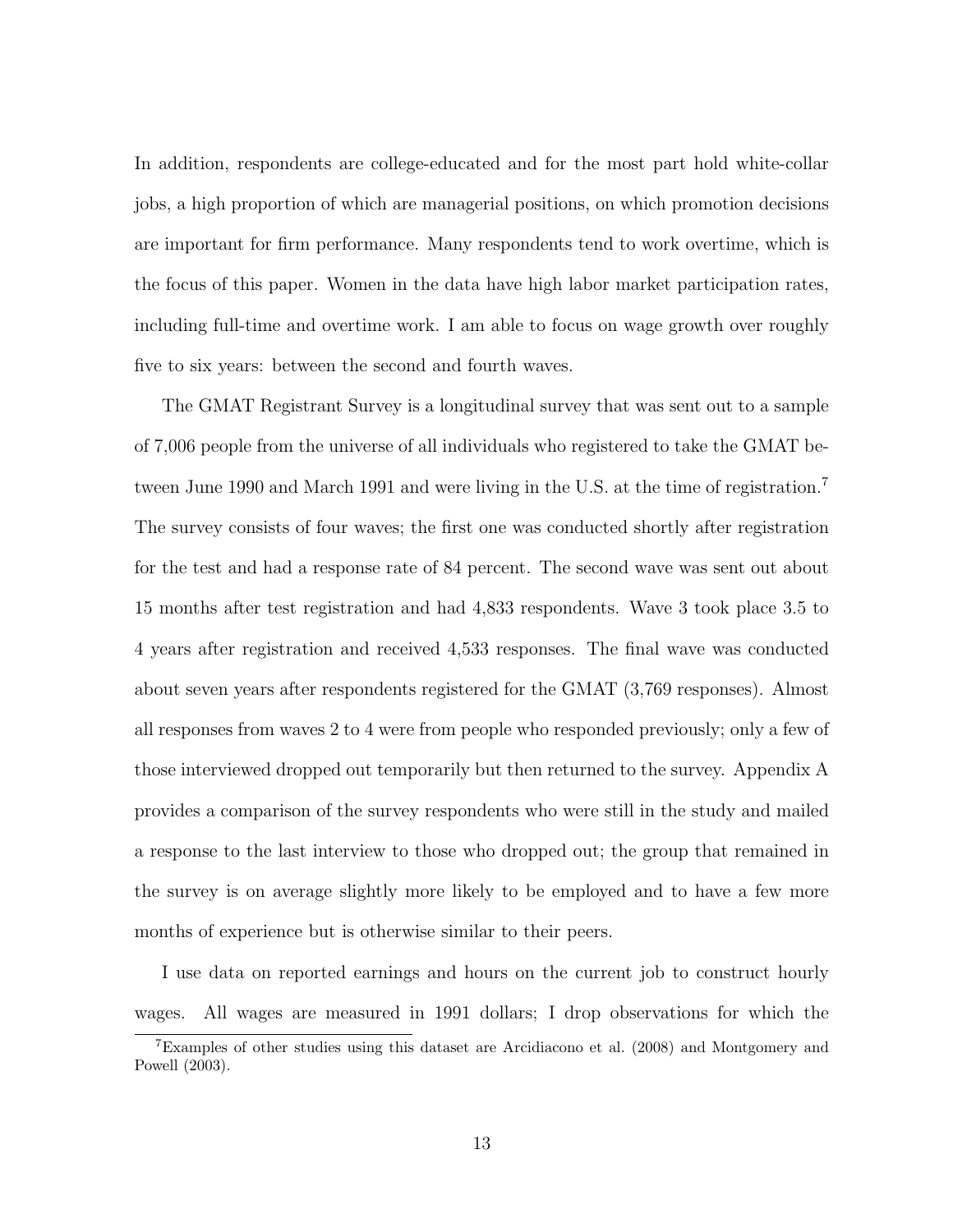inflation-adjusted wage is less than 2 or more than 200. The dependent variable in all wage change regressions is annualized using information on the length of time between interviews. The initial installment of the survey asks about previous labor market experience; for subsequent interviews I use the detailed employment history that is available in the data to construct an actual experience variable. I drop observations that have missing data on hours in the first, second or fourth survey, wages in the second or fourth interview, as well as for workers who are self-employed in period 2. For workers with missing observations for age or experience in the second wave, mother's education, time between interviews or undergraduate major I impute these values.<sup>8</sup> The biggest restriction on the sample, given the high rates of enrollment in postgraduate education, comes from the fact that I select only respondents who report working at least 15 hours per week and have valid wages at the time of the second and last interviews. Of the 3,769 individuals who responded to the fourth survey, 3,232 have valid wage observations. For 800 of those there is no valid second wave wage observation. Most workers who are unemployed are attending school full time. When I further drop workers who report fewer than 15 hours per week, the final sample consists of 1911 workers: 1103 men and 808 women.

Table 2 contains descriptive statistics for the GMAT Registrant Survey and a NLSY79 sample. The GMAT Registrant Survey focuses on young professional workers; the average age at the beginning of the study is under 28 years. Hourly wages are higher than they are in NLSY79 and increase almost twofold between the first and last interviews.

<sup>8</sup>The number of imputed observations is 32 for mother's education, 27 for age, 36 for experience, 7 for undergraduate major and 164 for time between interviews. Results that exclude the imputed observations are available from the author upon request; there are no noteworthy differences between the two sets of estimates.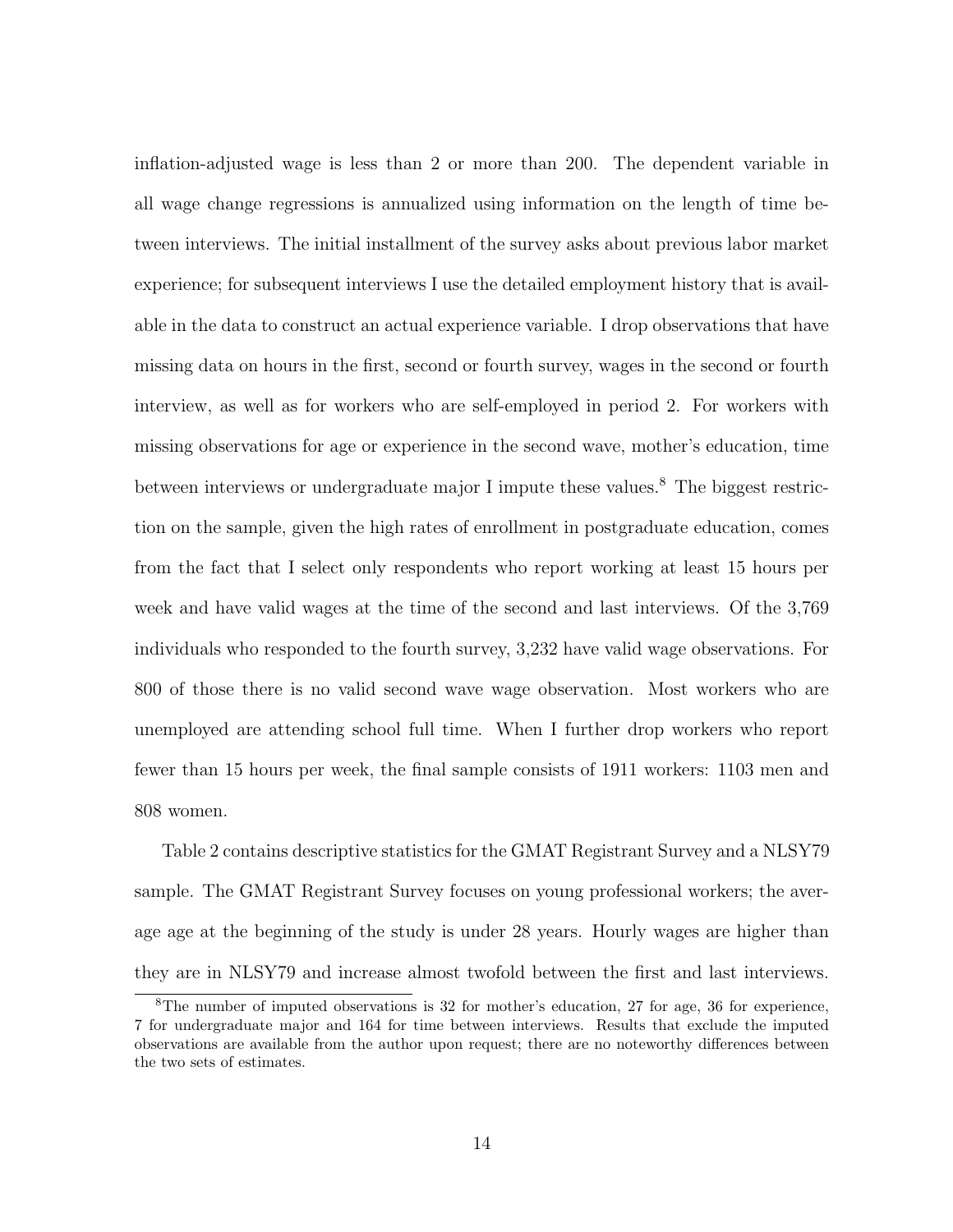Family background also differs from NLSY79, with 31% of GMAT Survey respondents' mothers having a college degree (compared to about 8% in NLSY79). Half of the people in the sample completed an undergraduate major in business. A large portion of workers in the GMAT Survey sample hold a managerial position and this number increases over time. Minority respondents are oversampled, similarly to NLSY79.

The GMAT Registrant Survey asks respondents to report usual hours worked per week for each job in their employment history. I drop observations for which hours in wave 2 are less than 15, and if reported hours exceed 90 I set them equal to 90 in order to eliminate any bias caused by outliers.<sup>9</sup> Figure 2 shows the distribution of reported hours by wave. Hours increase slightly over time; the mean is 42.3 for the first survey and increases to 47.9 by the time of the last interview. It is not surprising that there is bunching of hours at 40 but the number of people who report working 40 hours per week decreases with time at the expense of more workers reporting higher hours<sup>10</sup>.

The data suggest that while hours increase slightly with time, there is relatively little mobility across quantiles. The correlation in the sample between period 1 and period 2 hours is 0.471 and this number increases to 0.517 when I exclude respondents who were attending school at the time of either the first or second interview. Table 1 shows a more detailed breakup of the transitions across quantiles. Of those who started off in the highest third of the distribution,  $66\%$  remained in the highest quantile at the time of the second interview. If someone initially reported 40 hours or less, the probability that she is working 40 hours or less by the last installment of the survey is 58%.

The fact that a worker's hours are strongly correlated in the short run (between

<sup>9</sup>This change affects a total of 17 observations.

<sup>&</sup>lt;sup>10</sup>The proportion of workers who report 40 hours for survey waves 1, 2, 3 and 4 is, respectively, 33.91%, 30.93%, 28.94% and 24.18%.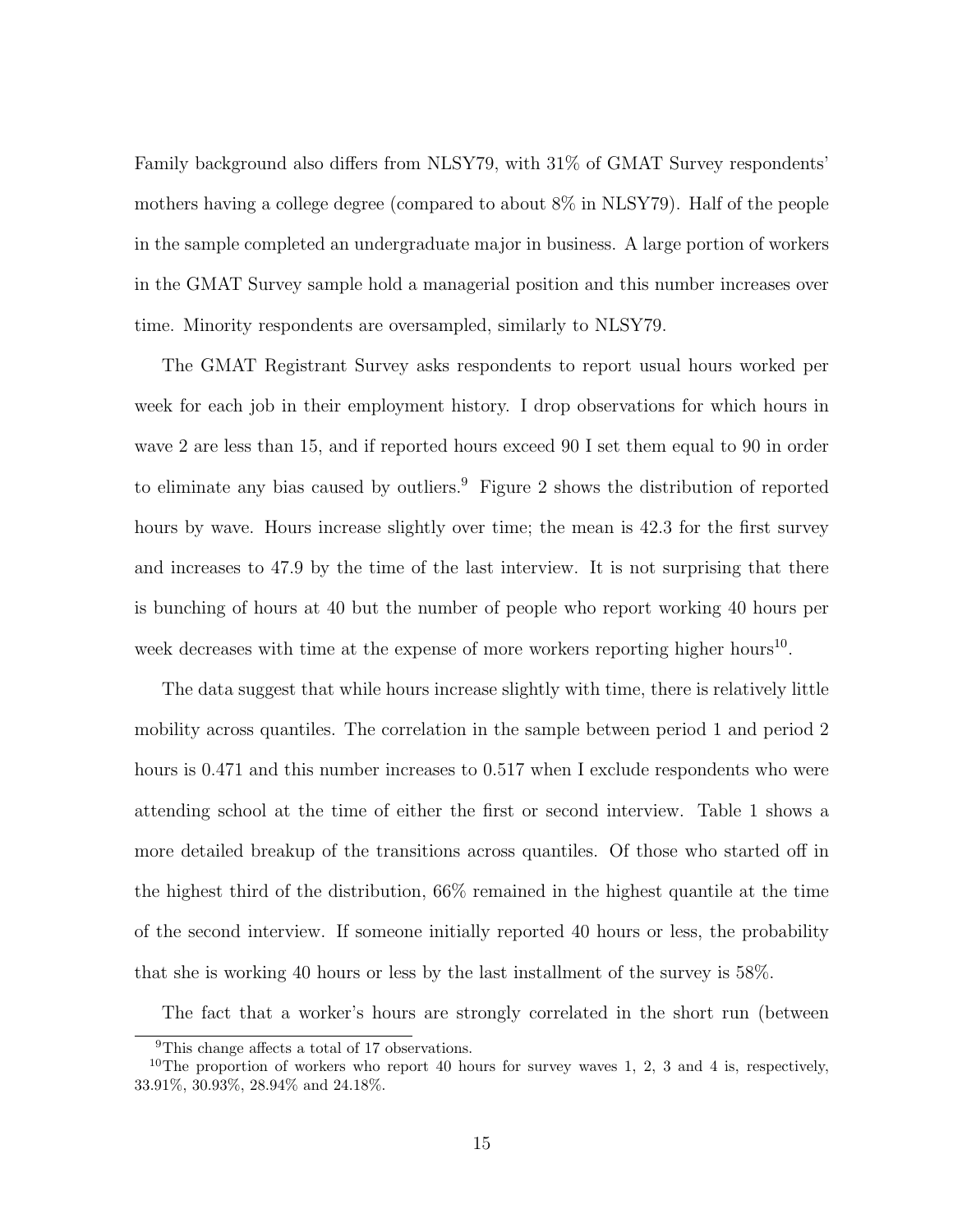the first and second waves in the case of the GMAT Registrant Survey) is particularly useful in the estimation procedures. Both in the GMAT Registrant Survey and NLSY79 respondents are given the option of reporting earnings over their preferred time period. To construct hourly wages I divide reported earnings by hours worked per week and the relevant time measure. The dependent variable in the GMAT Registrant Survey specifications is the annualized change in hourly wages between waves 4 and 2 (a period of five to six years). NLSY79 specifications use the annualized change in hourly wages between years  $t + 4$  and t. As Borjas (1980) and Deaton (1988) among other point out, the division method is likely to make hours in period  $t$  endogenous and lead to biased estimates. Assuming that measurement error in hours is serially uncorrelated, using previous period hours in the regression will solve this problem.<sup>11</sup> Thus, I use as an explanatory variable hours from the first interview for the GMAT Survey specifications and hours in  $t - 2$  for the NLSY79 specifications.<sup>12</sup>

I use the data from the 1979 cohort of the National Longitudinal Survey of Youth to complement my analysis and to show that the results I derive are not unique to the universe of GMAT registrants. For some regression specifications it is useful to follow workers over a longer period of time. Appendix B describes how I construct the NLSY79 sample. I focus on male workers; my sample consists of 16,970 observations for 3,458 workers who did not change employers between t and  $t+4$ . For some specifications I use a bigger sample with 23,353 observations for 4,490 males that includes job movers. Table 2 shows summary statistics for the sample of nonmovers. Because of the small number of

<sup>11</sup>Alternatively, one can use hours in the current period but derive separate estimates for the changes in hourly and annual earnings, which will provide a rough bound for the true coefficient on hours. See Section 3.2.4 for more details.

<sup>&</sup>lt;sup>12</sup>The latter allows me to use data for the years after  $1994$  when NLSY79 becomes biennial.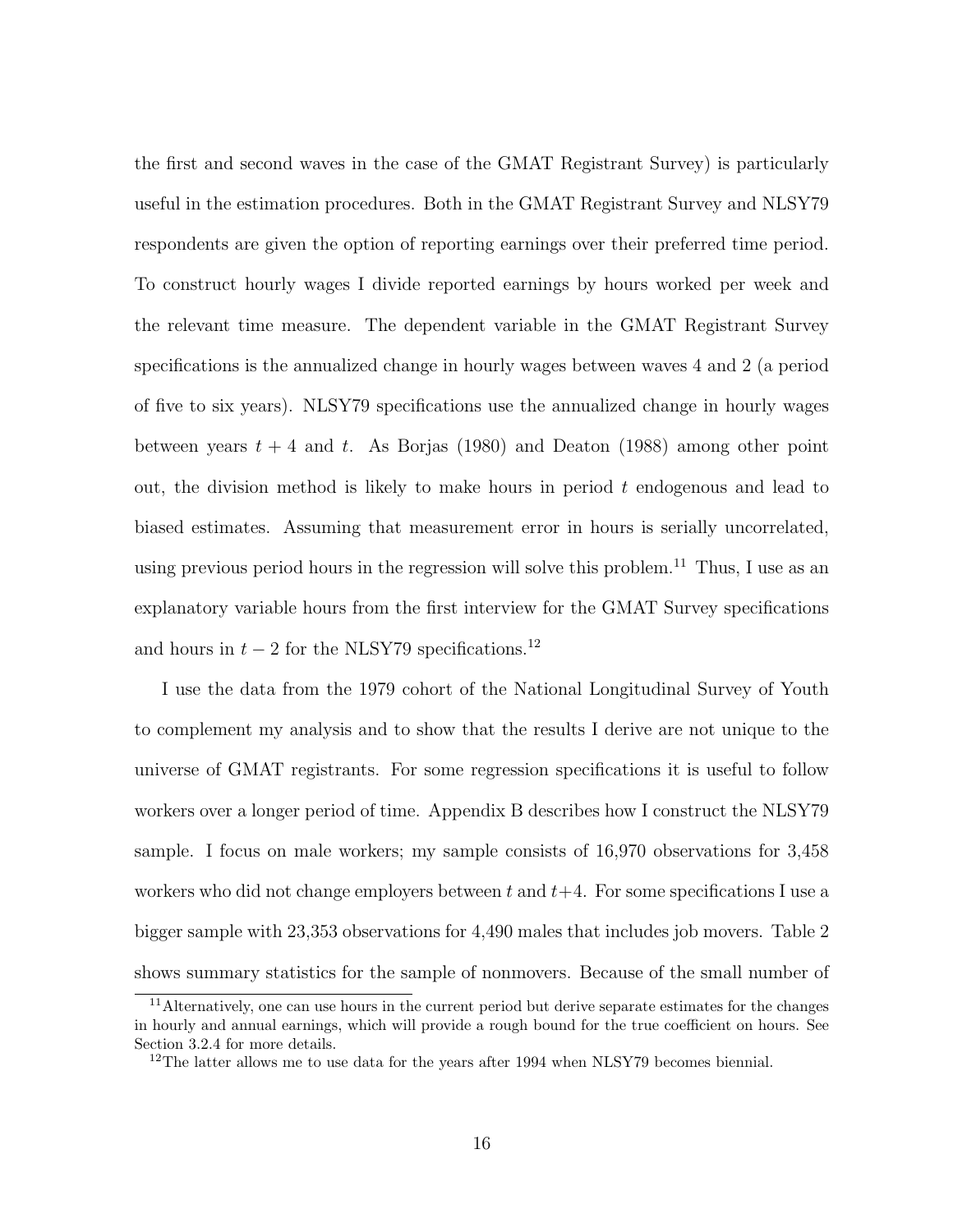self-employed workers among the U.S. labor force, when I look at self-employed workers in Section 4.1 the larger size of NLSY79 is an important advantage.

#### 3.2 Estimation Results

#### 3.2.1 Partial Linear Model

Since the relationship between hours and wage growth is likely to be nonlinear, it is useful to start by estimating a nonparametric model. In particular, I follow the procedure developed in Robinson (1988) to estimate a partial linear model of the form

$$
(\ln W_{i4} - \ln W_{i2})/t = Z_i \beta + f(Hours_{i1}) + \epsilon_i.
$$
 (5)

The variables included in Z, other than demographics, are dummies for whether the respondent completed an MBA program (differentiated by type: full-time, part-time or executive), undergraduate major and whether in school at the time of the second interview. All 1911 men and women in the sample are included in the estimation.

As Robinson (1988) points out, the Z variables are likely to be correlated with hours, which will bias the results if the nonlinear function  $f$  was estimated using (ln  $W_{i4}$  – ln  $W_{i2}$ )/t –  $Z_i$ β. I follow the approach outlined in his paper and find  $E[(\ln W_4 - \ln W_4)$  $\ln W_2/t|Hours|$  and  $E[Z_k|Hours]$  using a Nadaraya-Watson kernel estimator. The unexplained parts  $(\ln W_4 - \ln W_2)/t - E[(\ln W_4 - \ln W_2)/t]$  Hours] and  $Z - E[Z]$  Hours] are then used to estimate  $\hat{\beta}$  by OLS and the nonlinear portion of equation (5) is estimated also by kernel regression using the residuals

$$
\hat{\eta} = (\ln W_{i4} - \ln W_{i2})/t - Z_i\hat{\beta}
$$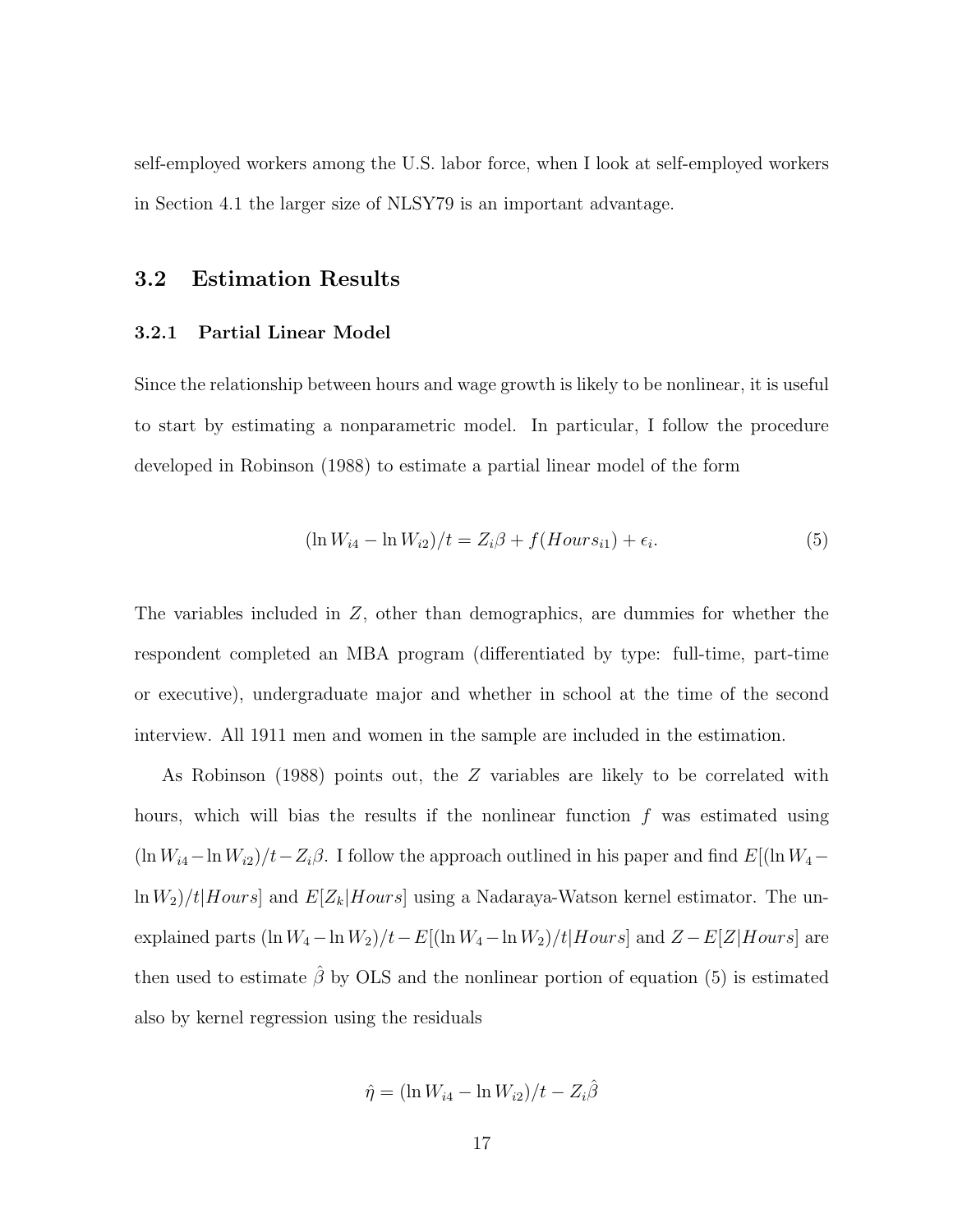as the dependent variable. Figure 3 shows the results for  $\hat{f}(Hours_1)$ .

The graph suggests that the relationship between hours and the change in log wages is nonlinear; there appears to be little or no effect at low levels of hours and a positive slope after about 50 hours. Based on the shape of the estimated function from Figure 3, I model the relationship between working hours and wage growth using an equation with change in regime at some level of hours, which is to be estimated as a separate parameter in the model.<sup>13</sup>

## 3.2.2 Change in Regime Estimation with an Unknown Breakpoint: Nonlinear Least Squares

Table 3 shows the results from a nonlinear least squares estimation of an equation of the form

$$
(\ln W_4 - \ln W_2)/t = \beta_0 + \beta_1 \min(Hours_1, k) + \beta_2 \max(Hours_1 - k, 0) + f(Z),
$$

where k represents the point at which there is change of slope and  $f(Z)$  is a function of individual characteristics other than hours worked. In this and other specifications Z includes gender (if both men and women are included in the regression), MBA degree (full-time, part-time or executive), as well as controls for age and age squared, race, marital status, number of children, whether mother has college degree, undergraduate major and whether in school at the time of the second interview. The dependent variable

<sup>&</sup>lt;sup>13</sup>The relationship between hours and the change in log wages can also be estimated using a second, third and fourth degree polynomials. The estimates suggest that the third and fourth degree terms are not significant, but if a second degree polynomial is used, the coefficient on hours is negative and significant, while the coefficient on hours squared is positive and also significant. These estimates are available from the author upon request.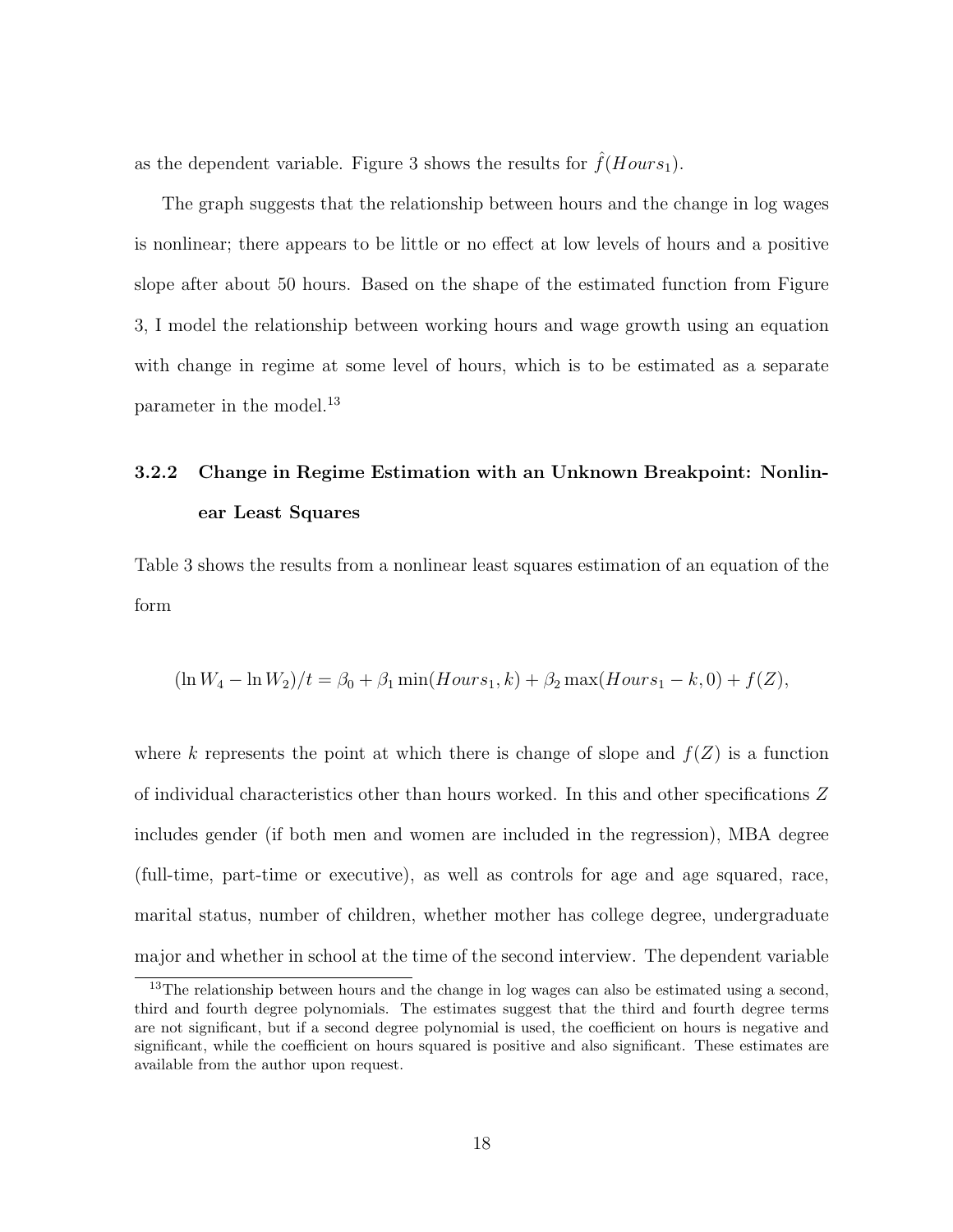is  $(\ln W_4 - \ln W_2)/t$ , where t is the number of days between the second and fourth interviews divided by 365. This accounts for the fact that time between interviews is not the same for all respondents. This regression model imposes continuity; in subsequent specifications I relax this constraint but find no evidence of a jump at  $k$ .

I show results for men and women together because this yields better accuracy of the estimated coefficients due to the relatively small sample size. The wages of women grow at about 1.3 percent slower rate per year than men's wages. Table 3 implies that up to about 47 or 48 hours per week, hours worked do not have an effect on wage growth; the parameter  $\beta_1$  is not statistically different from zero in any of the specifications. On the other hand,  $\beta_2$  is positive and significant for the full sample and for men and positive but smaller and noisier for women. The results imply that when hours exceed 47, ten extra hours (about one standard deviation) increase annual wage growth by 2 percent. A test of the restriction that  $\beta_1$  equals  $\beta_2$  yields a p-value of 0.0007, which implies that the relationship is indeed nonlinear.

I find that a part-time graduate business degree has no effect on wage growth, while a full-time degree increases wage growth by 1.9 percent per year. Only 89 people in the sample obtained an executive MBA, so the estimated coefficients for this variable are consistently positive but noisy. The effect of a full-time MBA degree is much stronger for women than it is for men. Obtaining the degree on average increases female wage growth by 2.57 percent, while the effect on men's wages is about half of that.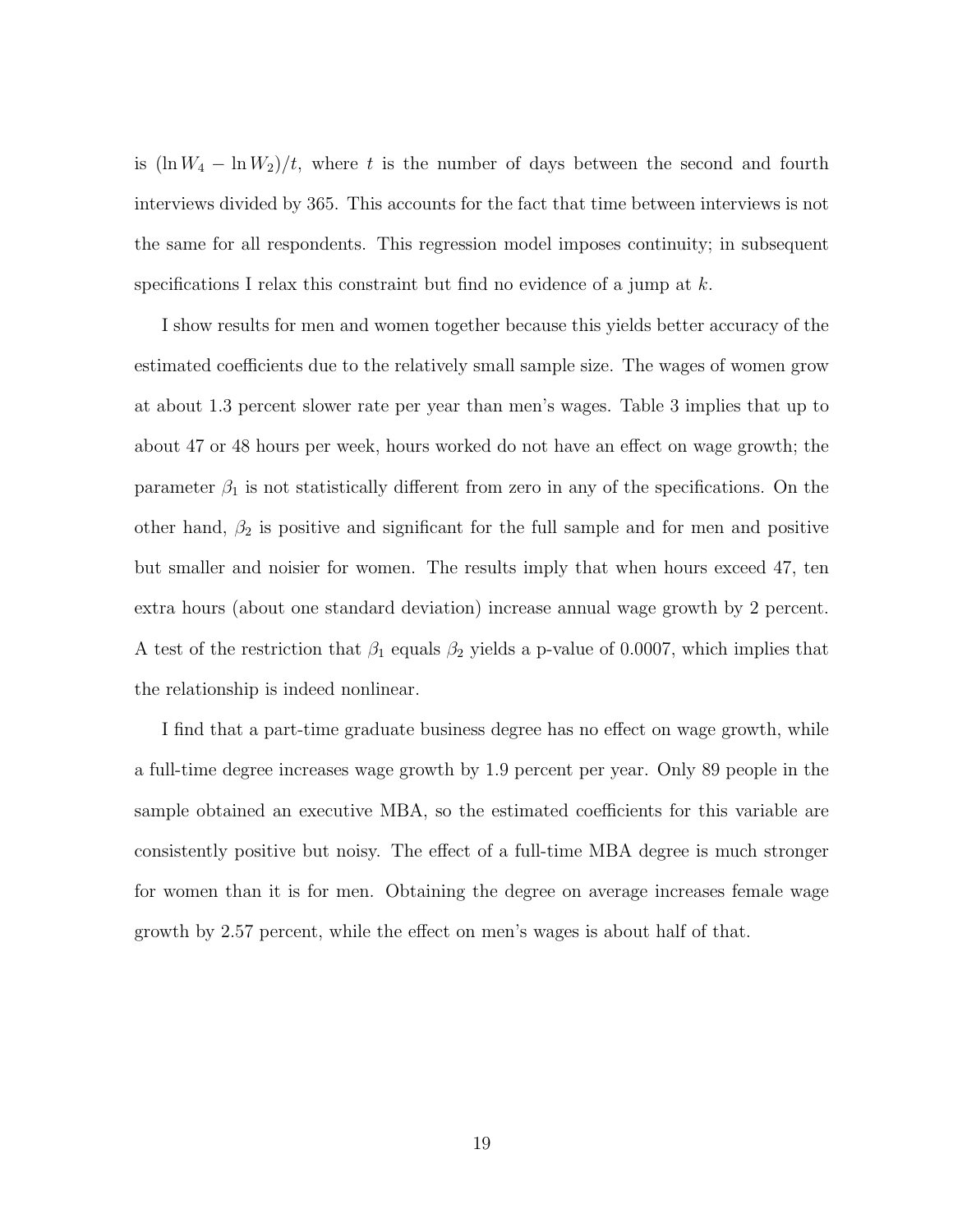## 3.2.3 Maximum Likelihood Estimation of Change in Regime with an Unknown Breakpoint

This section addresses three issues that arise with the nonlinear least squares estimation method presented in the previous section: the restriction that there is no jump at the breakpoint, the potential bias associated with the heteroscedasticity of the data before and after the breakpoint, and the possibility that the optimization process finds a local maximum at 47 hours. I show that none of these is a viable concern.

The approach in this section is based on the estimation technique that Quandt (1958) proposes, which is applicable when the independent variable that determines the nonlinearity is discrete. I sort the data so that hours are smallest for the first observations and increase as i goes up. If the breakpoint is at k hours, there is an m such that  $h_i \leq k$ when  $1 \leq i \leq m$  and  $h_i > k$  for  $m < i \leq N$ . Then for a given k, the log likelihood function takes the form

$$
\log L = -\frac{N}{2}\log(2\pi) - m\log\sigma_1 - (N - m)\log\sigma_2
$$
  

$$
-\frac{1}{2\sigma_1^2}\sum_{i=1}^m (y_i - f(Z_i) - a_1 - b_1Hours_i)^2 - \frac{1}{2\sigma_2^2}\sum_{i=m+1}^N (y_i - f(Z_i) - a_2 - b_2Hours_i)^2.
$$
  
(6)

Here N stands for the number of observations, and  $\sigma_1$  and  $\sigma_2$  are the standard deviations of the errors for observations respectively before and after the breakpoint  $k$ . I maximize the objective function in  $(6)$  for every possible k (excluding the few points at each end). The set of parameter estimates is chosen based on the  $k$  for which the log likelihood function attains its highest level. Figure 4 shows the distribution of the maximized log likelihood values over all possible values of k for the combined sample of men and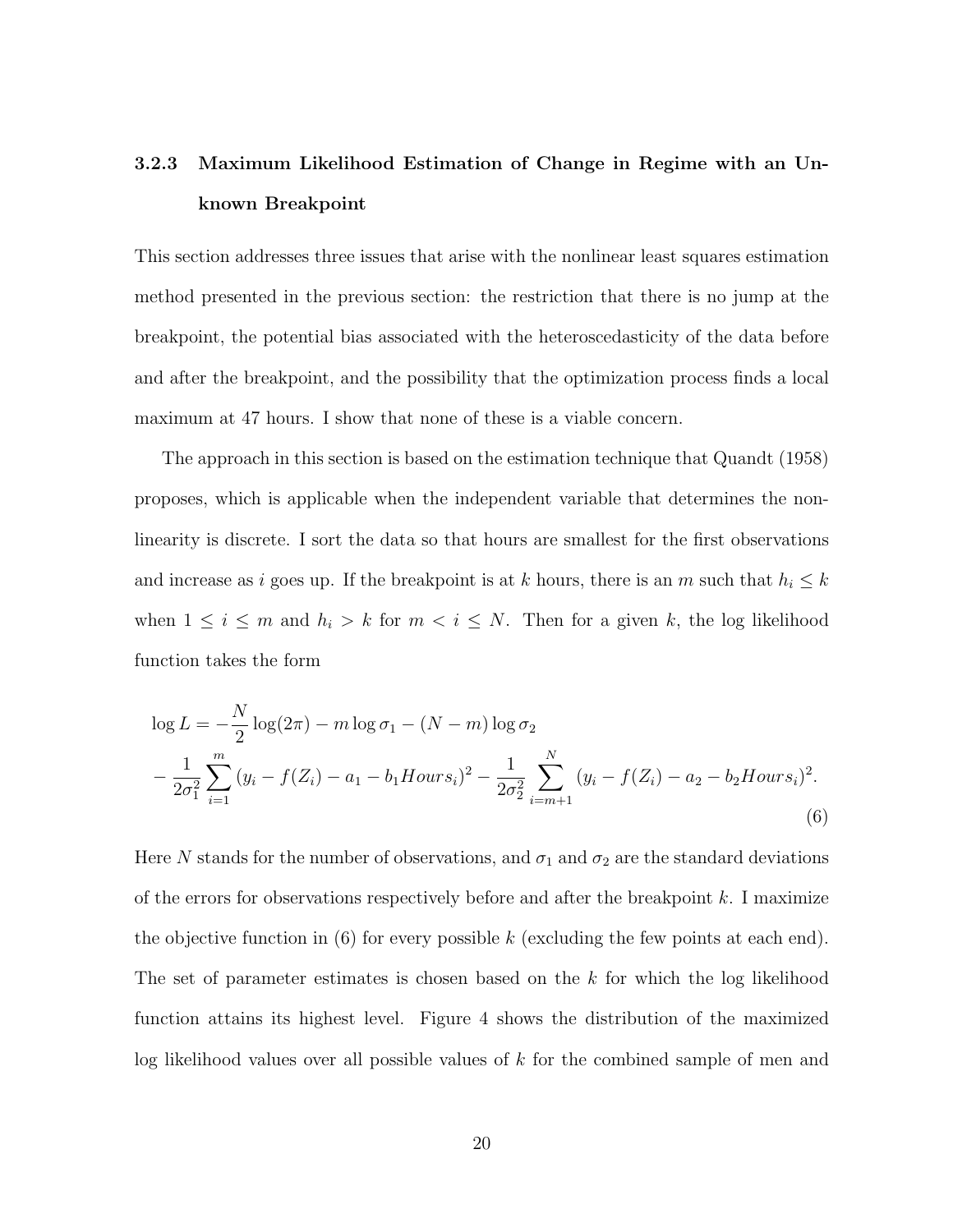women. The function has several local maxima but attains its global maximum at 48 hours (the value for 49 hours is almost identical).

The results in Table 4 show the maximum likelihood estimates of (6) when  $k =$ 48. The estimates for  $b_1, b_2$  and the coefficients on *Female* and the MBA dummies are essentially the same as those estimated by the nonlinear least squares method and reported in Table 3. The coefficient  $b_1$  is very close to zero and actually negative, while  $b_2$  is positive and significant and higher for men than for women:  $0.0020$  compared to 0.0013. The effect of a full-time MBA is again much stronger for women than it is for men: for women the coefficient on this variable is 0.0237 and is highly significant. The negative effect of hours on wage growth implied for lower levels of hours can be explained with the fact that at the time of the first interview 16 percent of the workers in the sample are working (full-time or part-time) and attending school (full-time or part-time) at the same time. This can cause their hours in period 1 to be low but increases future wages (assuming a positive effect of schooling on earnings), thus the slight downward slope at small values of hours worked.

The results in Table 4 also suggest that the data are indeed heteroscedastic: the error variance is smaller at lower levels of hours and the difference is statistically significant. However, as the similarity in the estimates presented in Tables 3 and 4 suggests, the heteroscedasticity of the errors does not affect the results.

The estimates also suggest that there is no discontinuity at  $k$ . For example, in column 1 of Table 4 the point estimate for  $a_1$  is 0.3043 and the estimate for  $b_1$  is -0.0005. Given point estimates for  $a_2$  and  $b_2$  equal to 0.1968 and 0.0018 respectively and a break point at 48 hours, I have  $0.1968 + (0.0018)(48) = 0.2832$ . This number is very close to the point estimate for  $a_1 + kb_1 = 0.2803$ .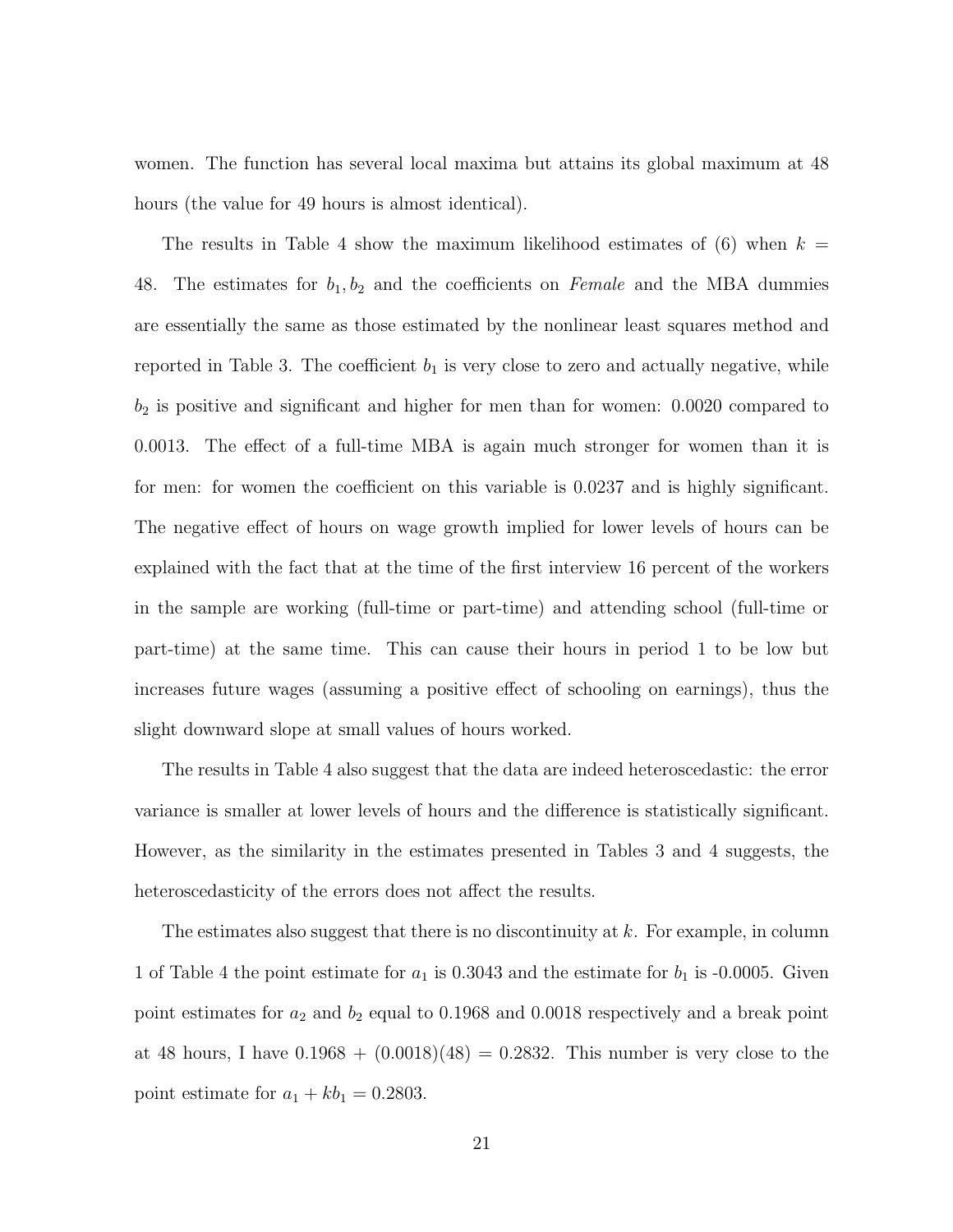Quandt (1958) also proposes a likelihood ratio test of the hypothesis that no switch occurred against the alternative that there is one change in slope. He defines the likelihood ratio  $\lambda$  as

$$
\lambda = \frac{L(\bar{\Omega})}{L(\Omega)},
$$

where  $L(\Omega)$  is the unrestricted maximum of the likelihood function under the alternative hypothesis and  $L(\overline{\Omega})$  is the restricted maximum under the null. The likelihood ratio test rejects the hypothesis of equal slopes with a p-value of 0.0002.

#### 3.2.4 The Extent of Division Bias

To give a sense of the extent of measurement error bias, Table 5 shows the results of regressions similar to the ones in Table 3, but the hours variable in these specifications corresponds to hours reported in wave 2 instead of wave 1. The coefficient  $\beta_1$  is biased downwards: it is equal to -0.0012 for the whole sample and is significant at the 0.1 percent level, compared to -0.0004 and not statistically different from zero in the corresponding specification in Table 3. Additionally,  $\beta_2$  appears to have a considerable upward bias: the estimated coefficient is 0.0032 compared to 0.0018. In a similar regression with dependent variable equal to the annualized change in yearly earnings (not shown here but available upon request) the corresponding coefficient of  $\beta_2$  is 0.0006, so there is reason to believe that the true value is between 0.0006 and 0.0032. The preferred point estimate of  $0.002$  falls in this interval. The cutoff point k also has a downward bias. It is estimated at 45.2 for the whole sample but is as low as 31.7 for the subsample of women. Part of the difference can be attributed to the possibility that current period hours affect wage growth more than hours in  $t-1$  but this does not explain why  $\beta_1$  is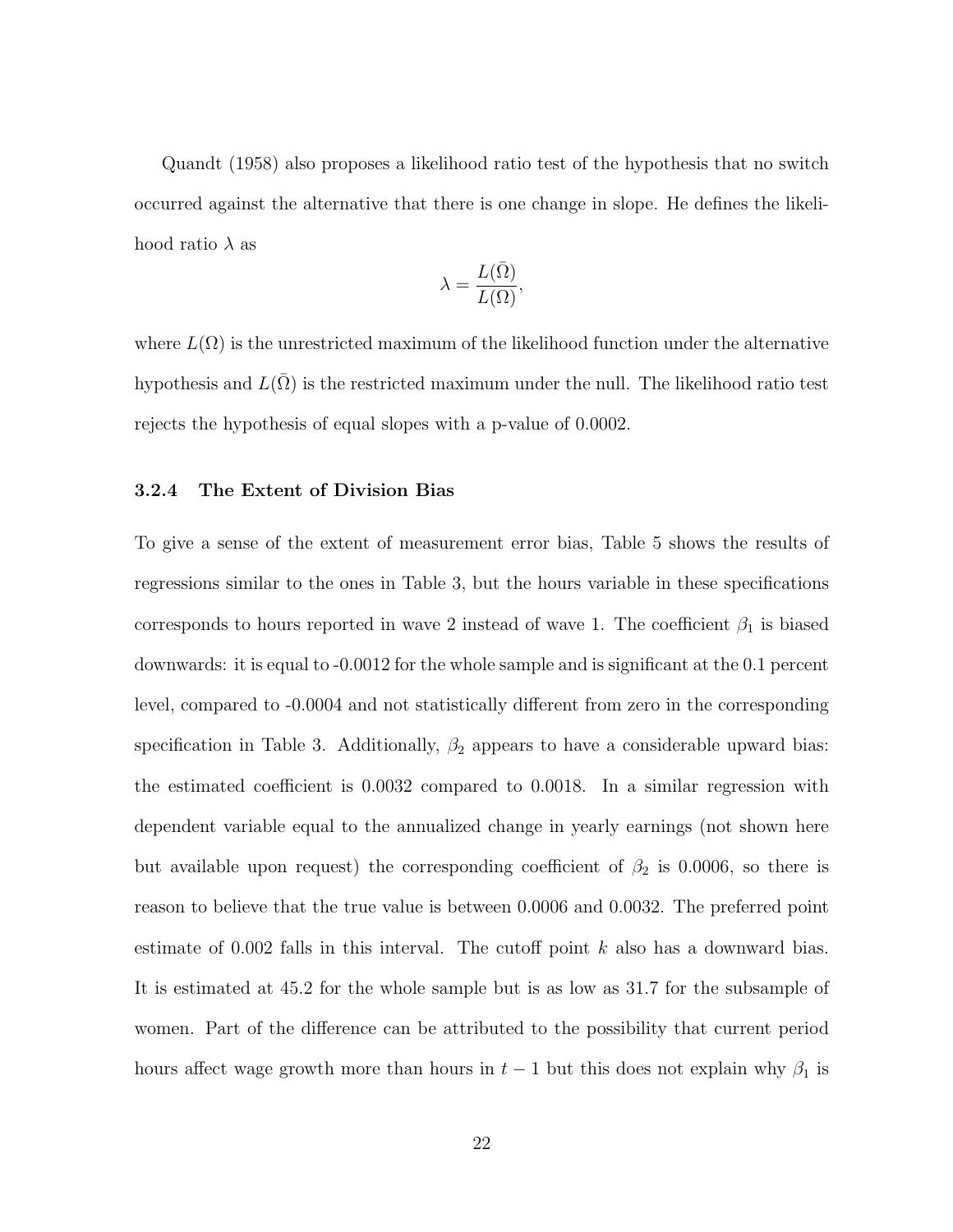much smaller. There is strong reason to believe that measurement error is important.

#### 3.2.5 Robustness Checks

This section presents several robustness checks as evidence that the empirical results from Section 3.2.2 are not driven by the specific functional form that I use, the way I select the sample or a peculiarity of the GMAT Survey data.

Table 6 shows the results from nonlinear least squares estimation when the dependent variable is  $(\ln W_3 - \ln W_2)/t$ . Note that the sample sizes for these regressions are smaller because some respondents are missing wage data for the third interview. Although noisier, the results are similar to the ones from Table 3. The cutoff  $k$  is somewhat lower for these specifications: the point estimates are between 42 and 43. The parameter  $\beta_2$  is of similar magnitude (around 0.002) but its standard error is larger. On the other hand  $\beta_1$  is zero or negative. The variables indicating whether the respondent has an MBA degree refer to the third wave. The effect of a part-time MBA degree is not statistically different from zero, while the coefficients on full-time MBA are larger than they are in Table 3. It is still true that women benefit from a graduate business degree more than men.

Table 7 tests the hypothesis that low hours can appear to have a negative effect on wage growth because of those workers who are also attending school at the time of their first interview: in column 2 I show nonlinear least squares results for the sample that excludes respondents who are attending school at the time of the first, second or fourth interview because one can argue that school attendance will affect the wages or hours that I use in my regression specifications. This restriction reduces the sample size considerably. As expected, the coefficient on  $\beta_1$  is now positive but still insignificant.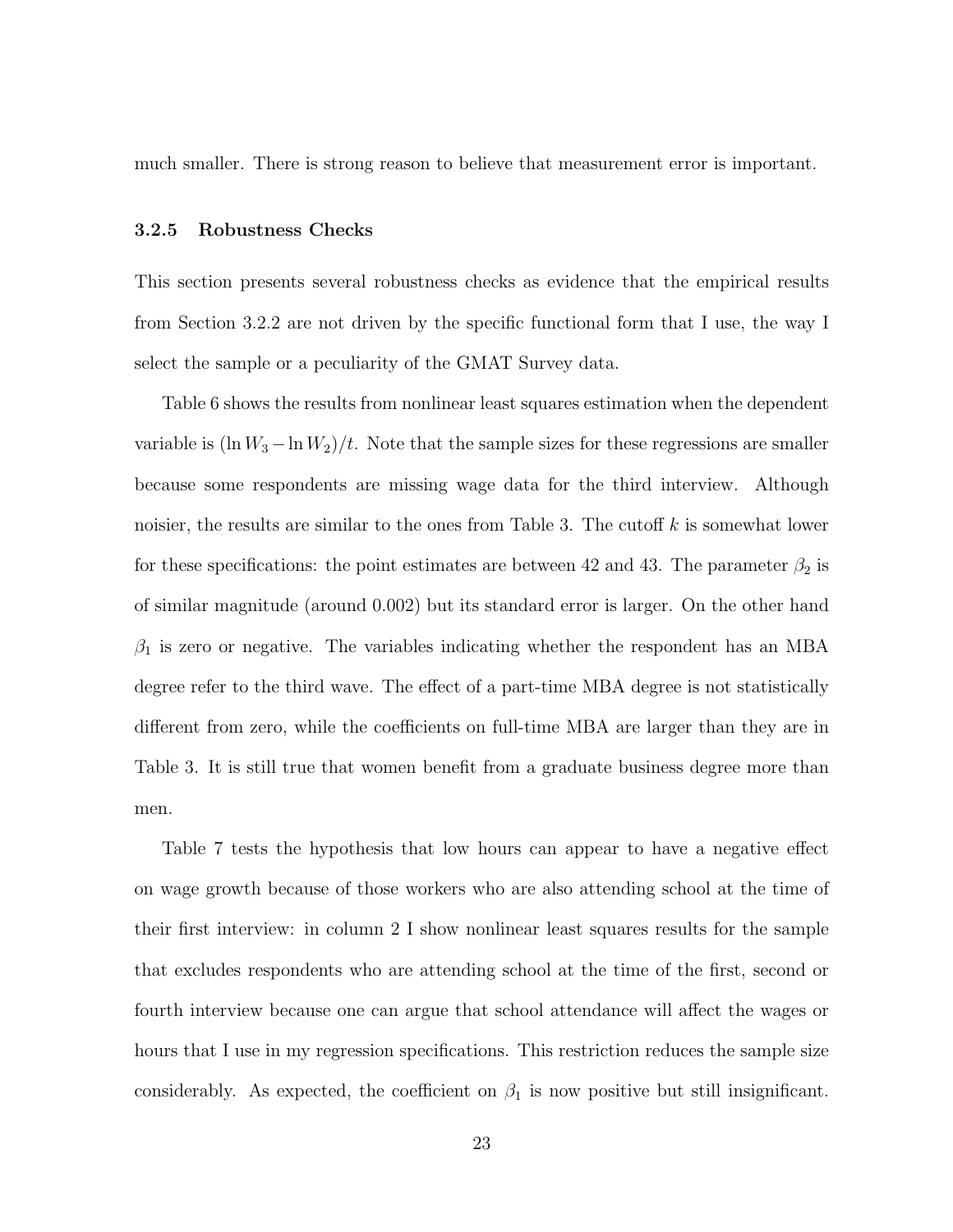The value for  $\beta_2$  increases slightly to 0.0022. The coefficient on full-time MBA stays positive but loses significance; however, in the restricted sample only 11.33 percent of the 918 respondents hold a full-time MBA degree, which explains the noisier estimates. The estimate for the break point is similar for these specifications: the break is at around 48 hours.

Column 1 of Table 7 restricts the sample to workers who did not change employers between the second and fourth interviews. There are 485 such observations. One economic reason for this restriction is that changing jobs can be positively correlated with wage growth due to a better worker-employer match (Jovanovic 1979), and job movers might have different hours than stayers. Table 7 suggests that this is not the case: the estimated coefficients (with the exception of the coefficient on full-time MBA) are very similar to what was found using the full sample.

Columns 3 and 4 of Table 7 show the results from nonlinear least squares estimation when the sample is split into MBA holders and workers who did not have an MBA degree at the time of the last interview. The estimate for  $\beta_2$  for workers with a graduate business degree is 0.0021 and significant at the 0.1 percent level; it equals 0.0016 and is not significant for the other subsample. The break point  $k$  is somewhat different for the two groups (47.63 versus 45.35). It is interesting that the difference in wage growth between men and women is half as big for MBA holders than for those without an MBA.

Finally, Table 8 replicates the results from the nonlinear least squares estimation and shows polynomial regressions using NLSY79 data, both for the main sample and for the subsample of college graduates. The magnitude of the coefficient  $\beta_2$  for college graduates in NLSY79 is similar to  $\beta_2$  in the GMAT survey regressions: 0.002. Similarly,  $\beta_1$  is not statistically different from zero. The NLSY79 estimates for college educated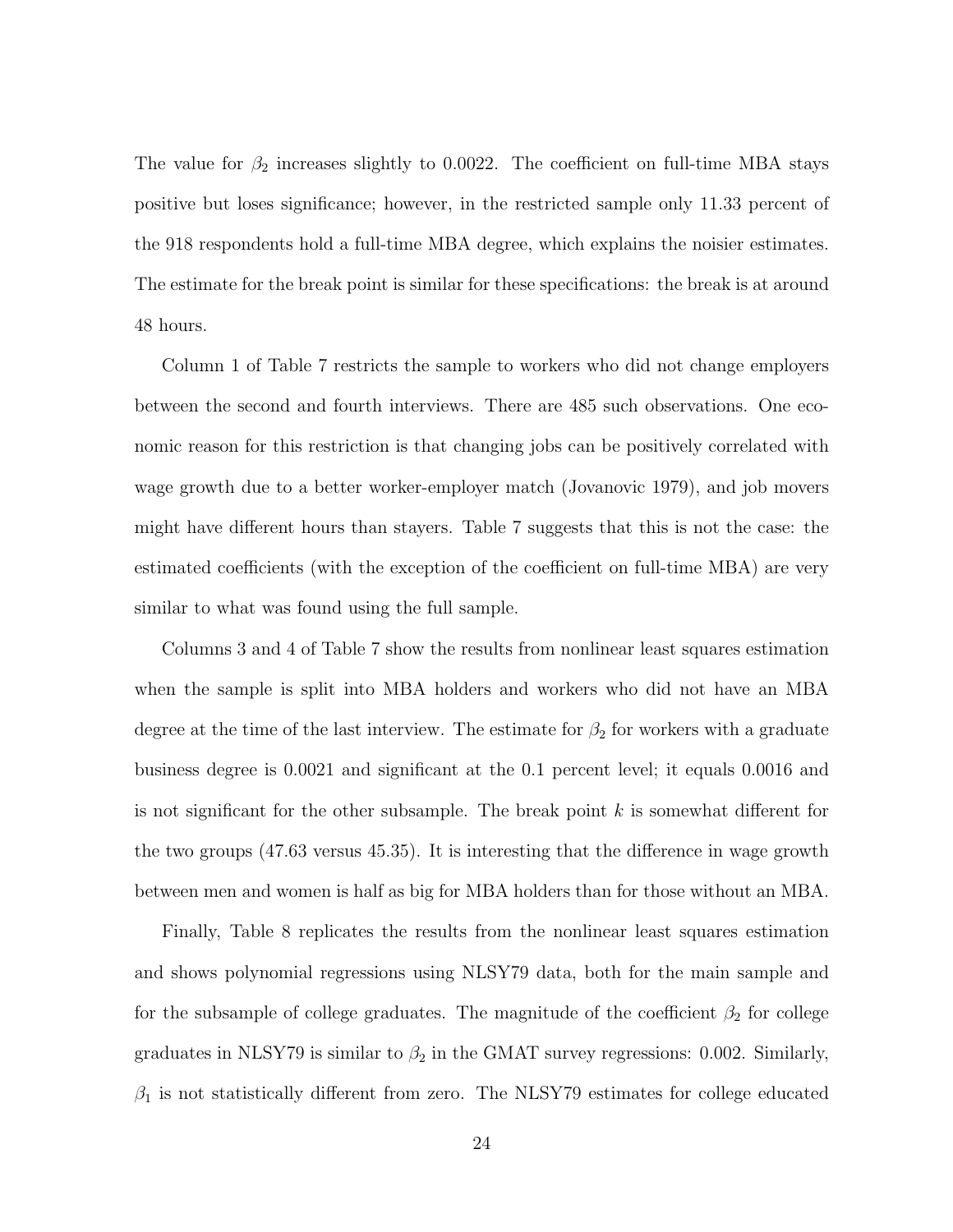men are noisier. The sample contains 3,474 observations from 761 workers; the number of workers is less than half of the number of workers available in the full GMAT Survey sample. The point estimate for  $k$  is slightly higher in the NLSY79 college sample:  $k = 51.22$ . The estimates for k and  $\beta_2$  are lower for the full NLSY79 sample. The results from the polynomial specification in column 4 suggest that the effect of hours is positive to the right of 38. NLSY79 can be used as evidence that the trends in the GMAT Registrant Survey are not sporadic; there is a persistent relationship between hours and wage growth when hours are high.

### 4 Empirical Evidence on Promotions

This section explores further the predictions of the theory in Section 2 and provides further empirical tests that attest its validity. The model of promotions in Section 2 is similar to the model in Gibbons and Waldman (1999), who in turn base their theory on the empirical findings in Baker, Gibbs and Holmstrom (1994a, 1994b). An essential component of the framework developed by these studies is the serial correlation of promotions over time: workers with high learning ability (or lower disutility of hours) receive promotions faster in any job level within the firm.

The dataset used in Baker, Gibbs and Holmstrom (1994a, 1994b) is highly appropriate for testing this idea; their study is based on the detailed employment records of a medium-sized U.S. firm. The GMAT Registrant Survey, while very different in design, contains questions that allow me to carry out some similar tests. Waves 1 and 4 of the survey have data on the number of promotions received since starting on the current job. While there is reason to believe that these data are measured with error, partly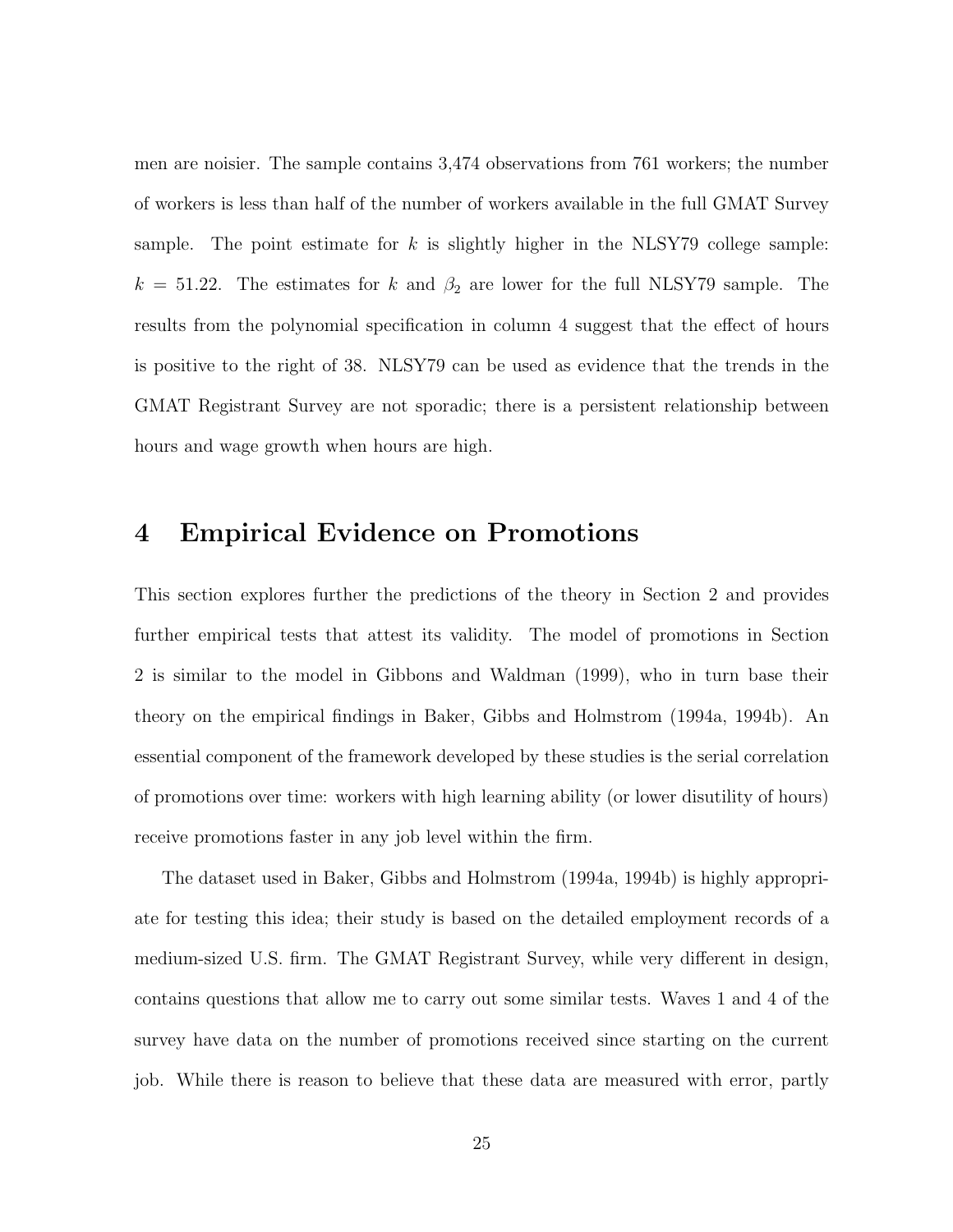because the number of promotions depends largely on the specific hierarchy within each firm, they show some interesting trends. In the main sample the coefficient of correlation between the number of promotions reported in the first and last interviews is 0.2692.<sup>14</sup> When the sample is limited to workers who put in 48 hours or more in the last period this coefficient increases to 0.4071. This is consistent with the idea of a fast track which consistently allows certain workers to advance faster than their peers at any point along their career path.

I also find that, not including any controls, workers who report 48 hours or more in wave 1 are more likely to be promoted between waves 1 and 2: 52.36% of them report at least one promotion, compared to 40.92% of lower-hour workers (standard errors are .4999 and .4919, and the null of no difference can be rejected at the 0.001% level. Similarly, 59.52% of workers who report usual hours higher than 47 in wave 2 receive a promotion, while only 49.77% of those whose hours are lower do (standard errors are .4913 and .5002).

Tables 9 and 10 relate directly to the promotions theory. In particular, they show that both inherent ability and long hours have a positive effect on the probability of receiving a promotion. It is important to note that inherent ability is not straightforward to measure, and it is usually difficult to distinguish empirically between the ability to learn  $(\theta_i)$  in the model) and the parameter that represents initial level of human capital  $(\eta_1)$ .

Table 9 shows results for the GMAT Registrant Survey. The sample is limited to respondents who report not being on a managerial position at the time of the initial interview. The dependent variable in the probit regressions from Table 9 equals one if

<sup>14</sup>Only 507 of the 1911 respondents report number of promotions at both the first and last interviews.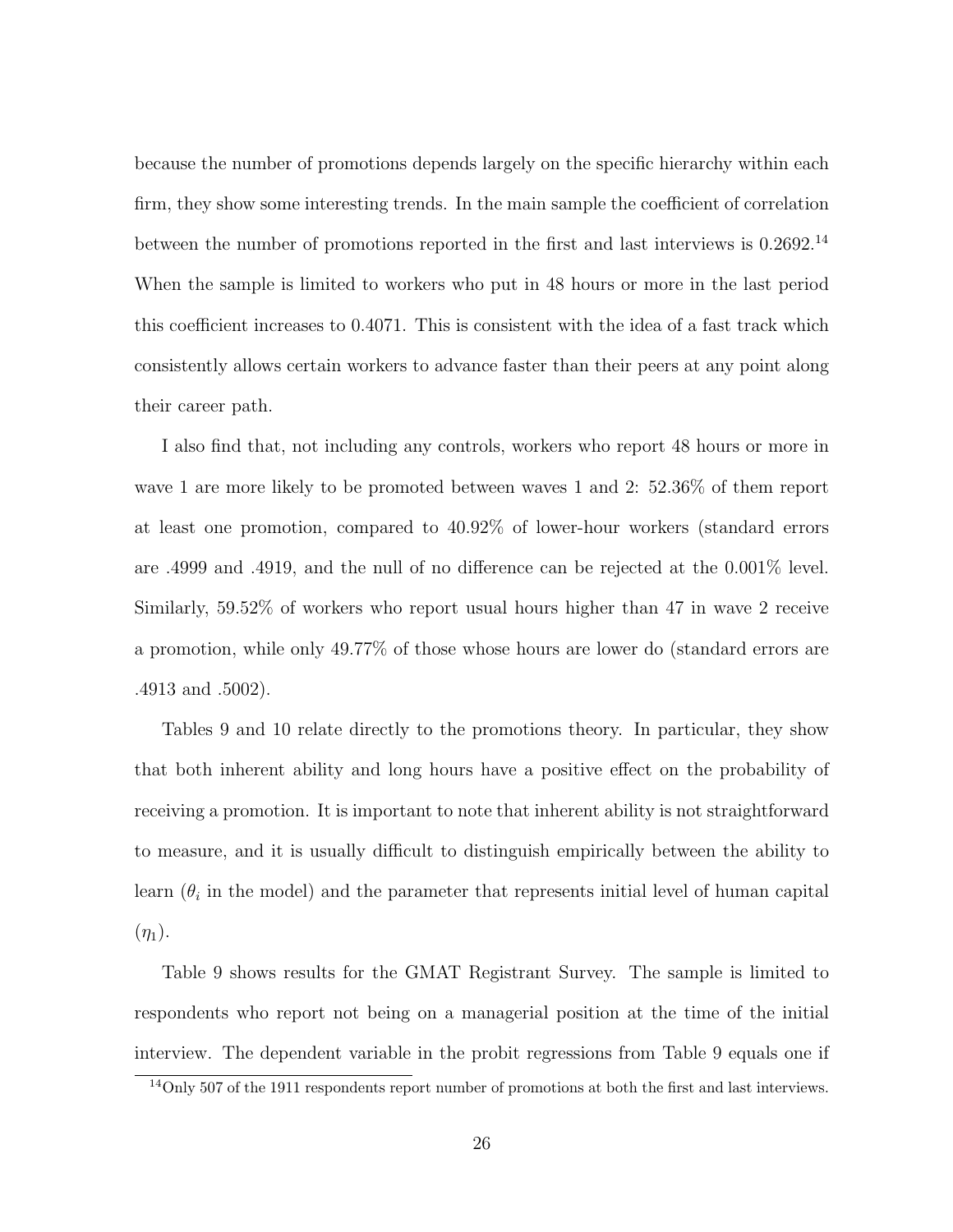the respondent reported being a manager at the last interview and to zero otherwise. Working 48 hours or more per week has a strong effect on the probability of advancement to managerial position: the increase is on average 12 percentage points. This effect is large: for comparison, the effect of obtaining an MBA degree is only slightly higher (15 percentage points). The coefficient on GMAT score is not significant in any of the specifications. However, coming from a family with a college educated mother increases the probability of moving up the job ladder by over 10 percentage points. The results support the model of promotions in Section 2, with the caveat that GMAT scores are not a good measure of the ability to learn on the job but family background, as measured by mother's educational attainment, fits the role of  $\theta$  well.

The NLSY79 results in Table 10 support these findings. In these specifications the dependent variable equals one if the respondent reported receiving a promotion since the previous interview, which is likely to be a more noisy measure of career advancement than the GMAT Survey variable I use because the question is asked in a less specific way. In NLSY79 the positive marginal effect of standardized AFQT score fits the inherent ability framework. However, the effect of working long hours is not as pronounced although it is consistently positive and significant at the 5 percent level. Workers who put in 50 hours or more per week are only about 2 percentage points more likely to be promoted two years later. The coefficient on library card is positive and significant. Interestingly, it is larger in magnitude than the effect of long hours. An extra year of education increases the probability of promotion by one percentage point.

The conclusion that can be drawn from Tables 9 and 10 is that, along with obtaining more education, working long hours has a positive effect on the probability of promotion. Assuming that family background variables like mother's education in the GMAT Survey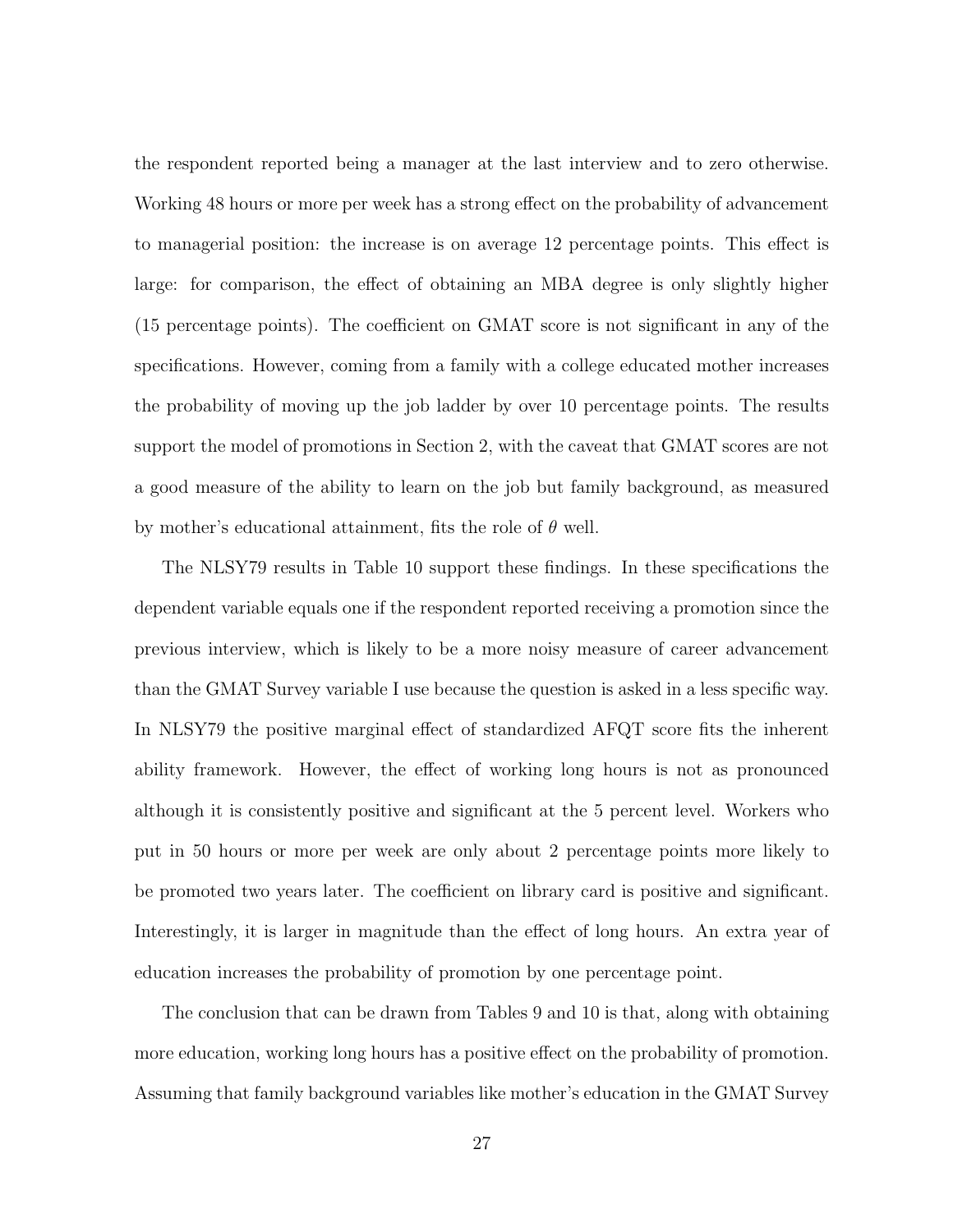and AFQT and the library card dummy in NLSY79 are good proxies of the ability to learn on the job, the findings also suggest that, controlling for education and long hours, inherent ability also plays a major role in employers' promotion decisions. These results support the Gibbons and Waldman (1999)-type model in which employers have full information about workers' ability and preferences for leisure.

## 4.1 Empirical Evidence on the Human Capital Accumulation Model

To test empirically whether a human capital accumulation model alone can account for the observed relationship between working hours and the change in log wages I follow an approach similar to Lazear and Moore (1984), who point out that learning-by-doing and OJT models should apply equally well to self-employed workers, while job ladder models are not relevant to this group. Table 11 compares NLSY79 estimates for the main sample and for self-employed workers. The specifications in columns 1 and 3 are based on a linear spline in hours; I assume that the break point is known and occurs at 48 hours. For comparison, columns 2 and 4 estimate a regression with a dummy variable that is equal to one when hours exceed 50. The results suggest that the relationship between long hours and wage growth is not present for the self-employed group. The self-employed sample is much smaller and it is not surprising that the estimates are noisier. However, apart from the hours variables in the two specifications, most other variables that are significant for the sample that is not self-employed are also significant for the self-employed group and the point estimates have the same sign and are of similar magnitude. In column 1 of Table 11 the coefficient on hours to the right of 48 equals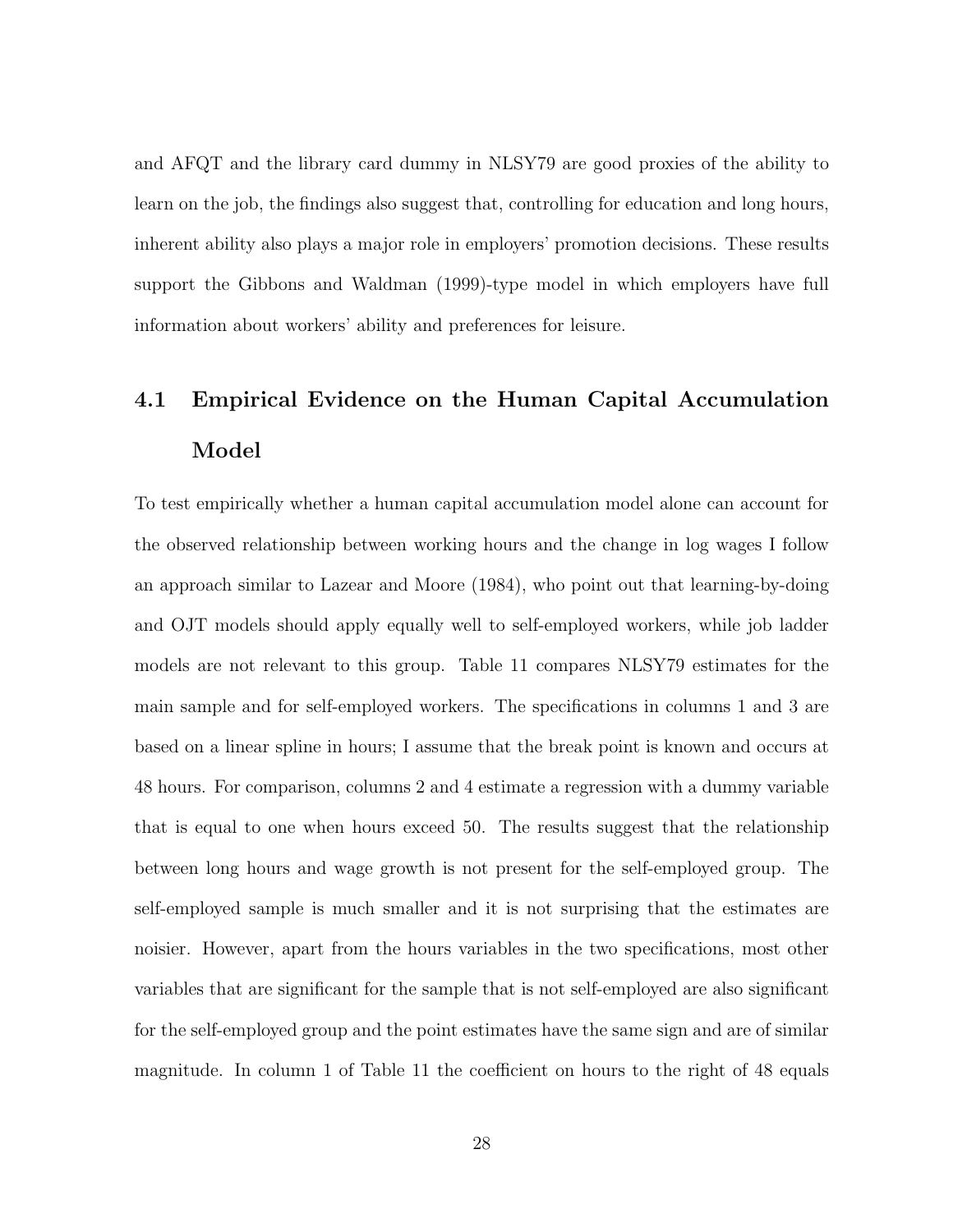0.001 and has a standard error of 0.0002. The corresponding coefficient in column 3 equals -0.0011 with a standard error of 0.0008. The null hypothesis of equal coefficients can be rejected at a very low significance level. Similarly, the coefficient on the high hours indicator in column 2 equals 0.0064 (its standard error is 0.0022), while in column 4 it is -0.0012 (0.0112). The self-employed workers data serves as evidence against on-the-job training as the sole explanation of the observed nonlinear relationship.

The data in NLSY79 offer some information on training which I incorporate in order to investigate the role of human capital accumulation in the relationship of interest between hours and wages. Training information is available for 11,593 of the 16,970 observations in the sample. I construct a training variable that equals 1 if a respondent reported receiving some sort of training on the job in year t and is set to 0 otherwise. There are 2,335 worker-year observations for which this variable is equal to one. Table 12 shows the results when I incorporate NLSY79 training data in a wage growth regression.

The specification in column 1 is identical to the one in column 1 of Table 11 but uses the restricted sample for which training data are available. The estimates from the two regressions are similar, which suggests that restricting the sample in this way does not bias the results. In column 2 of Table 12 I include the indicator for training. The coefficient for this variable is positive and highly significant; obtaining more training enhances wage growth. However, even when I control for training the coefficient on hours when hours are higher than 48 remains unchanged at 0.001. This suggests that training is not the only reason why high hours imply faster wage growth. A similar conclusion can be drawn from columns 3 and 4. I divide the sample into workers who received training in  $t$  and those who did not. I find that high hours had a stronger effect for the group without training (0.0018 versus 0.0008) but  $\beta_2$  is positive and significant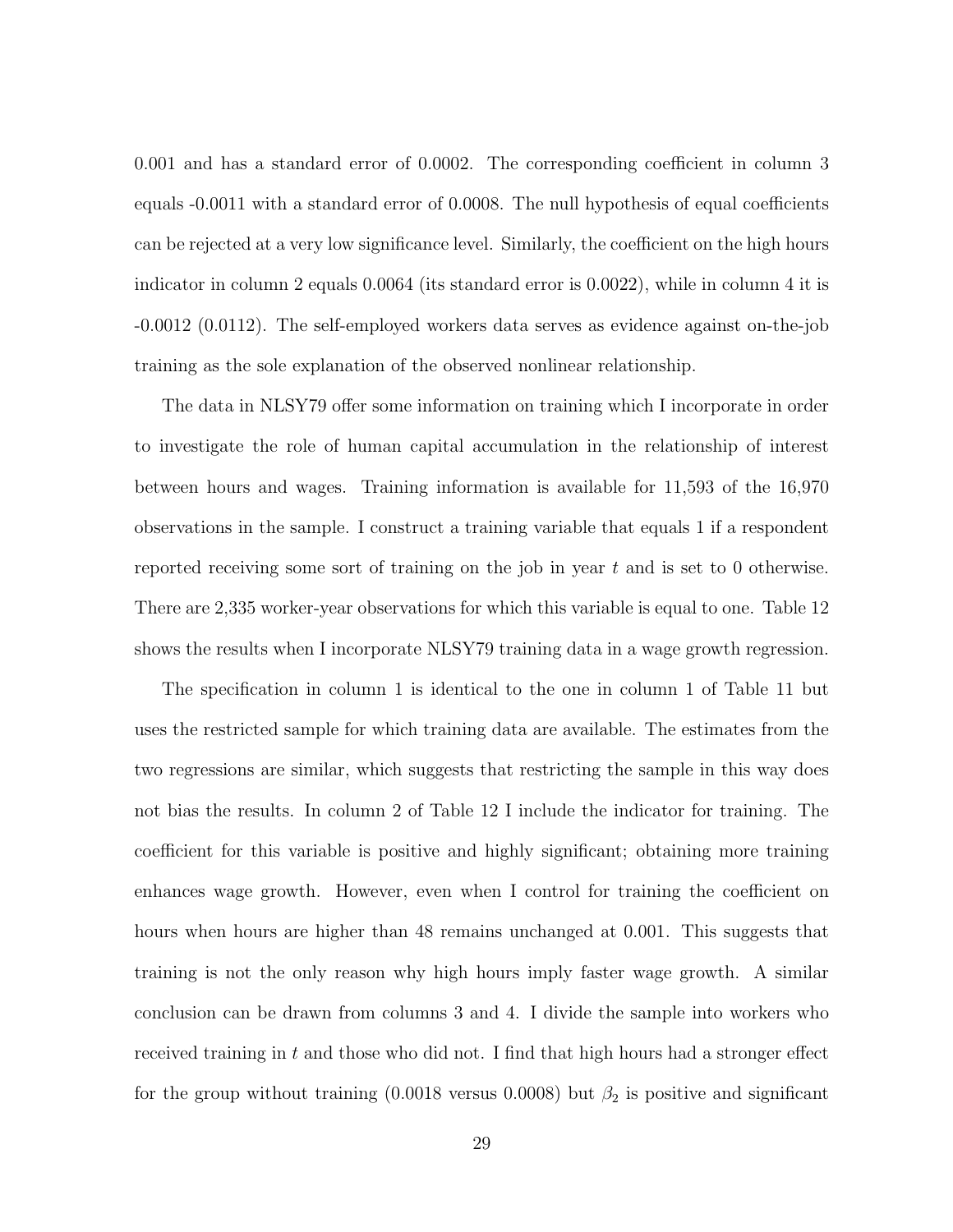in both cases.

Finally, columns 5 and 6 do not control for training but divide workers into two groups: those with actual labor market experience that is less than 15 years and workers with 15 or more years of experience. It is interesting that the relationship between hours and wage growth exists only for the less experienced group. This observation can be put in the context of a model of investment in human capital, in which after some point workers find it optimal to choose zero investment, but it also complies with a model similar to the one described in Section 2 when workers have reached the top level of the job ladder, from which point on their wages grow solely due to the learning-by-doing component.

Overall, NLSY79 data suggest that there is a relationship between learning on the job and career wage growth but a richer model is necessary to explain some features of the data, like the increase in the wage profile slope at high hours or the difference in trends in the self-employed sample.

### 5 Conclusion

In this paper I develop a model that combines learning on the job and promotions within a firm when workers differ in their preferences for leisure and use this theory to explain an empirical trend that has not been analyzed previously: of increasing wage growth as a function of working hours when hours are high. The main dataset I use in the empirical portion of the study is a panel survey of Graduate Management Admission Test registrants; most respondents in the sample considered enrollment in an MBA program.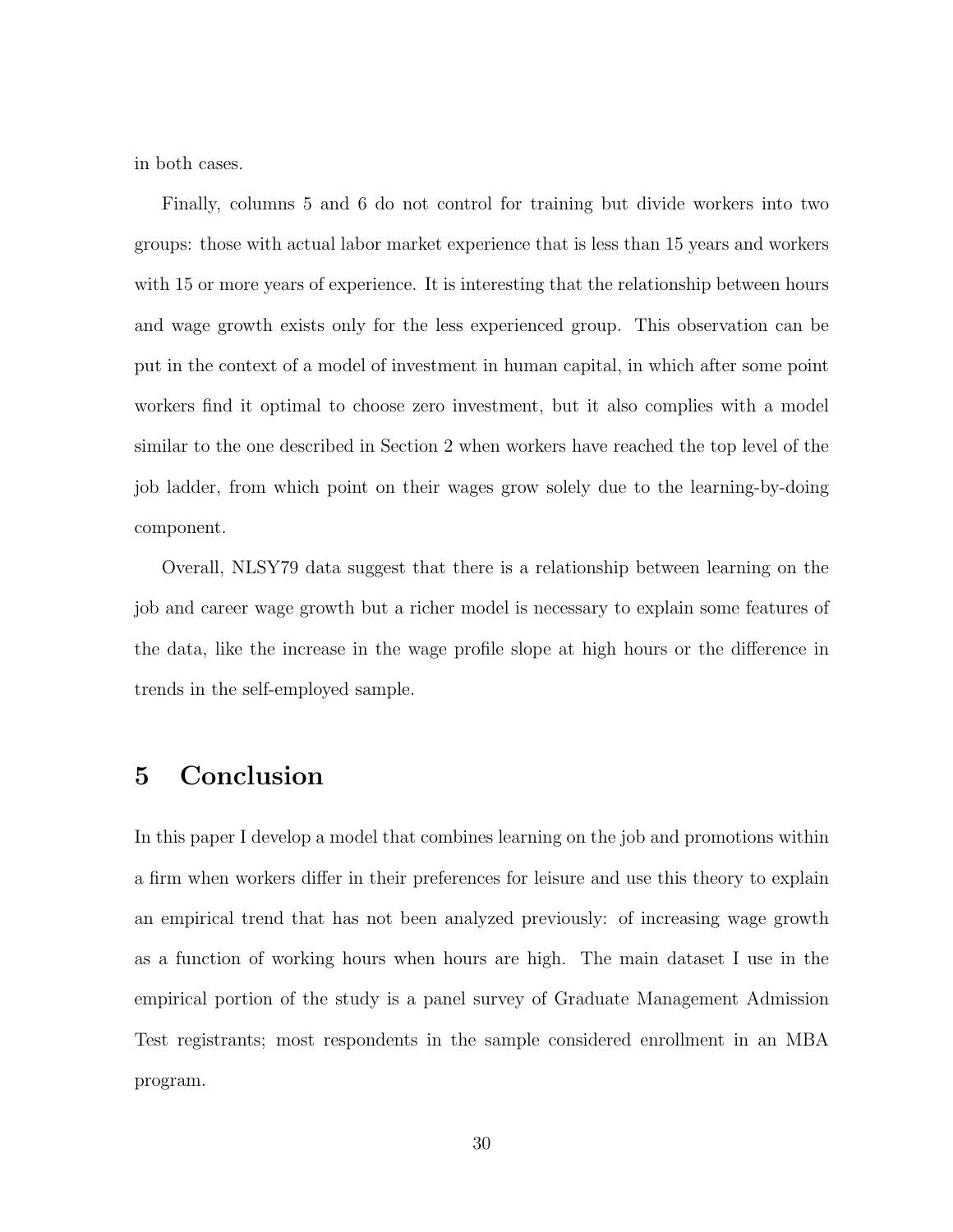Using the same data Arcidiacono et al. (2008) study the wages of recent MBA graduates and their peers who did not complete a graduate business degree. Their paper demonstrates that the two groups differ on observable characteristics. Workers who choose to further their education tend to be stronger in some respects: they have lower nonmonetary costs of obtaining schooling, as measured for example by undergraduate grade point average or the ability to score high on a standardized test like the GMAT. On the other hand, when asked whether they agree with the statement "A graduate management degree will not be that important because I already have the credentials I need to do well in my career," workers who did not enroll in an MBA program (particularly not in a top-25 program) consistently report their workplace skills to be stronger. Arcidiacono et al. (2008) conclude that there exists a self-selection process that causes workers with stronger career advancement skills to opt out of schooling. Thus, one needs to be cautious when extrapolating the GMAT Survey findings to all professional workers. In this case it is comforting that data from NLSY79 fully support the empirical results.

I show that working over 47 hours per week has a considerable positive effect on wage growth. The theory that this study builds upon assumes that hours depend on workers' preferences but takes these preferences to be exogenous. In addition, I assume that employees are unconstrained in their choice of hours. An appropriate next step in the line of work of Bertrand et al. (2008) would be to explore in more detail the characteristics of workers who put in overtime: if workers from certain demographic groups are likely to choose long workweeks or if there are jobs characteristics or occupations associated with long hours. Gender differences in the disutility of hours can be used to explain part of the male-female wage gap.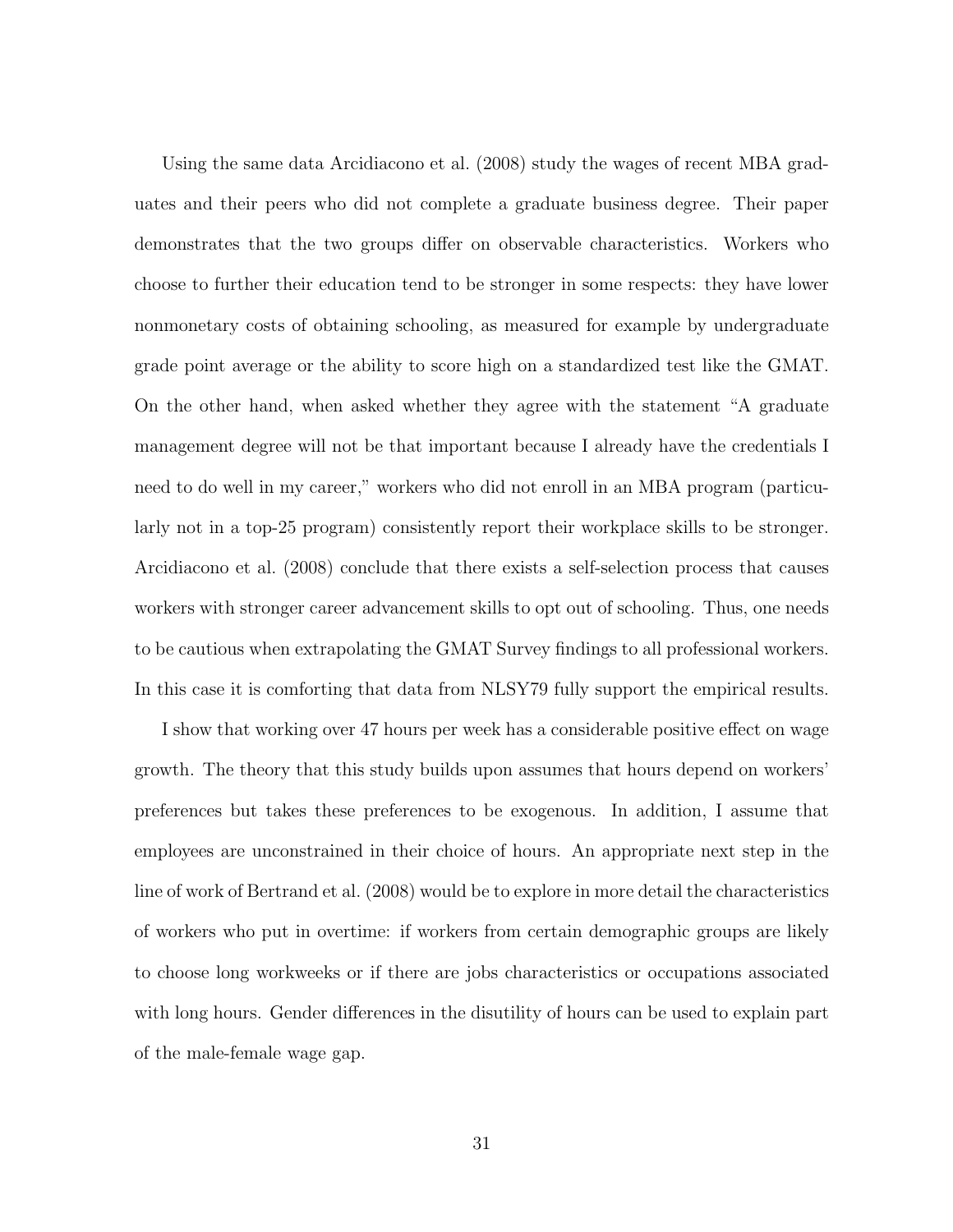### References

- Akerlof, George A., "The Economics of Caste and of the Rat Race and Other Woeful Tales," The Quarterly Journal of Economics, November 1976, 90 (4), 599–617.
- Arcidiacono, Peter, Jane Cooley, and Andrew C. Hussey, "The Economic Returns to an MBA," International Economic Review, August 2008, 49 (3), 873–899.
- Arrow, Kenneth J., "The Economic Implications of Learning by Doing," The Review of Economic Studies, June 1962, 29 (3), 155–173.
- Baker, George, Michael Gibbs, and Bengt Holmstrom, "The Internal Economics of the Firm: Evidence from Personnel Data," The Quarterly Journal of Economics, November 1994, 109 (4), 881–919.
- $-$ ,  $-$ , and  $-$ , "The Wage Policy of a Firm," The Quarterly Journal of Economics, November 1994, 109 (4), 921–55.
- **Barron's profiles of American Colleges, Hauppauge: Barrons Educational** Series, 1994.
- Becker, Gary S., *Human Capital*, Columbia University Press for the National Bureau of Economic Research, 1964.
- Bell, Linda A. and Richard B. Freeman, "The incentive for working hard: explaining hours worked differences in the US and Germany," Labour Economics, May 2001, 8 (2), 181–202.
- Bertrand, Marianne, Claudia Goldin, and Lawrence F. Katz, "Dynamics of the Gender Gap for Young Professionals in the Financial and Corporate Sectors," 2008.

Blair-Loy, "Work Devotion and Work Time," in Cynthia Fuchs Epstein and Arne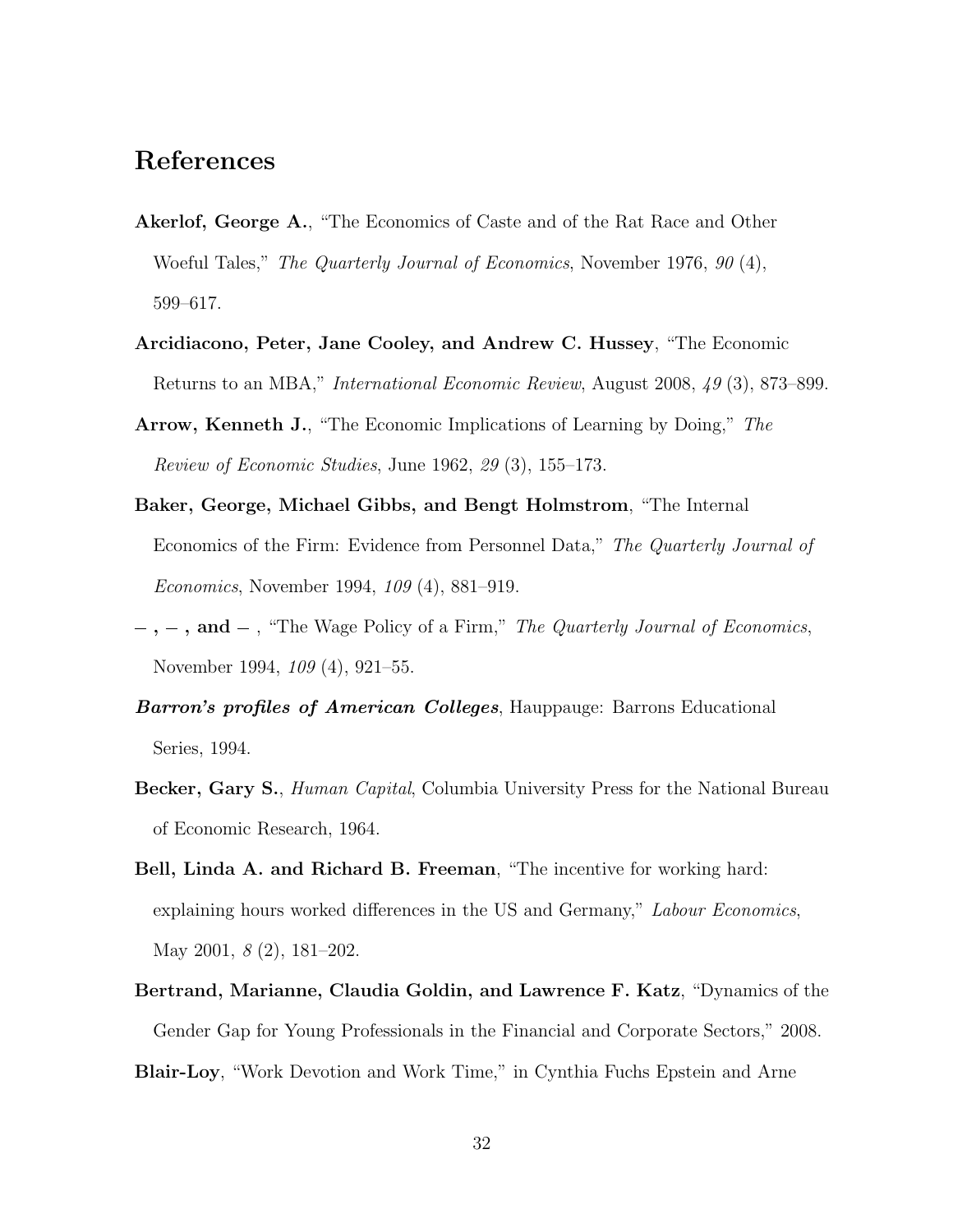Kalleberg, eds., Fighting for Time: Shifting Boundaries of Work and Family, Russell Sage Foundation, 2004, pp. 392–316.

- Borjas, George J., "The Relationship between Wages and Weekly Hours of Work: The Role of Division Bias," The Journal of Human Resources, Summer 1980, 15 (3), 409–423.
- Deaton, Angus, "Quality, Quantity, and Spatial Variation of Price," The American Economic Review, June 1988, 78 (3), 418–430.
- Gibbons, Robert and Michael Waldman, "A Theory Of Wage And Promotion Dynamics Inside Firms," The Quarterly Journal of Economics, November 1999, 114 (4), 1321–1358.
- Goldin, Claudia and Lawrence F. Katz, "Transitions: Career and Family Life Cycles of the Educational Elite," American Economic Review: Papers and Proceedings, May 2008, 98 (2), 363–369.
- Graddy, Kathryn and Luigi Pistaferri, "Wage Differences by Gender: Evidence from Recently Graduated MBAs," Oxford Bulletin of Economics and Statistics, December 2000, 62 (Supplement 1), 837–854.
- Imai, Susumu and Michael P. Keane, "Intertemporal Labor Supply and Human Capital Accumulation," International Economic Review, May 2004, 45 (2), 601–641.
- **Jovanovic, Boyan**, "Job Matching and the Theory of Turnover," *Journal of Political* Economy, October 1979, 87 (5), 972–90.
- Landers, Renee M., James B. Rebitzer, and Lowell J. Taylor, "Rat Race Redux: Adverse Selection in the Determination of Work Hours in Law Firms," American Economic Review, June 1996, 86 (3), 329–48.

Lazear, Edward P. and Robert L. Moore, "Incentives, Productivity, and Labor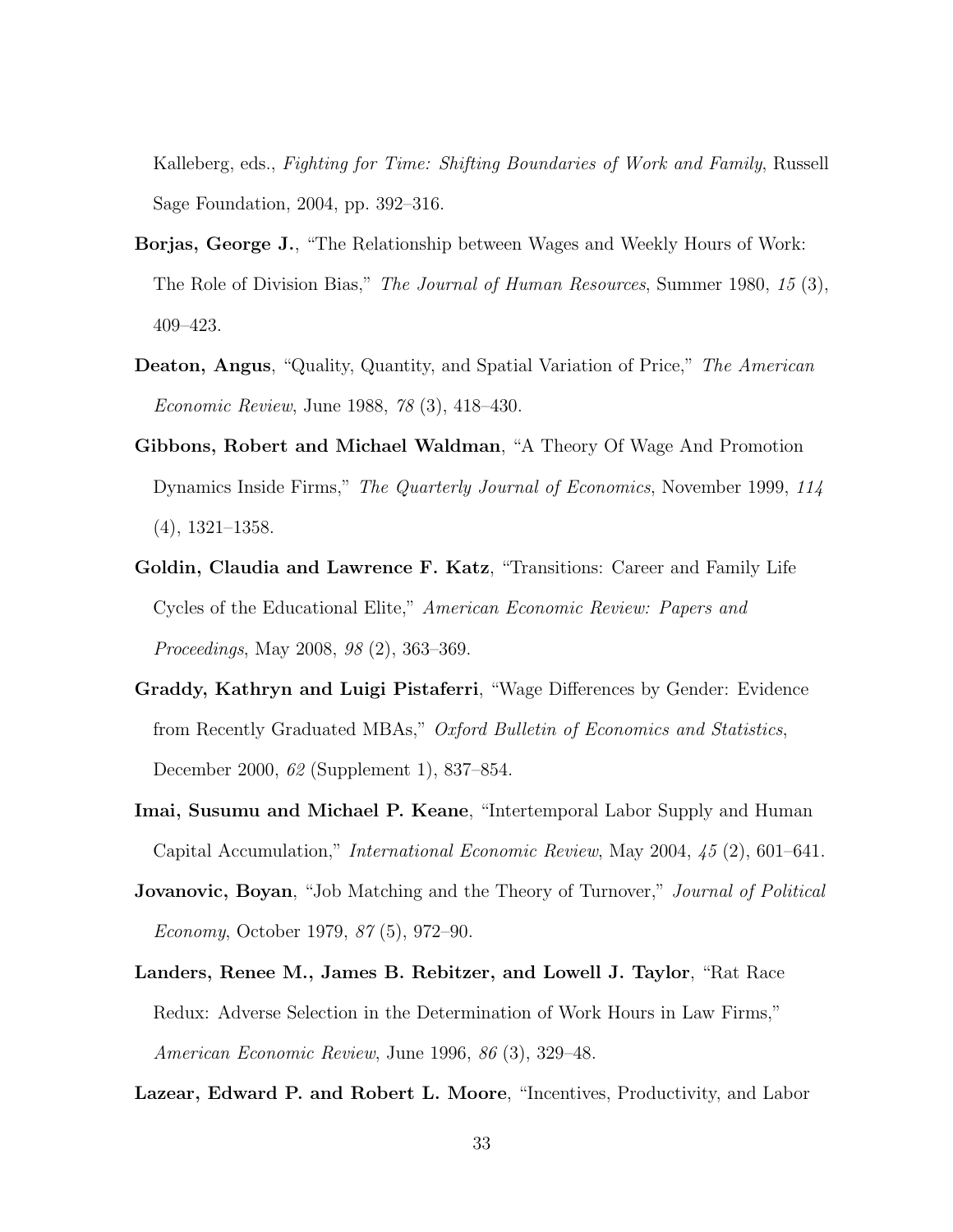Contracts," The Quarterly Journal of Economics, May 1984, 99 (2), 275–96.

- Mincer, Jacob, "On-the-job training: Costs, Returns and some implications," The Journal of Political Economy, October 1962, 70 (5), 50–79.
- Montgomery, Mark and Irene Powell, "Does an Advanced Degree Reduce the Gender Wage Gap? Evidence from MBAs," Industrial Relations, July 2003, 42 (3), 396–418.
- Quandt, Richard E., "The estimation of the parameters of a linear regression system obeying two separate regimes," Journal of the American Statistical Association, December 1958, 53 (284), 873–880.
- Rebitzer, James B. and Lowell J. Taylor, "Do Labor Markets Provide Enough Short-Hour Jobs? An Analysis of Work Hours and Work Incentives," Economic Inquiry, April 1995, 33 (2), 257–273.
- Reich, Robert B., The Future of Success, Knopf, 2001.
- Robinson, Peter M., "Root-N-Consistent Semiparametric Regression," Econometrica, July 1988, 56 (4), 931–954.
- Rosen, Sherwin, "Learning by Experience as Joint Production," The Quarterly Journal of Economics, August 1972, 86 (3), 366–382.
- Sousa-Poza, Alfonso and Alexandre Ziegler, "Asymmetric information about workers' productivity as a cause for inefficient long working hours," Labour Economics, December 2003, 10 (6), 727–747.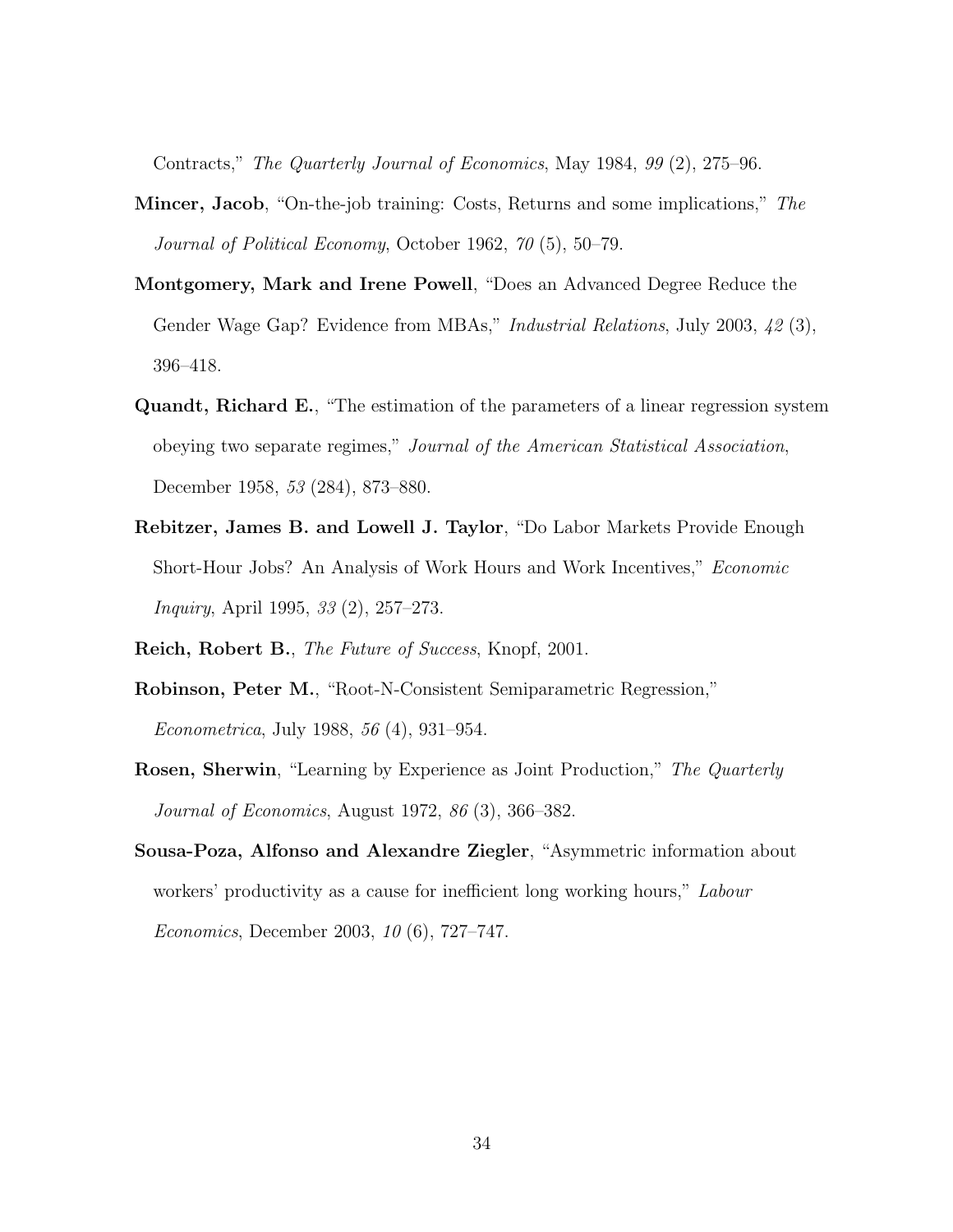

**Model Simulation Results**

Simulation results from model of promotions. The disutility parameter *b* and inherent ability  $\theta$  are chosen such that 300*b* and 200 $\theta$  have  $\chi^2$  distributions with 50 degrees of freedom. Other parameter values are as follows:  $\eta_1 = 0.1$ ;  $c_1 = 0.075$ ;  $c_2 = 0.52$ ;  $d_1 =$  $0.616$ ;  $d_2 = 0.545$ ;  $N = 1000$ .

Figure 1: Hours and Change in Log Wages from Simulations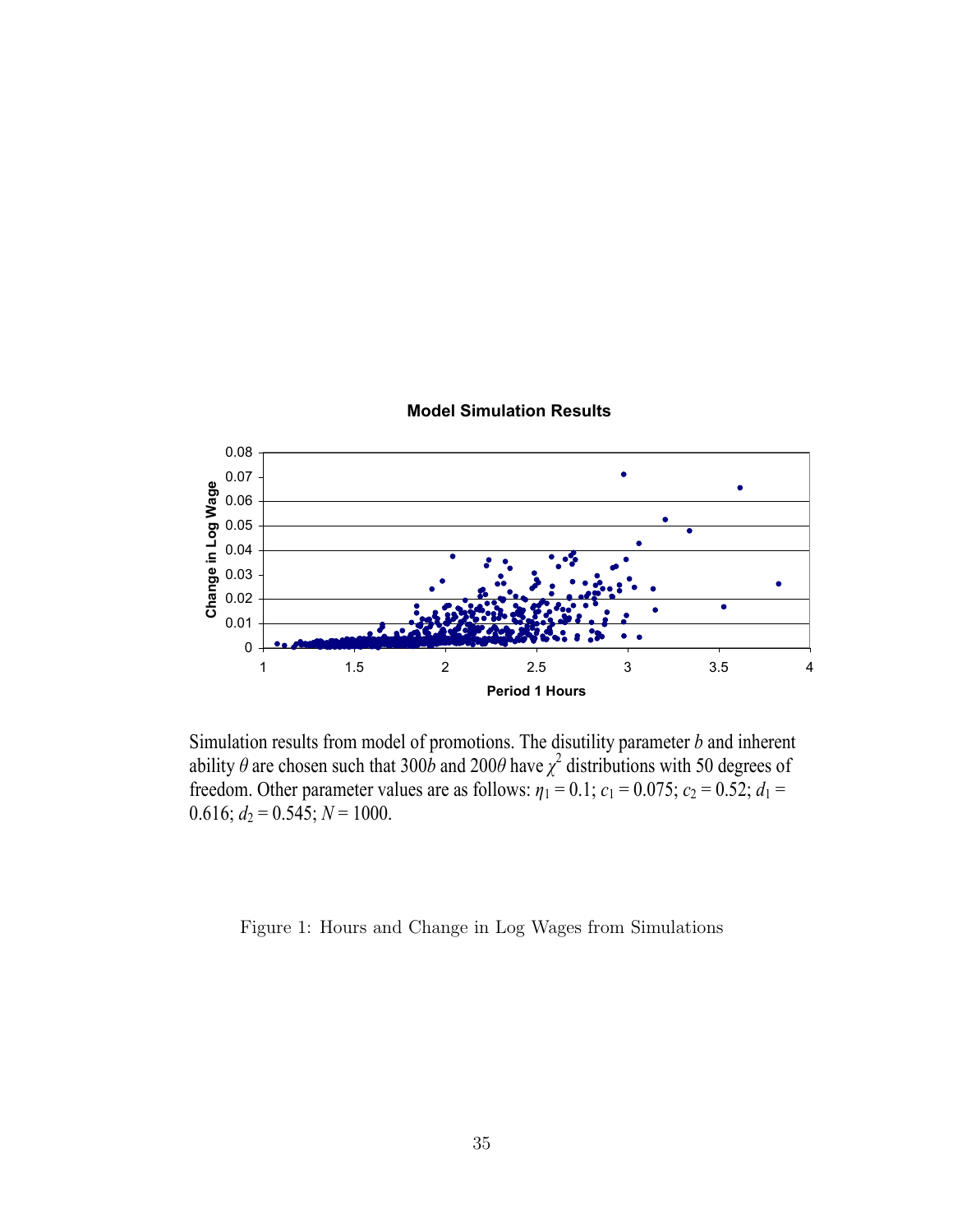

#### **Distribution of Reported Weekly Hours**

Calculations include all workers in the main sample;  $N = 1911$  for waves 1, 2 and 4, and  $N = 1600$  for wave 3.

### Figure 2: Comparison of the Distribution of Reported Hours across Waves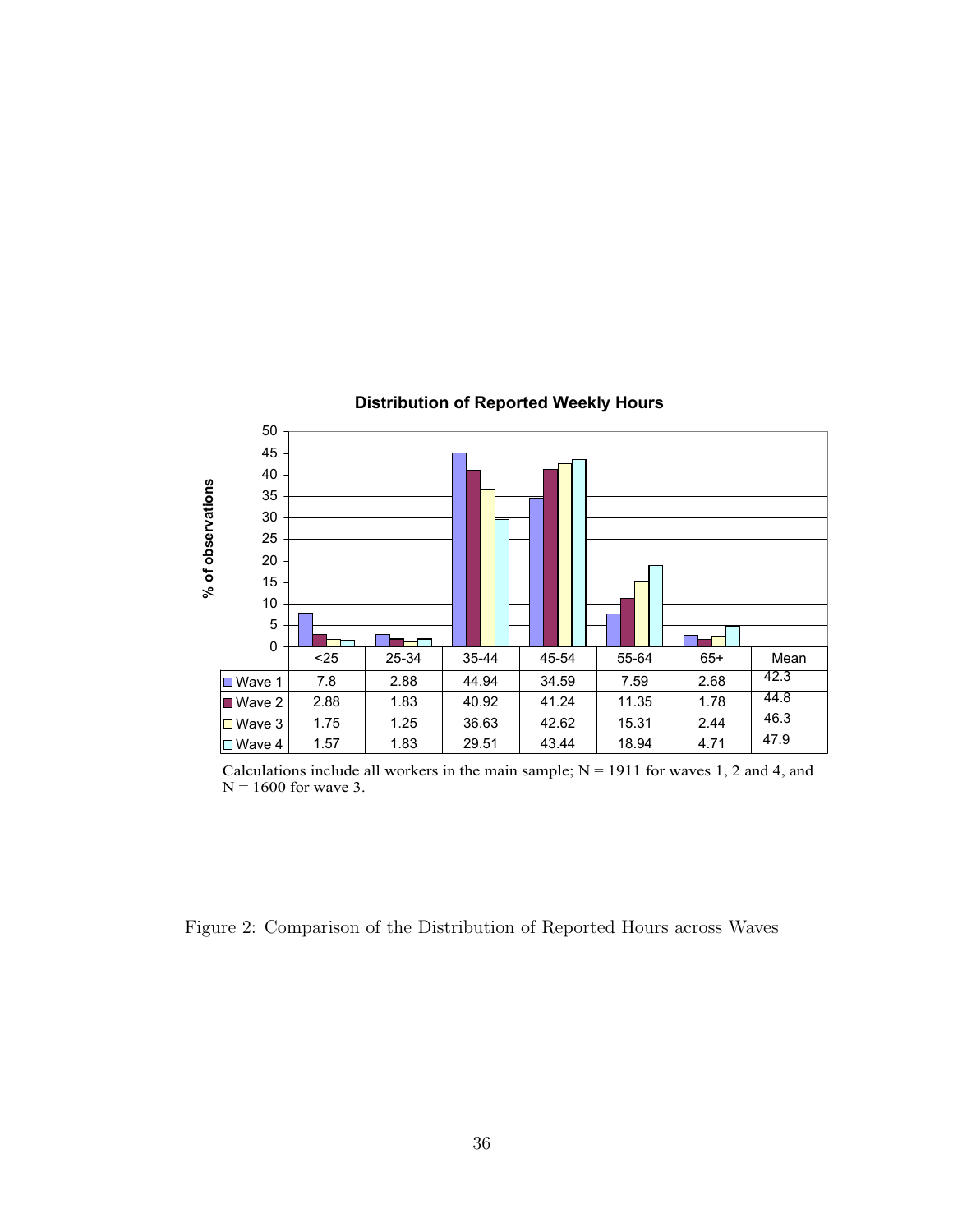

### **Semiparametric Regression Results**

Results from partially linear model  $\ln W_4 - \ln W_2 = Z\beta + f(Hours_1) + \varepsilon$  following Robinson (1988). *Z* includes gender, completion of MBA program, age, race, marital status, number of children, maternal education, undergraduate major, and whether in school.  $N = 1911$ .

Figure 3: Partial Linear Model Results for the Effect of Hours on Wage Growth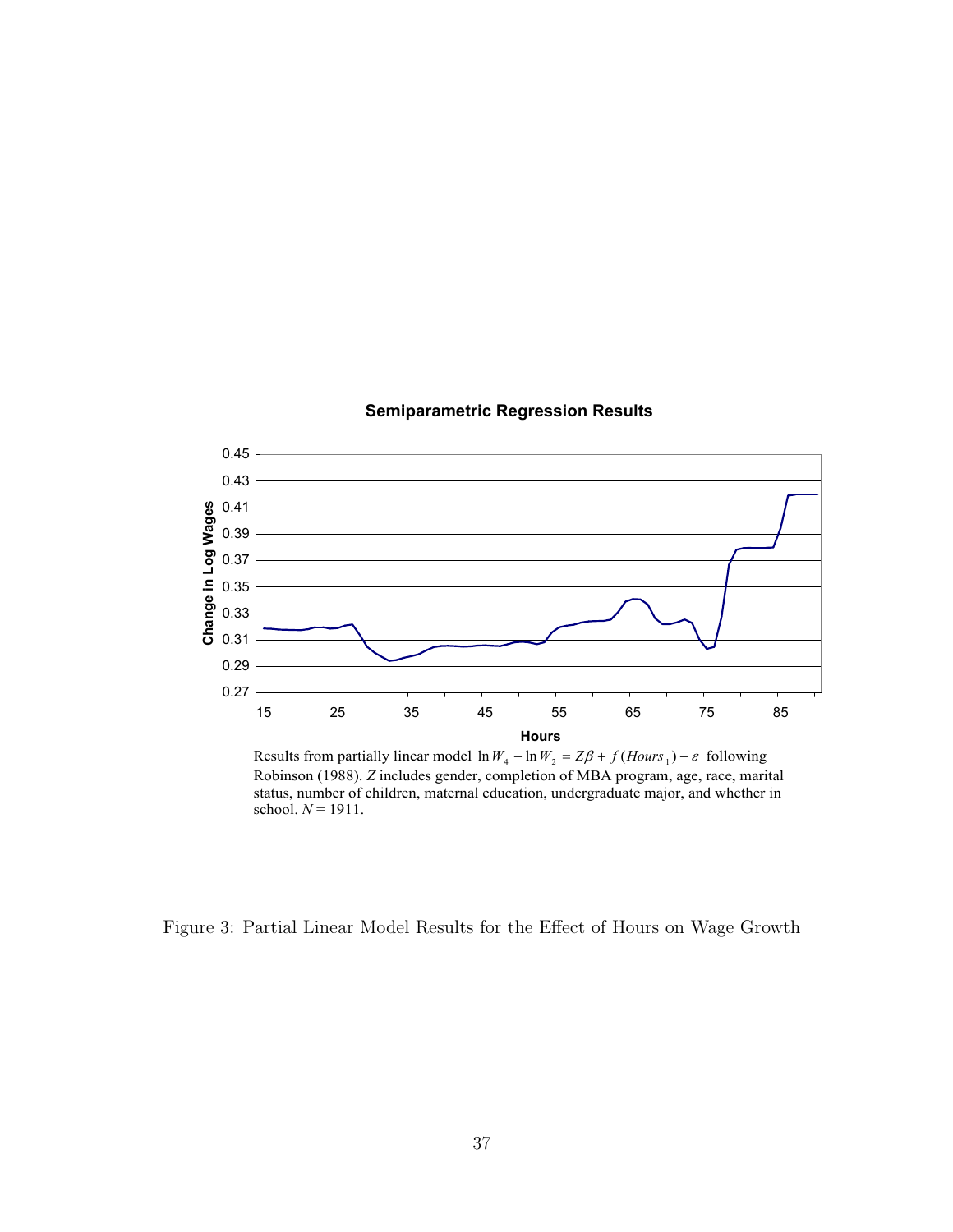

Figure 4: Distribution of Log Likelihood Values for Different Levels of  $k$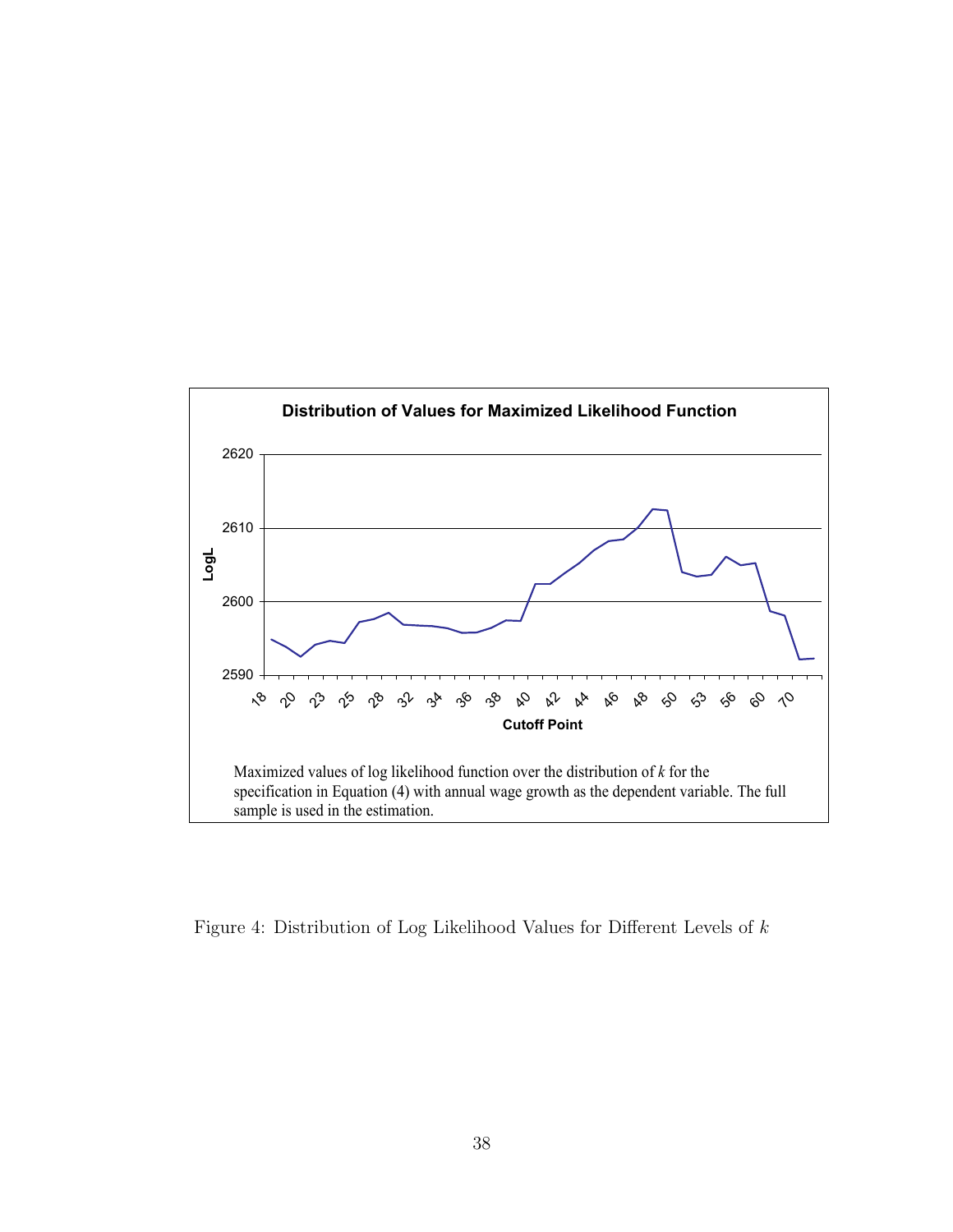|                 |           | Wave 2 Quantile |           |         |
|-----------------|-----------|-----------------|-----------|---------|
| Wave 1 Quantile | 1         | 2               | 3         | Total   |
|                 | $(49-90)$ | $(41-48)$       | $(15-40)$ |         |
| 1               | 367       | 122             | 67        | 558     |
| $(46-90)$       | 65.77%    | 21.86\%         | $12.37\%$ | 100.00% |
| $\mathfrak{D}$  | 102       | 172             | 80        | 354     |
| $(41-45)$       | 28.81\%   | 48.59%          | 22.60%    | 100.00% |
| $\overline{3}$  | 154       | 220             | 625       | 999     |
| $(3-40)$        | 15.42%    | 22.02\%         | 62.56%    | 100.00% |
| Total           | 623       | 514             | 774       | 1,911   |
|                 | 32.60%    | $26.90\%$       | 40.50%    | 100.00% |
|                 |           |                 |           |         |
|                 |           | Wave 3 Quantile |           |         |
| Wave 1 Quantile | 1         | 2               | 3         | Total   |
|                 | $(51-90)$ | $(41-50)$       | $(5-40)$  |         |
| $\mathbf{1}$    | 178       | 209             | 82        | 469     |
| $(46-90)$       | $37.95\%$ | 44.56%          | 17.48%    | 100.00% |
| $\overline{2}$  | 51        | 181             | 70        | 302     |
| $(41-45)$       | 16.89%    | 59.93%          | 23.18%    | 100.00% |
| 3               | 69        | 338             | 422       | 829     |
| $(3-40)$        | $8.32\%$  | 40.77\%         | $50.90\%$ | 100.00% |
| Total           | 298       | 728             | 574       | 1,600   |
|                 | 18.63%    | 45.50%          | 35.88%    | 100.00% |

Table 1: Hours Quantile Transition Probabilities

|                 |           | Wave 4 Quantile |           |         |
|-----------------|-----------|-----------------|-----------|---------|
| Wave 1 Quantile |           |                 | 3         | Total   |
|                 | $(51-90)$ | $(46-50)$       | $(15-45)$ |         |
|                 | 230       | 179             | 149       | 558     |
| $(46-90)$       | 41.22%    | 32.08%          | 26.70%    | 100.00% |
| 2               | 73        | 110             | 171       | 354     |
| $(41-45)$       | 20.62%    | 31.07%          | 48.31%    | 100.00% |
| 3               | 163       | 257             | 579       | 999     |
| $(3-40)$        | 16.32%    | 25.73%          | 57.96%    | 100.00% |
| Total           | 466       | 546             | 899       | 1,911   |
|                 | 24.39%    | 28.57%          | 47.04%    | 100.00% |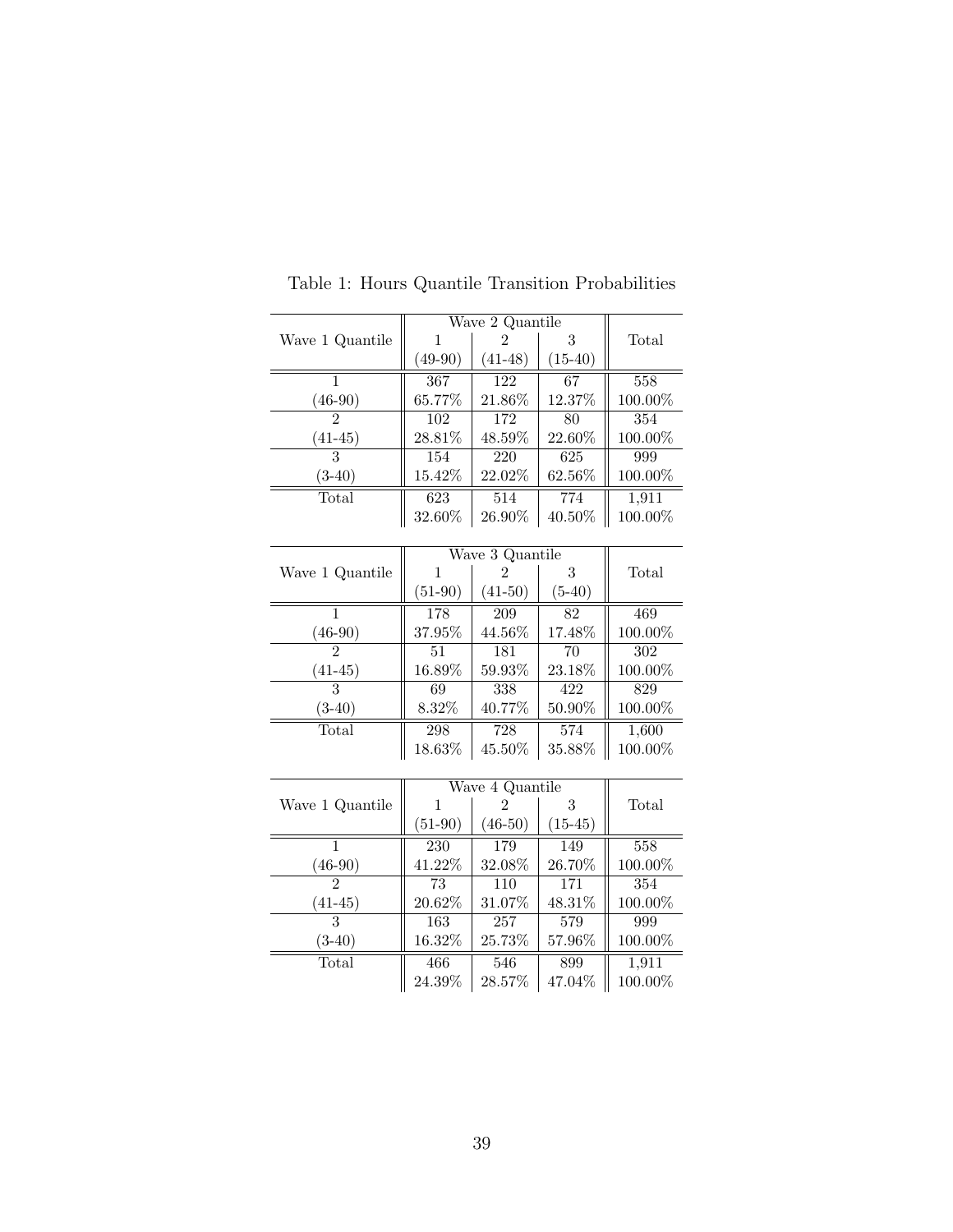Table 2: Summary Statistics

|                                           |                | $GMAT$ Sample <sup><math>a</math></sup> |                | $NLSY79$ Sample <sup>bc</sup> |
|-------------------------------------------|----------------|-----------------------------------------|----------------|-------------------------------|
| Variable                                  | Mean           | Std. Dev.                               | Mean           | Std. Dev.                     |
| Female                                    | 0.423          |                                         | $\overline{0}$ |                               |
| Asian                                     | 0.127          |                                         |                |                               |
| <b>Black</b>                              | 0.120          |                                         |                |                               |
| Hispanic                                  | 0.154          |                                         |                |                               |
| Nonwhite                                  |                |                                         | .413           |                               |
| Age (Wave $1$ )                           | 27.669         | 5.958                                   | 29.700         | 5.300                         |
| <b>Took GMAT</b>                          | 0.840          |                                         |                |                               |
| GMAT verbal                               | 28.925         | 7.751                                   |                |                               |
| GMAT math                                 | 29.189         | 8.526                                   |                |                               |
| Majored in business                       | 0.504          |                                         |                |                               |
| Majored in science                        | 0.126          |                                         |                |                               |
| Majored in social sciences                | 0.150          |                                         |                |                               |
| Majored in humanities                     | 0.075          |                                         |                |                               |
| Majored in engineering                    | 0.146          |                                         |                |                               |
| Married (Wave 1)                          | 0.349          |                                         | 0.575          |                               |
| Married (Wave 4)                          | 0.654          |                                         |                |                               |
| Number of children (Wave 4)               | 0.805          | 1.038                                   | 0.884          | 1.124                         |
| Self-employed (Wave 1)                    | 0.024          |                                         | $\overline{0}$ |                               |
| Manager (Wave 1)                          | 0.417          |                                         |                |                               |
| Manager (Wave 4)                          | 0.590          |                                         |                |                               |
| Actual experience in months (Wave 1)      | 70.528         | 69.102                                  | 89.581         | 82.337                        |
| Mom has college degree                    | 0.311          |                                         | 0.076          |                               |
| Attended competitive college <sup>d</sup> | 0.206          |                                         |                |                               |
| Has college degree (Wave 4)               | $\overline{1}$ |                                         | .205           |                               |
| Hourly wage (Wave 1)                      | 18.444         | 8.308                                   | 12.445         | 7.932                         |
| Hourly wage (Wave 4)                      | 35.370         | 22.325                                  |                |                               |
| Hours (Wave $1$ )                         | 42.303         | 10.573                                  | 43.528         | 7.913                         |
| Hours (Wave 4)                            | 47.885         | 9.468                                   |                |                               |
| MBA (PT)                                  | 0.438          |                                         |                |                               |
| MBA (FT)                                  | 0.133          |                                         |                |                               |
| MBA (Executive)                           | 0.047          |                                         |                |                               |
| Attended top 10 MBA program               | 0.028          |                                         |                |                               |

 $a_N = 1,911$ 

 ${}^{b}N = 16,970$ 

<sup>c</sup>All variables refer to current interview

<sup>d</sup>Undergraduate institution is among top  $10\%$  most competitive according to *Barron's profiles of* American Colleges (1994)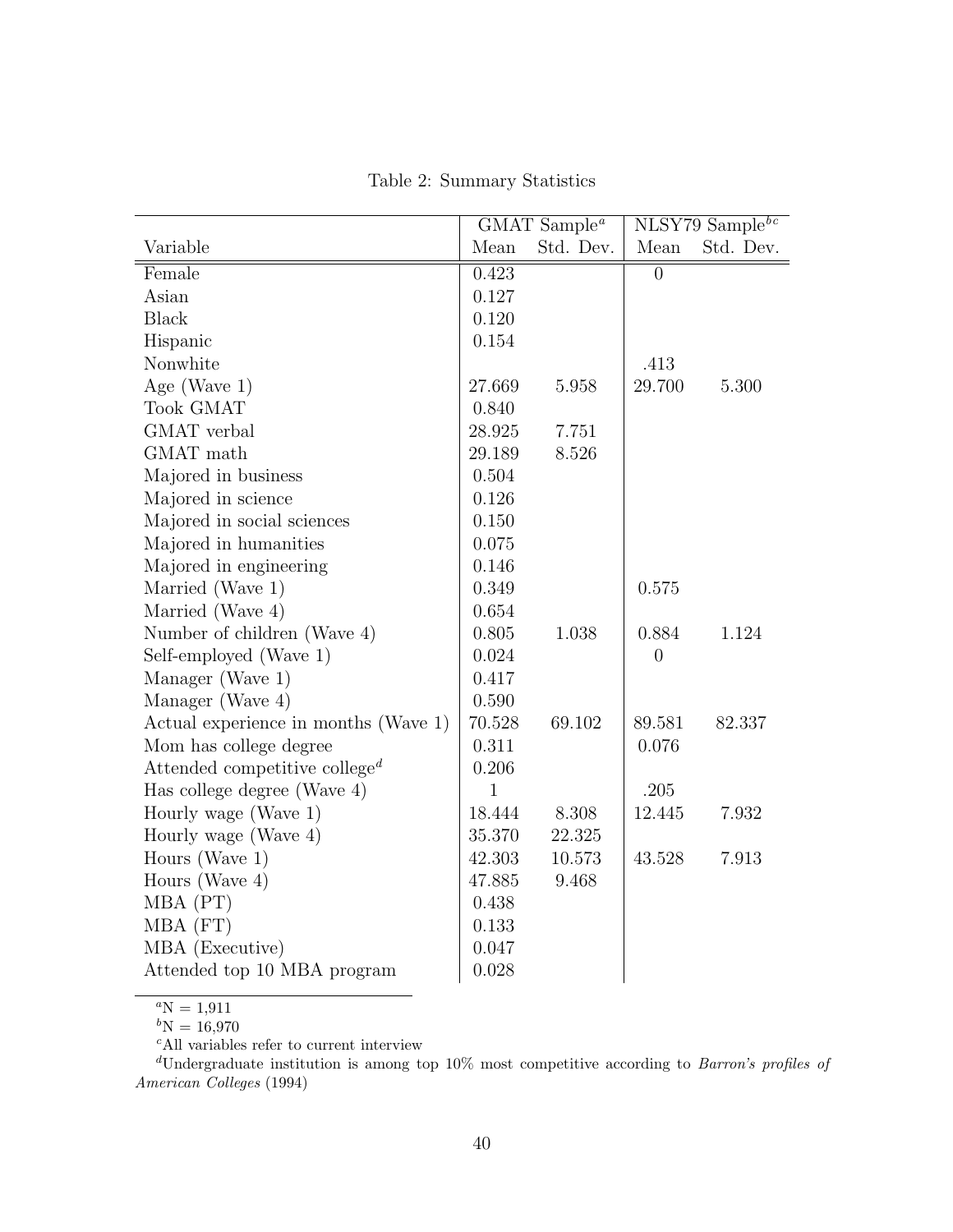|                      | Dependent Variable: $(lnW_4 - lnW_2)/years$ |             |             |  |  |  |
|----------------------|---------------------------------------------|-------------|-------------|--|--|--|
|                      | All                                         | Men         | Women       |  |  |  |
| Constant             | $0.3094***$                                 | $0.3619***$ | $0.2791***$ |  |  |  |
|                      | (0.0601)                                    | (0.0836)    | (0.0824)    |  |  |  |
| min(Hours, k)        | $-0.0004$                                   | $-0.0004$   | $-0.0004$   |  |  |  |
|                      | (0.0002)                                    | (0.0003)    | (0.0003)    |  |  |  |
| $\max(Hours - k, 0)$ | $0.0018**$                                  | $0.0020***$ | 0.0013      |  |  |  |
|                      | (0.0006)                                    | (0.0006)    | (0.0015)    |  |  |  |
| Female               | $-0.0126***$                                |             |             |  |  |  |
|                      | (0.0032)                                    |             |             |  |  |  |
| MBA (FT)             | $0.0190***$                                 | 0.0131      | $0.0257***$ |  |  |  |
|                      | (0.0052)                                    | (0.0071)    | (0.0077)    |  |  |  |
| MBA (PT)             | 0.0012                                      | $-0.0006$   | 0.0026      |  |  |  |
|                      | (0.0036)                                    | (0.0051)    | (0.0051)    |  |  |  |
| MBA (exec)           | 0.0095                                      | 0.0060      | 0.0142      |  |  |  |
|                      | (0.0070)                                    | (0.0093)    | (0.0094)    |  |  |  |
| $\boldsymbol{k}$     | $47.14***$                                  | $46.50***$  | 48.00***    |  |  |  |
|                      | (2.34)                                      | (2.52)      | (5.66)      |  |  |  |
| $R^2$                | 0.1572                                      | 0.168       | 0.1495      |  |  |  |
| N                    | 1911                                        | 1103        | 808         |  |  |  |
|                      |                                             |             |             |  |  |  |

Table 3: Nonlinear Least Squares Estimation Results, GMAT Survey

Included are controls for age, race, marital status, number of children, maternal education, undergraduate major and whether in school. Hours refer to hours reported in Wave 1 to avoid measurement error bias. The reported errors are heteroscedasticity robust.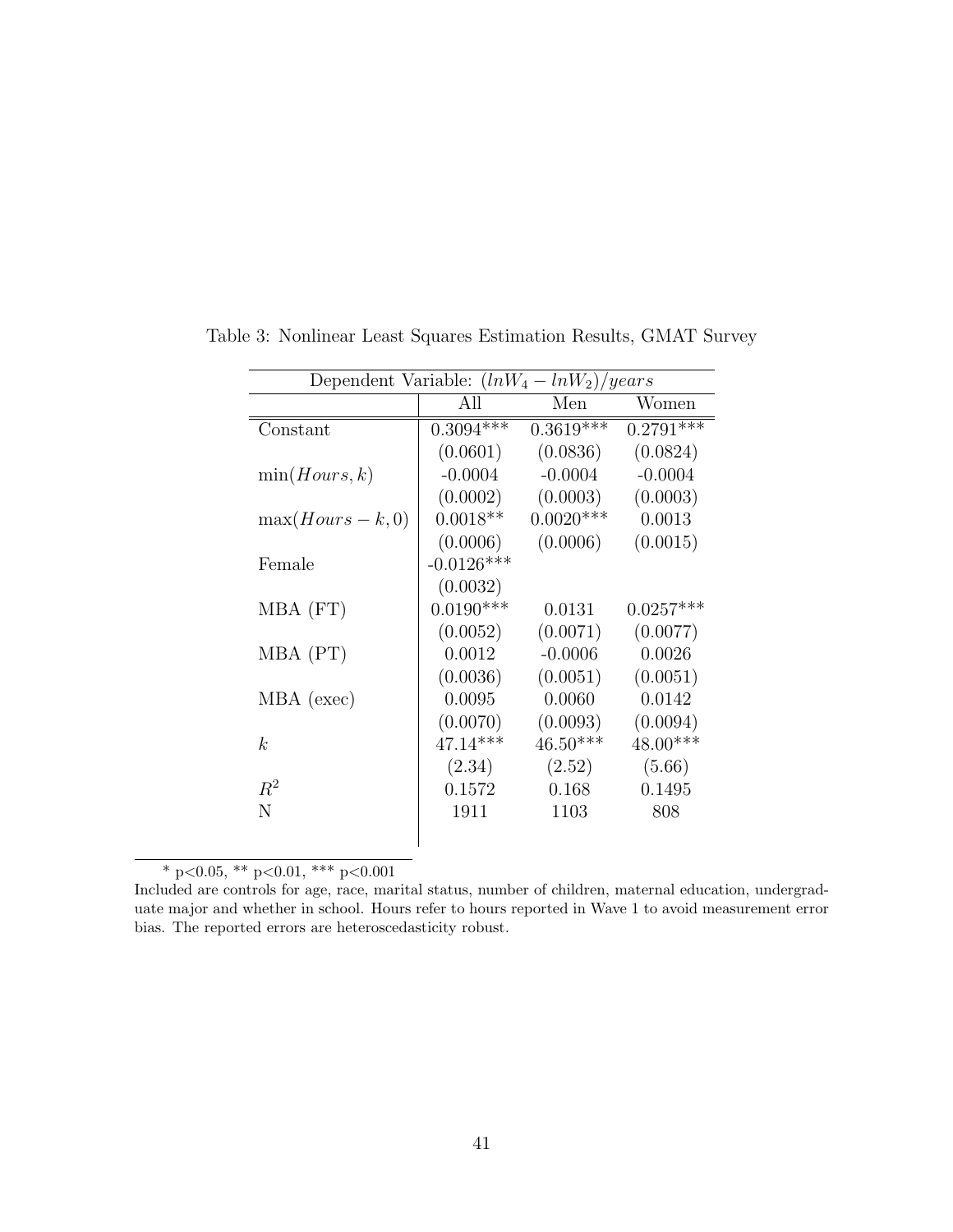|                  | Dependent Variable: | $(lnW_4 - lnW_2)/years$ |             |
|------------------|---------------------|-------------------------|-------------|
|                  | All                 | Men                     | Women       |
| Hours < k        |                     |                         |             |
| Constant         | $0.3043***$         | $0.345***$              | $0.2843**$  |
|                  | (0.0582)            | (0.0914)                | (0.0921)    |
| Hours            | $-0.0005*$          | $-0.0004$               | $-0.0005$   |
|                  | (0.0003)            | (0.0004)                | (0.0004)    |
| $Hours \geq k$ : |                     |                         |             |
| Constant         | $0.1968***$         | $0.2310**$              | $0.1961*$   |
|                  | (0.0633)            | (0.0968)                | (0.1020)    |
| Hours            | $0.0018***$         | $0.0020***$             | $0.0013*$   |
|                  | (0.0004)            | (0.0006)                | (0.0007)    |
| Female           | $-0.0133***$        |                         |             |
|                  | (0.0033)            |                         |             |
| MBA (FT)         | $0.0150**$          | 0.0083                  | $0.0237***$ |
|                  | (0.0049)            | (0.0068)                | (0.0072)    |
| MBA (PT)         | $-0.0012$           | $-0.0029$               | 0.0009      |
|                  | (0.0039)            | (0.0052)                | (0.0061)    |
| MBA (exec)       | 0.0119              | 0.0083                  | 0.0195      |
|                  | (0.0082)            | (0.0096)                | (0.0170)    |
| $\sigma_1$       | $0.0571***$         | $0.0585***$             | $0.0547***$ |
|                  | (0.0003)            | (0.0005)                | (0.0005)    |
| $\sigma_2$       | $0.0750***$         | $0.0751***$             | $0.0751***$ |
|                  | (0.0012)            | (0.0015)                | (0.0027)    |
| k                | 48                  | 48                      | 48          |
|                  |                     |                         |             |

Table 4: ML Estimation Results with Hours as a Discrete Variable

Included are controls for age, race, marital status, number of children, maternal education, undergraduate major and whether in school. Hours refer to hours reported in Wave 1 to avoid measurement error bias.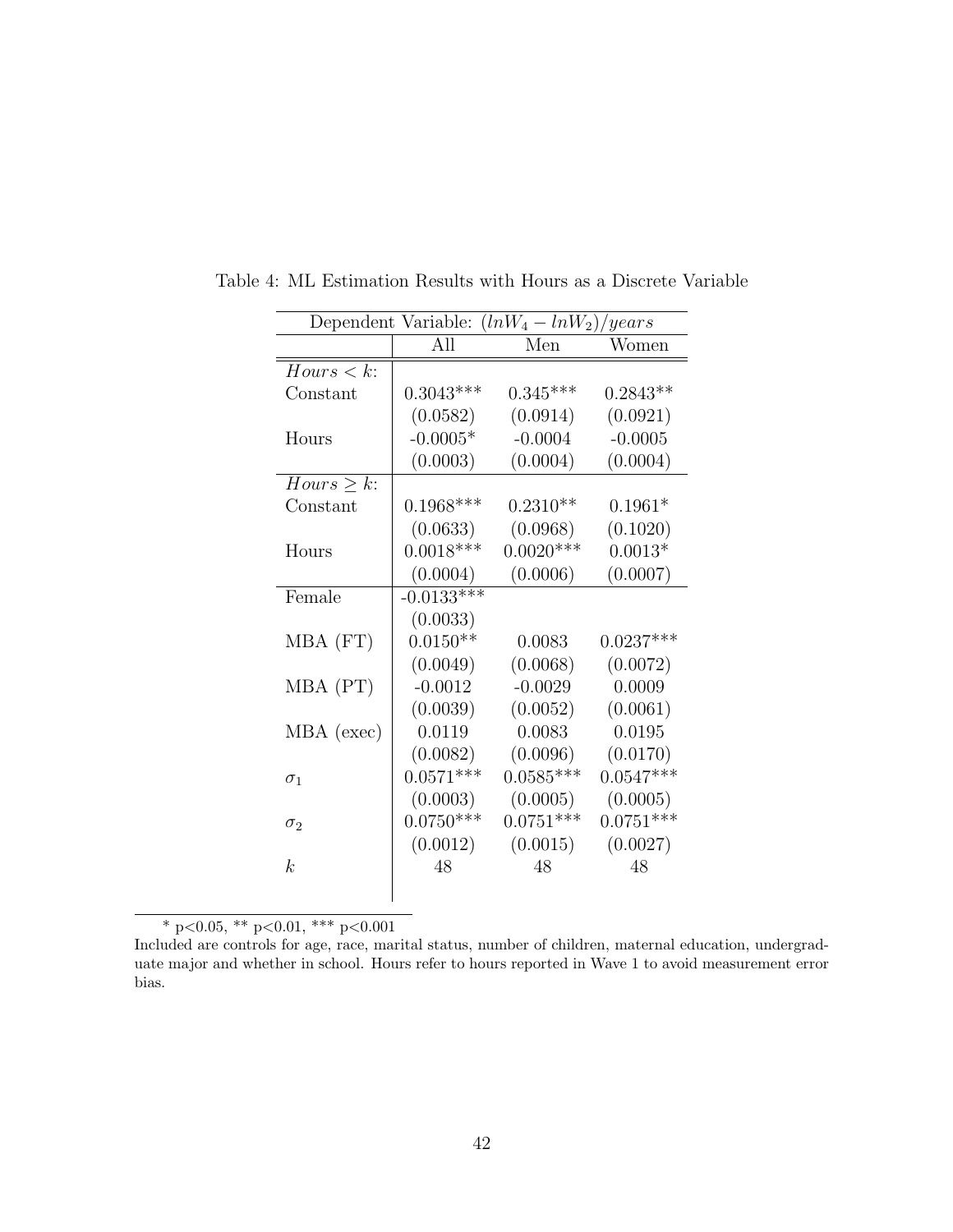|                      | Dependent Variable: $(lnW_4 - lnW_2)/years$ |              |              |  |  |  |
|----------------------|---------------------------------------------|--------------|--------------|--|--|--|
|                      | All                                         | Men          | Women        |  |  |  |
| Constant             | $0.3543***$                                 | $0.4115***$  | $0.4549***$  |  |  |  |
|                      | (0.0618)                                    | (0.0834)     | (0.0887)     |  |  |  |
| min(Hours, k)        | $-0.0012***$                                | $-0.0015***$ | $-0.0057***$ |  |  |  |
|                      | (0.0003)                                    | (0.0005)     | (0.0017)     |  |  |  |
| $\max(Hours - k, 0)$ | $0.0032***$                                 | $0.0039***$  | $0.0019***$  |  |  |  |
|                      | (0.0006)                                    | (0.0007)     | (0.0005)     |  |  |  |
| Female               | $-0.0107***$                                |              |              |  |  |  |
|                      | (0.0031)                                    |              |              |  |  |  |
| $MBA$ (FT)           | $0.0153**$                                  | 0.0101       | $0.0184*$    |  |  |  |
|                      | (0.0051)                                    | (0.0068)     | (0.0076)     |  |  |  |
| MBA (PT)             | 0.0018                                      | 0.0017       | 0.0012       |  |  |  |
|                      | (0.0035)                                    | (0.0049)     | (0.0050)     |  |  |  |
| MBA (exec)           | 0.0087                                      | 0.0079       | 0.0109       |  |  |  |
|                      | (0.0069)                                    | (0.0091)     | (0.0092)     |  |  |  |
| $\boldsymbol{k}$     | $45.21***$                                  | 46.04***     | $31.69***$   |  |  |  |
|                      | (1.20)                                      | (1.18)       | (2.26)       |  |  |  |
| $R^2$                | 0.1930                                      | 0.2171       | 0.1899       |  |  |  |
| N                    | 1911                                        | 1103         | 808          |  |  |  |
|                      |                                             |              |              |  |  |  |

Table 5: The Extent of Division Bias: Using Hours in Wave 2

Included are controls for age, race, marital status, number of children, maternal education, undergraduate major and whether in school. Hours refer to hours reported in Wave 2. The reported errors are heteroscedasticity robust.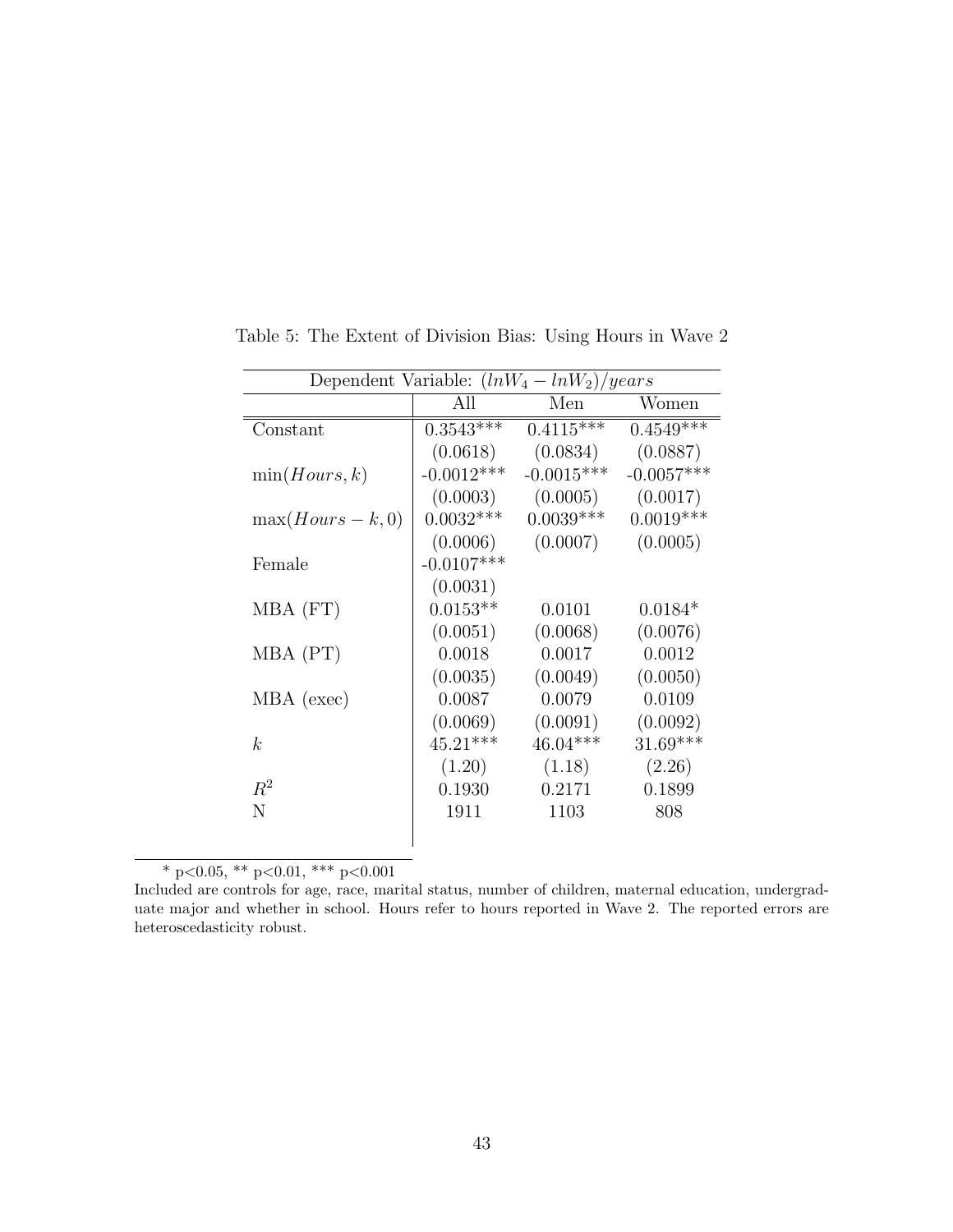| Dependent Variable: $(lnW_3 - lnW_2)/years$ |              |            |            |  |  |
|---------------------------------------------|--------------|------------|------------|--|--|
|                                             | All          | Men        | Women      |  |  |
| Constant                                    | $0.3842*$    | $0.3922*$  | 0.3806     |  |  |
|                                             | (0.1521)     | (0.1846)   | (0.2498)   |  |  |
| min(Hours, k)                               | $-0.0007$    | $-0.0005$  | $-0.0009$  |  |  |
|                                             | (0.0006)     | (0.0008)   | (0.0008)   |  |  |
| $max(Hours - k, 0)$                         | 0.0021       | 0.0020     | 0.0023     |  |  |
|                                             | (0.0011)     | (0.0014)   | (0.0016)   |  |  |
| Female                                      | $-0.0259***$ |            |            |  |  |
|                                             | (0.0071)     |            |            |  |  |
| MBA (FT)                                    | $0.0604***$  | $0.0474*$  | $0.0727**$ |  |  |
|                                             | (0.0155)     | (0.0199)   | (0.0238)   |  |  |
| MBA (PT)                                    | 0.0038       | $-0.0006$  | 0.0114     |  |  |
|                                             | (0.0097)     | (0.0141)   | (0.0115)   |  |  |
| $MBA$ (exec)                                | 0.0216       | 0.0358     | $-0.0048$  |  |  |
|                                             | (0.0204)     | (0.0268)   | (0.0261)   |  |  |
| k                                           | 42.00***     | $41.76***$ | $43.25***$ |  |  |
|                                             | (3.76)       | (4.91)     | (4.96)     |  |  |
| $R^2$                                       | 0.0745       | 0.0797     | 0.0787     |  |  |
| N                                           | 1580         | 920        | 660        |  |  |
|                                             |              |            |            |  |  |

Table 6: Using Wage Growth between Second and Third Waves as Dependent Variable

Nonlinear least squares estimation results. Included are controls for age, race, marital status, number of children, maternal education, undergraduate major and whether in school. Hours refer to hours reported in Wave 1 to avoid measurement error bias. The reported errors are heteroscedasticity robust.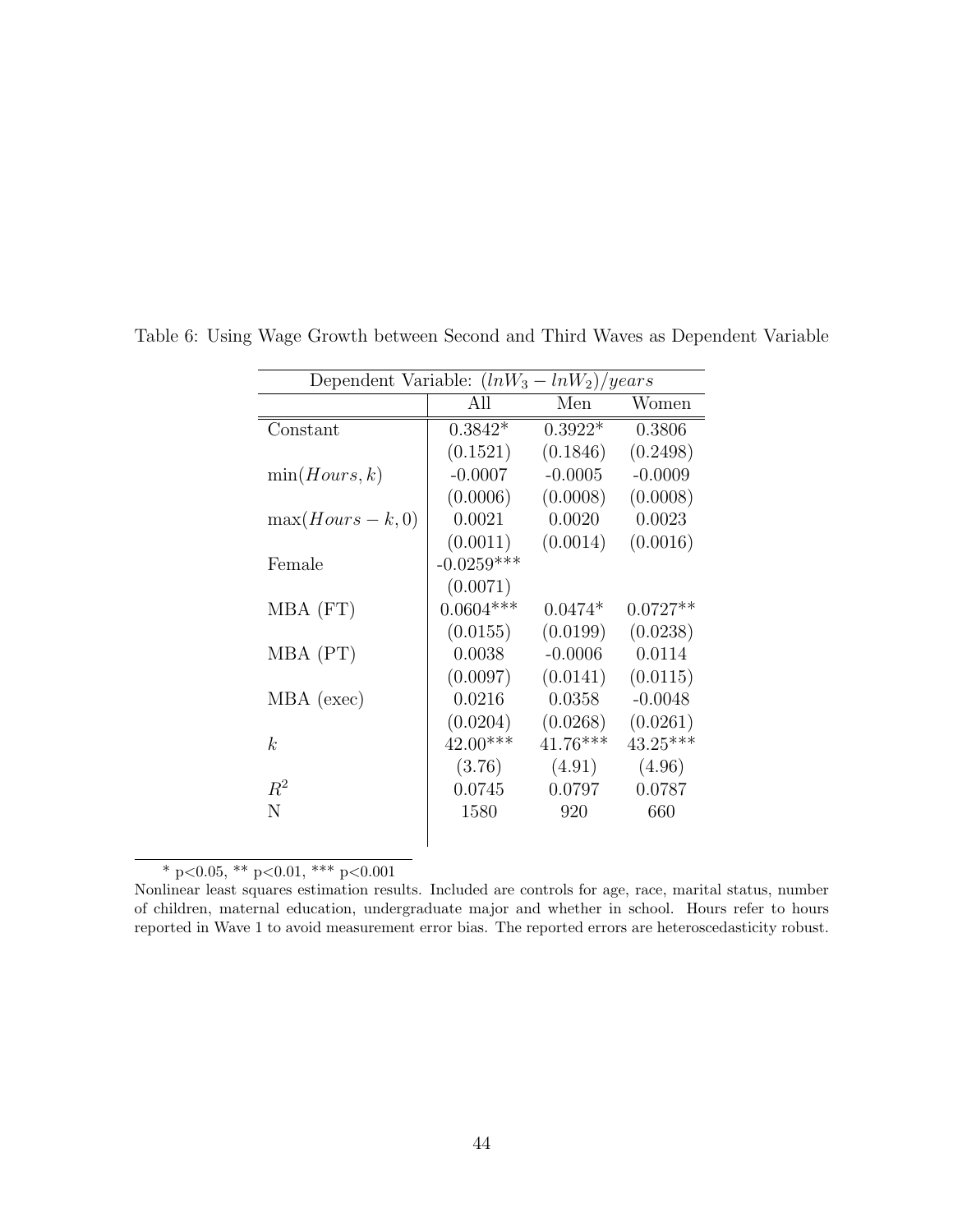| Sample               | Same job in         | Not in school in        | <b>MBA</b>  | No MBA       |
|----------------------|---------------------|-------------------------|-------------|--------------|
|                      | waves $2$ and $4$   | waves $1,2$ or $4$      |             |              |
|                      | Dependent Variable: | $(lnW_4 - lnW_2)/years$ |             |              |
| Constant             | $0.1839**$          | $0.4013***$             | $0.3806***$ | $0.2237*$    |
|                      | (0.0655)            | (0.0925)                | (0.0831)    | (0.0887)     |
| min(Hours, k)        | $-0.0002$           | 0.0002                  | $-0.0007*$  | $-0.0001$    |
|                      | (0.0004)            | (0.0004)                | (0.0003)    | (0.0003)     |
| $\max(Hours - k, 0)$ | $0.0020**$          | $0.0022**$              | $0.0021***$ | 0.0016       |
|                      | (0.0007)            | (0.0008)                | (0.0006)    | (0.0011)     |
| Female               | $-0.0109*$          | $-0.0149**$             | $-0.0100*$  | $-0.0184***$ |
|                      | (0.0054)            | (0.0049)                | (0.0040)    | (0.0054)     |
| $MBA$ (FT)           | 0.0004              | 0.0116                  |             |              |
|                      | (0.0108)            | (0.0071)                |             |              |
| MBA (PT)             | 0.0028              | 0.0062                  |             |              |
|                      | (0.0054)            | (0.0050)                |             |              |
| MBA (exec)           | 0.0000              | $0.0343**$              |             |              |
|                      | (0.0138)            | (0.0129)                |             |              |
| k <sub>i</sub>       | 47.91***            | 48.27***                | $47.63***$  | $45.35***$   |
|                      | (3.27)              | (3.92)                  | (2.00)      | (6.54)       |
| $R^2$                | 0.1521              | 0.1773                  | 0.1651      | 0.1393       |
| $\mathbf N$          | 485                 | 918                     | 1180        | 731          |
|                      |                     |                         |             |              |

Table 7: Robustness Checks: Excluding Job Movers and Workers Attending School and Estimation Results for MBA and Non-MBA Holders

Nonlinear least squares estimation results. Included are controls for age, race, marital status, number of children, maternal education, undergraduate major and whether in school (except for Column 2). Hours refer to hours reported in Wave 1 to avoid measurement error bias. The reported errors are heteroscedasticity robust.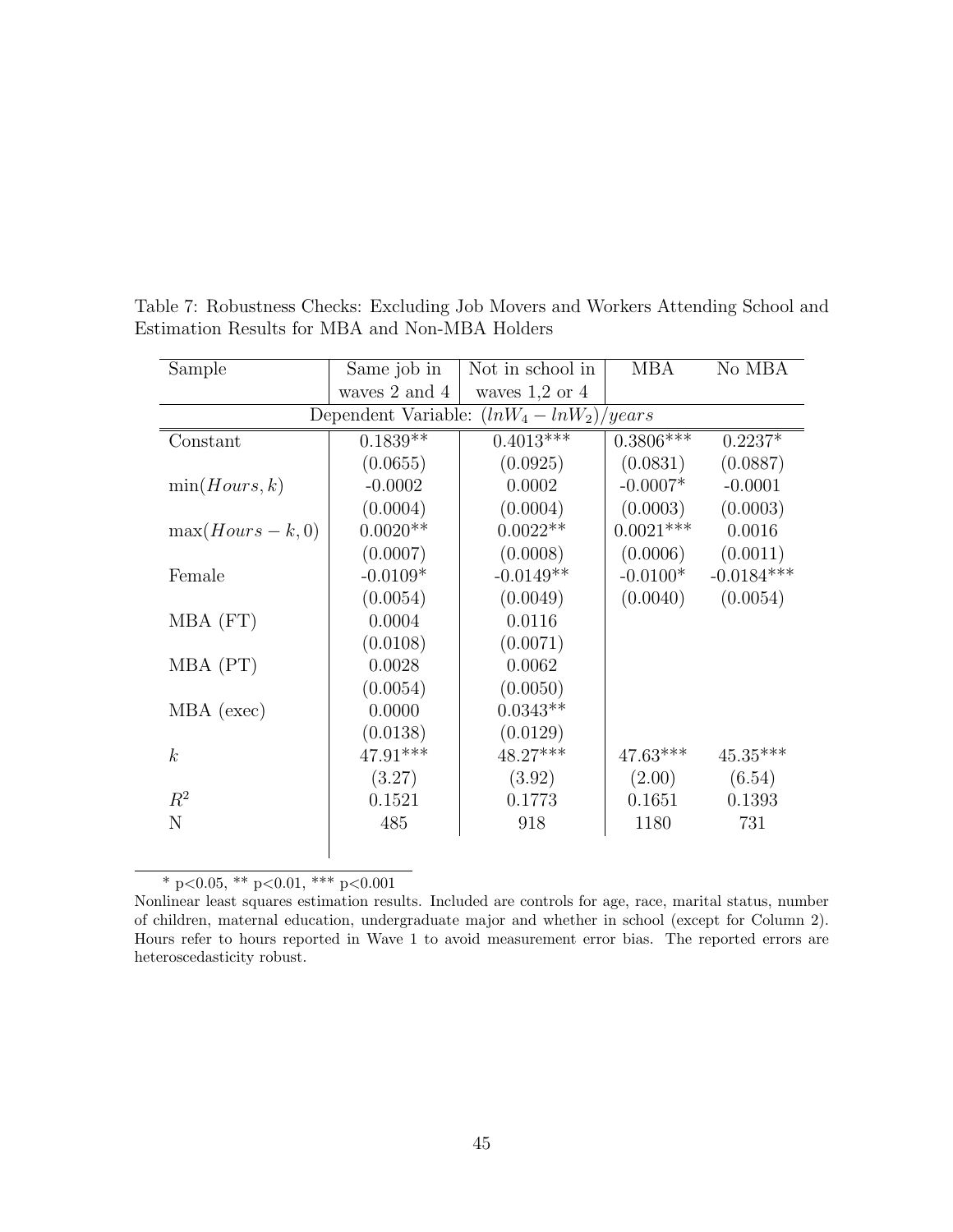|                      |                | <b>NLS</b>    |               | Polynomial     |
|----------------------|----------------|---------------|---------------|----------------|
| Sample               | All            | College grads | All           | College grads  |
| Constant             | $0.06580***$   | $0.09165***$  | $0.08555***$  | $0.11250**$    |
|                      | (0.01143)      | (0.03143)     | (0.01563)     | (0.03740)      |
| min(Hours, k)        | $-0.00065***$  | $-0.00010$    |               |                |
|                      | (0.00018)      | (0.00033)     |               |                |
| $\max(Hours - k, 0)$ | $0.00093**$    | 0.00218       |               |                |
|                      | (0.00030)      | (0.00113)     |               |                |
| Hours in $t-2$       |                |               | $-0.00201$    | $-0.00228$     |
|                      |                |               | (0.00055)     | (0.00125)      |
| Hours squared        |                |               | 0.00002       | 0.00003        |
|                      |                |               | (0.00000)     | (0.00003)      |
| Years of education   | $0.00393***$   | $0.00505***$  | $0.00391***$  | $0.00489***$   |
|                      | (0.00035)      | (0.00148)     | (0.00035)     | (0.00145)      |
| Experience           | $-0.00038$     | $-0.00043$    | $-0.00044$    | $-0.00042$     |
|                      | (0.00050)      | (0.00093)     | (0.00050)     | (0.00093)      |
| Experience squared   | 0.00003        | 0.00003       | 0.00002       | 0.00002        |
|                      | (0.00003)      | (0.00005)     | (0.00003)     | (0.00005)      |
| Nonwhite             | $-0.00600$ *** | $-0.01325***$ | $-0.00596***$ | $-0.01279***$  |
|                      | (0.00150)      | (0.00365)     | (0.00148)     | (0.00365)      |
| Married              | 0.00005        | 0.00073       | $-0.00007$    | 0.00058        |
|                      | (0.00185)      | (0.00400)     | (0.00185)     | (0.00400)      |
| Number of children   | 0.00055        | 0.00170       | 0.00053       | 0.00163        |
|                      | (0.00083)      | (0.00178)     | (0.00083)     | (0.00180)      |
| Age                  | $-0.00185***$  | $-0.00383***$ | $-0.00230***$ | $-0.00388$ *** |
|                      | (0.00025)      | (0.00078)     | (0.00038)     | (0.00090)      |
| $\boldsymbol{k}$     | $45.89***$     | $51.22***$    |               |                |
|                      | (2.09)         | (4.76)        |               |                |
| $R^2$                | 0.0259         | 0.0629        | 0.0247        | 0.0578         |
| N                    | 16970          | 3474          | 16970         | 3474           |
|                      |                |               |               |                |

Table 8: NLSY79 Results: Nonlinear Least Squares and Polynomial Estimation

The dependent variable is  $(\ln W_{t+4}-\ln W_t)/4$ . Included are year dummies. Reported errors are clustered on individual level. Hours refer to hours reported in  $t - 2$ .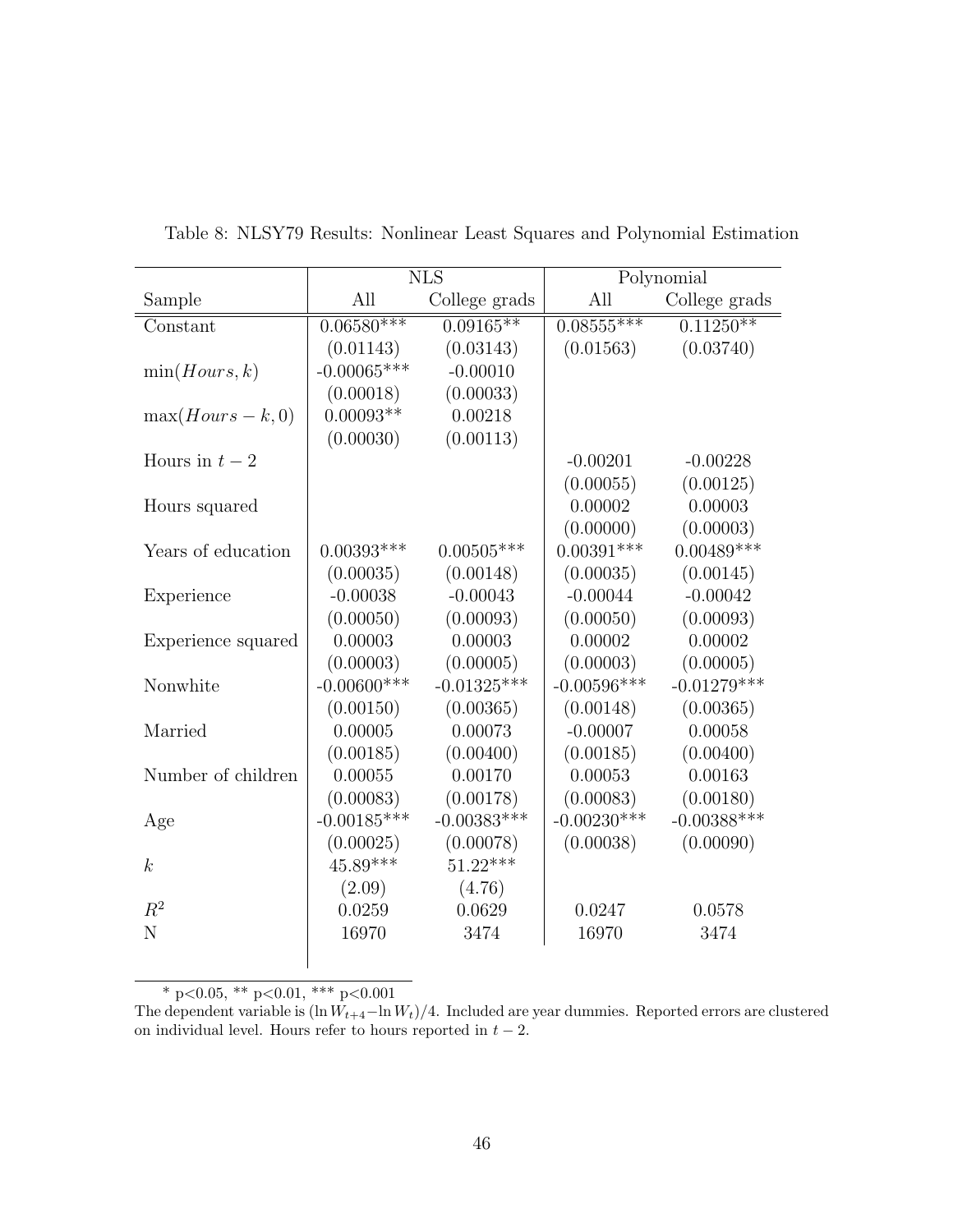| Dependent variable: Whether advanced to managerial position |             |            |            |            |  |
|-------------------------------------------------------------|-------------|------------|------------|------------|--|
| Worked $48+$ hours (wave 1)                                 | $0.121***$  | $0.126**$  | $0.117*$   | $0.116*$   |  |
|                                                             | (0.045)     | (0.045)    | (0.046)    | (0.046)    |  |
| GMAT verbal score                                           | 0.001       | $-0.000$   | $-0.001$   | $-0.001$   |  |
|                                                             | (0.003)     | (0.003)    | (0.003)    | (0.003)    |  |
| GMAT quantitative score                                     | 0.002       | 0.001      | $-0.000$   | 0.000      |  |
|                                                             | (0.003)     | (0.003)    | (0.003)    | (0.003)    |  |
| Female                                                      | $-0.040$    | $-0.034$   | $-0.038$   | $-0.037$   |  |
|                                                             | (0.039)     | (0.039)    | (0.039)    | (0.039)    |  |
| Asian                                                       | $-0.175***$ | $-0.170**$ | $-0.166**$ | $-0.159**$ |  |
|                                                             | (0.053)     | (0.053)    | (0.054)    | (0.054)    |  |
| <b>Black</b>                                                | $-0.109$    | $-0.116$   | $-0.117$   | $-0.119$   |  |
|                                                             | (0.061)     | (0.062)    | (0.062)    | (0.062)    |  |
| Hispanic                                                    | $-0.054$    | $-0.067$   | $-0.051$   | $-0.044$   |  |
|                                                             | (0.054)     | (0.054)    | (0.055)    | (0.055)    |  |
| Age (wave $1$ )                                             | $-0.029$    | $-0.025$   | $-0.025$   | $-0.044$   |  |
|                                                             | (0.027)     | (0.027)    | (0.027)    | (0.038)    |  |
| Age squared                                                 | 0.000       | 0.000      | 0.000      | 0.001      |  |
|                                                             | (0.000)     | (0.000)    | (0.000)    | (0.001)    |  |
| $MBA$ (FT)                                                  |             | $0.148*$   | $0.144*$   | $0.149*$   |  |
|                                                             |             | (0.061)    | (0.062)    | (0.062)    |  |
| MBA (PT)                                                    |             | $0.107**$  | $0.121**$  | $0.114**$  |  |
|                                                             |             | (0.041)    | (0.041)    | (0.042)    |  |
| MBA (exec)                                                  |             | $0.191*$   | $0.201*$   | $0.188*$   |  |
|                                                             |             | (0.083)    | (0.082)    | (0.085)    |  |
| Mom has college degree                                      |             |            | $0.106**$  | $0.109**$  |  |
|                                                             |             |            | (0.041)    | (0.041)    |  |
| Experience (wave 4)                                         |             |            |            | 0.001      |  |
|                                                             |             |            |            | (0.001)    |  |
| Experience squared                                          |             |            |            | $-0.000$   |  |
|                                                             |             |            |            | (0.000)    |  |
| N                                                           | 777         | 777        | 777        | 777        |  |
|                                                             |             |            |            |            |  |

Table 9: The Role of Long Hours and Inherent Ability in Promotions: GMAT Survey

Sample is limited to workers who were not in a managerial position at the beginning of the survey. The reported coefficients are marginal effects from a probit regression.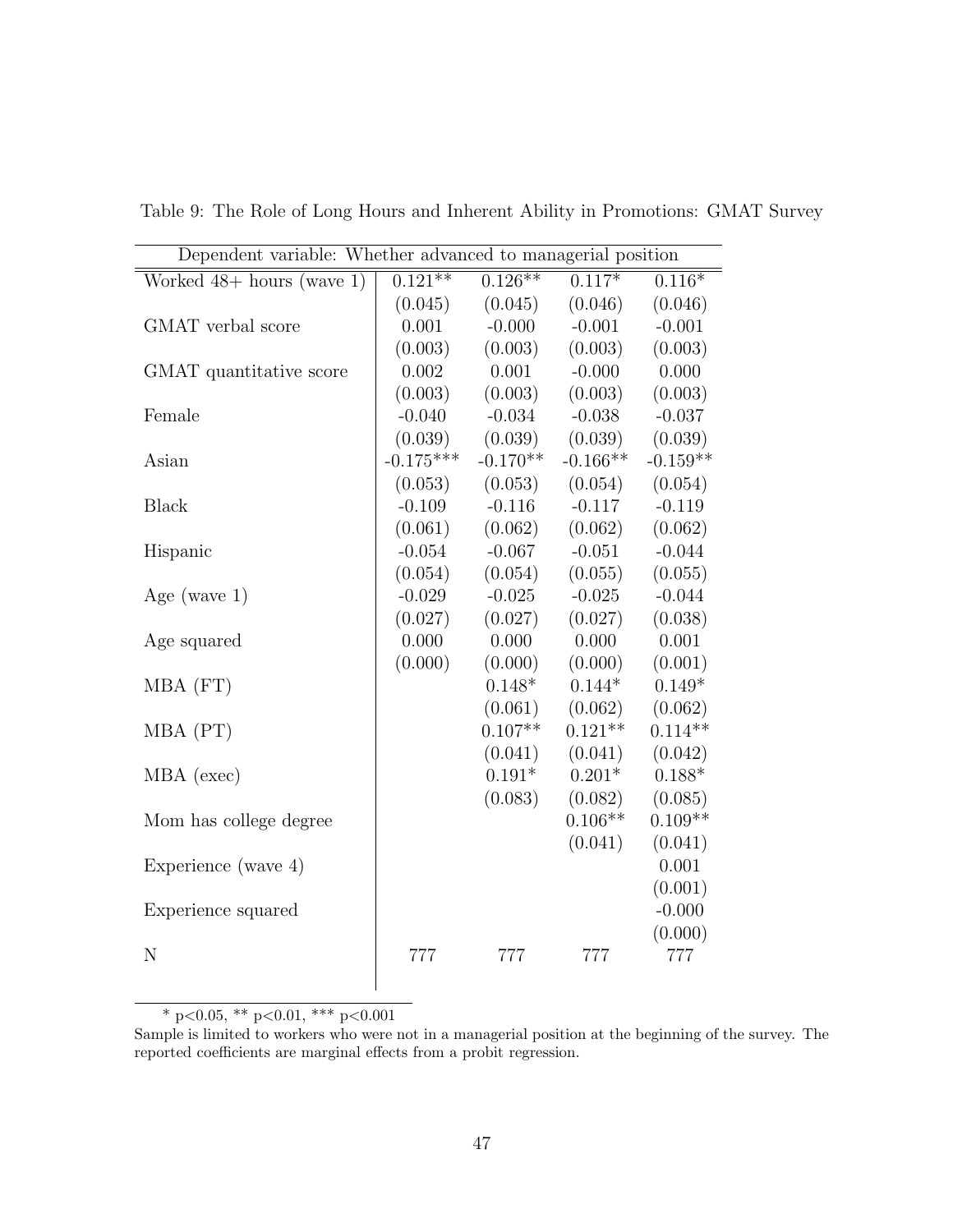| Dependent variable: Whether promoted since last interview |            |                     |                               |            |  |
|-----------------------------------------------------------|------------|---------------------|-------------------------------|------------|--|
| Worked 50+ hours in $t-2$                                 | $0.016*$   | $0.016*$            | $0.015*$                      | $0.015*$   |  |
|                                                           |            | $(0.007)$ $(0.007)$ | (0.007)                       | (0.007)    |  |
| Standardized AFQT                                         | $0.031***$ | $0.016***$          | $0.014***$                    | $0.014**$  |  |
|                                                           |            | $(0.003)$ $(0.004)$ | (0.004)                       | (0.004)    |  |
| Nonwhite                                                  | 0.006      | 0.000               | 0.001                         | 0.000      |  |
|                                                           |            |                     | $(0.007)$ $(0.007)$ $(0.007)$ | (0.007)    |  |
| Age (Wave $1$ )                                           | $-0.017*$  | $-0.020**$          | $-0.020**$                    | $-0.020**$ |  |
|                                                           | (0.007)    | (0.007)             | (0.007)                       | (0.007)    |  |
| Age squared                                               | 0.000      | 0.000               | 0.000                         | 0.000      |  |
|                                                           | (0.000)    |                     | $(0.000)$ $(0.000)$           | (0.000)    |  |
| Years of education                                        |            | $0.009***$          | $0.009***$                    | $0.009***$ |  |
|                                                           |            | (0.002)             | (0.002)                       | (0.002)    |  |
| Library card                                              |            |                     | $0.023***$                    | $0.024***$ |  |
|                                                           |            |                     | (0.007)                       | (0.007)    |  |
| Actual experience                                         |            |                     |                               | $-0.0005$  |  |
|                                                           |            |                     |                               | (0.0015)   |  |
| Experience squared                                        |            |                     |                               | 0.0001     |  |
|                                                           |            |                     |                               | (0.0001)   |  |
| N                                                         | 23353      | 23353               | 23353                         | 23353      |  |
|                                                           |            |                     |                               |            |  |

Table 10: The Role of Long Hours and Inherent Ability in Promotions: NLSY79

Sample is limited to male workers. Included are year dummies (1988, 1989, 1990, 1996, 1998, 2000, 2002, 2004). Self-employed workers are excluded. The reported coefficients are marginal effects from a probit regression. The errors are clustered at the individual level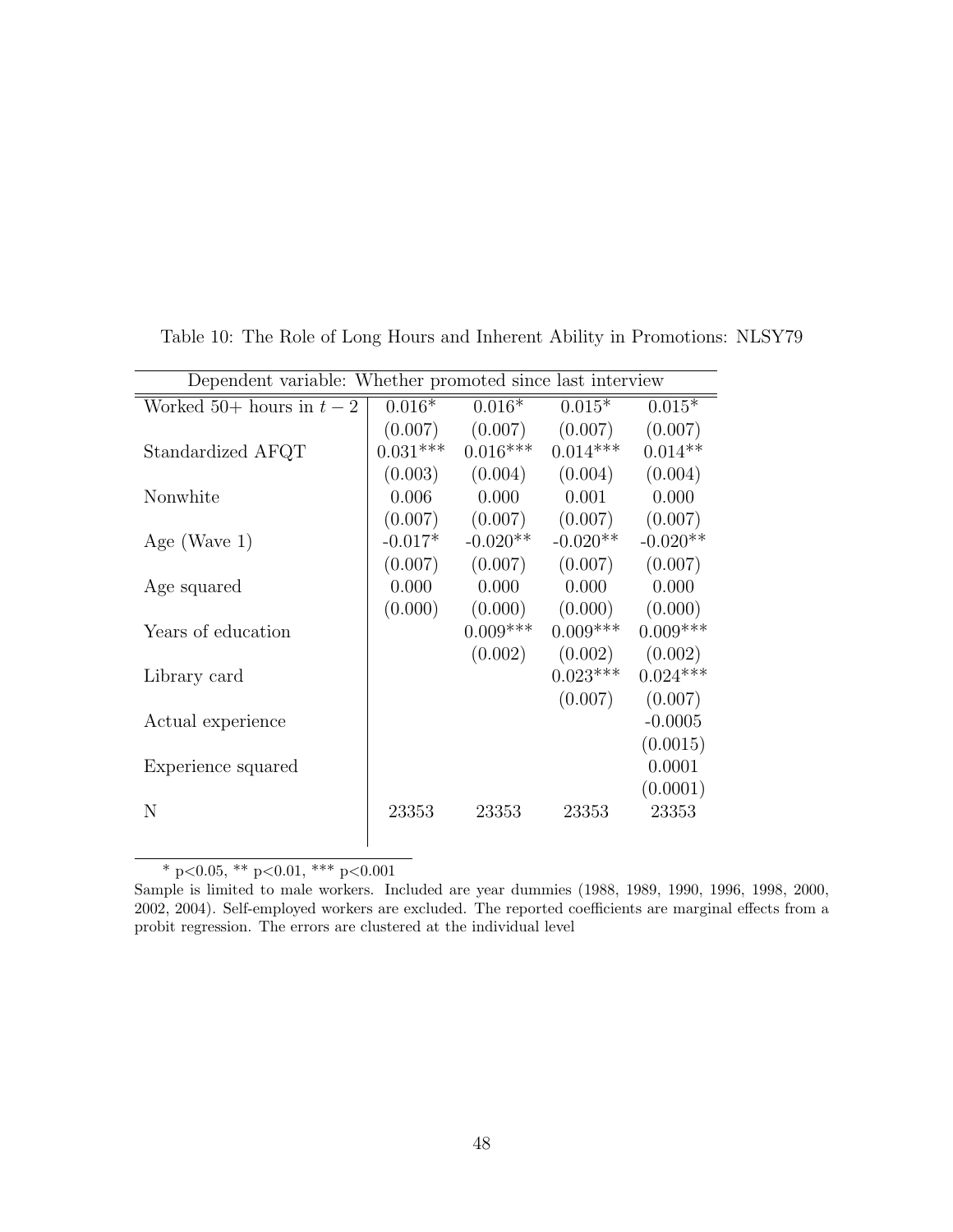| Dependent variable: $(\ln Wage_{t+4} - \ln Wage_t)/4$ |              |                   |             |               |  |
|-------------------------------------------------------|--------------|-------------------|-------------|---------------|--|
|                                                       |              | Not self-employed |             | Self-Employed |  |
| $Min(Hours_{t-2}, 48)$                                | $-0.0005**$  |                   | 0.0015      |               |  |
|                                                       | (0.0002)     |                   | (0.0009)    |               |  |
| $Max(Hours_{t-2} - 48,0)$                             | $0.0010***$  |                   | $-0.0011$   |               |  |
|                                                       | (0.0002)     |                   | (0.0008)    |               |  |
| $Hours_{t-2} \geq 50$                                 |              | $0.0064**$        |             | $-0.0012$     |  |
|                                                       |              | (0.0022)          |             | (0.0112)      |  |
| Education                                             | $0.0038***$  | $0.0038***$       | $0.0080**$  | $0.0078**$    |  |
|                                                       | (0.0003)     | (0.0003)          | (0.0029)    | (0.0029)      |  |
| Actual experience                                     | $-0.0004$    | $-0.0005$         | 0.0026      | 0.0027        |  |
|                                                       | (0.0005)     | (0.0005)          | (0.0031)    | (0.0031)      |  |
| Experience squared                                    | 0.0000       | 0.0000            | $-0.0001$   | $-0.0001$     |  |
|                                                       | (0.0000)     | (0.0000)          | (0.0001)    | (0.0001)      |  |
| Nonwhite                                              | $-0.0058***$ | $-0.0054***$      | $-0.0332*$  | $-0.0347*$    |  |
|                                                       | (0.0015)     | (0.0015)          | (0.0148)    | (0.0147)      |  |
| Married                                               | 0.0002       | $-0.0006$         | 0.0279      | $0.0293*$     |  |
|                                                       | (0.0019)     | (0.0019)          | (0.0147)    | (0.0148)      |  |
| Number of children                                    | 0.0005       | 0.0004            | $-0.0065$   | $-0.0060$     |  |
|                                                       | (0.0008)     | (0.0008)          | (0.0057)    | (0.0057)      |  |
| Age                                                   | $-0.0023***$ | $-0.0024***$      | $-0.0077**$ | $-0.0075**$   |  |
|                                                       | (0.0004)     | (0.0004)          | (0.0028)    | (0.0028)      |  |
| Library card                                          | $0.0036*$    | $0.0037*$         | 0.0049      | 0.0067        |  |
|                                                       | (0.0015)     | (0.0015)          | (0.0125)    | (0.0125)      |  |
| Constant                                              | $0.0630***$  | $0.0434***$       | 0.1337      | 0.1860        |  |
|                                                       | (0.0118)     | (0.0097)          | (0.1124)    | (0.1097)      |  |
| $R^2$                                                 | 0.025        | 0.023             | 0.049       | 0.046         |  |
| N                                                     | 16970        | 16970             | 900         | 900           |  |
|                                                       |              |                   |             |               |  |
|                                                       |              |                   |             |               |  |

Table 11: Long Hours and Wage Growth for Self-Employed Workers: NLSY79

Sample is limited to male workers who did not change jobs between t and  $t + 4$ . Included are year dummies. The errors are clustered at the individual level.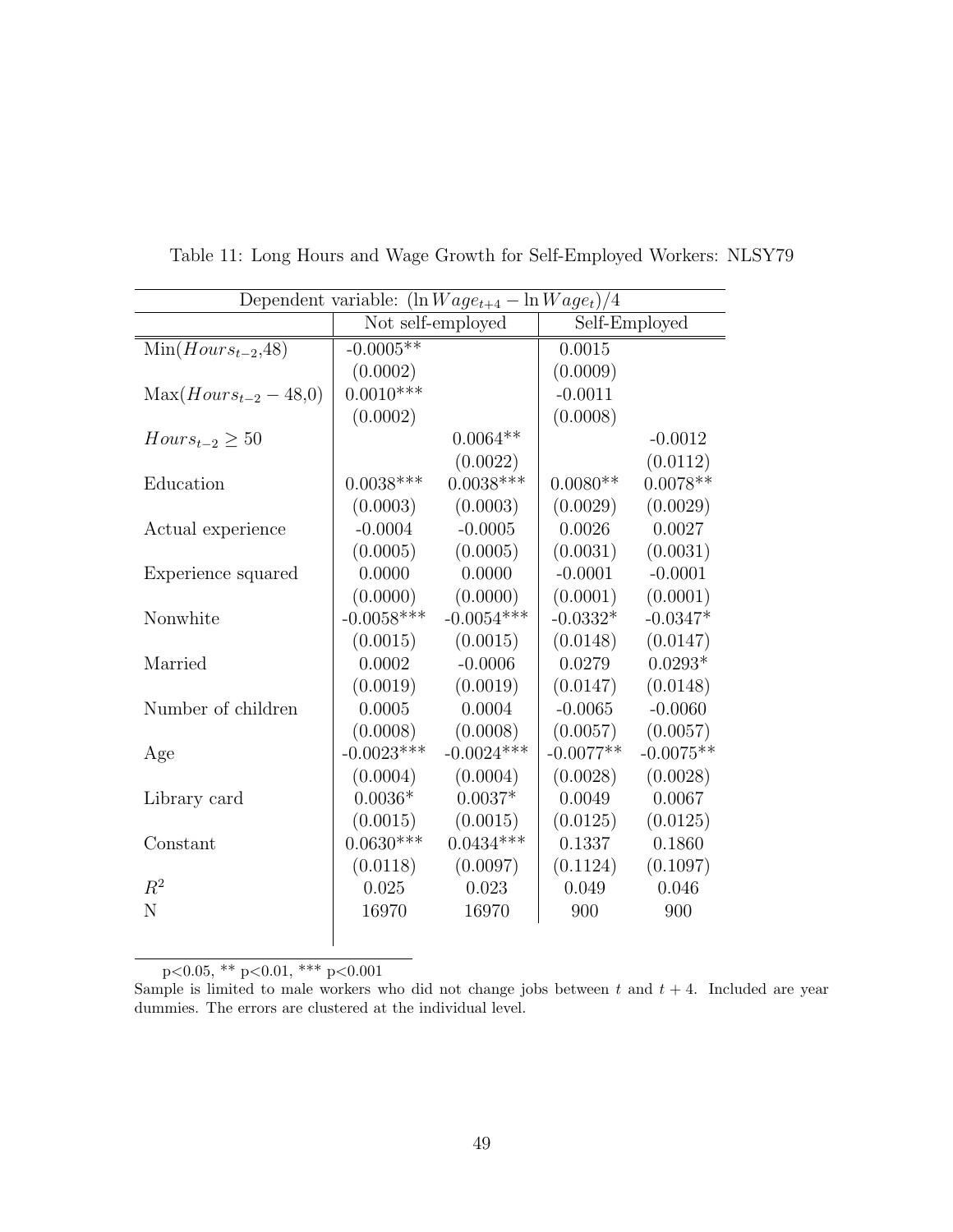| Dependent variable: $(\ln Wage_{t+4} - \ln Wage_t)/4$ |              |              |                 |                    |               |                      |  |  |  |  |
|-------------------------------------------------------|--------------|--------------|-----------------|--------------------|---------------|----------------------|--|--|--|--|
|                                                       | All Males    |              | Training in $t$ | No training in $t$ | Experience<15 | $Experience \geq 15$ |  |  |  |  |
| $\overline{\text{Min}}(Hours_{t-2}, 48)$              | $-0.0002$    | $-0.0003$    | $-0.0010$       | $-0.0001$          | $-0.0006**$   | 0.0011               |  |  |  |  |
|                                                       | (0.0002)     | (0.0002)     | (0.0005)        | (0.0003)           | (0.0002)      | (0.0008)             |  |  |  |  |
| $Max(Hours_{t-2} - 48, 0)$                            | $0.0010**$   | $0.0010**$   | $0.0018*$       | $0.0008**$         | $0.0016***$   | $-0.0005$            |  |  |  |  |
|                                                       | (0.0003)     | (0.0003)     | (0.0007)        | (0.0003)           | (0.0004)      | (0.0006)             |  |  |  |  |
| Years of education                                    | $0.0034***$  | $0.0032***$  | $0.0035***$     | $0.0031***$        | $0.0038***$   | $0.0020*$            |  |  |  |  |
|                                                       | (0.0004)     | (0.0004)     | (0.0008)        | (0.0004)           | (0.0004)      | (0.0009)             |  |  |  |  |
| Actual experience                                     | $-0.0005$    | $-0.0005$    | $-0.0020$       | $-0.0001$          | $-0.0001$     | $-0.0004$            |  |  |  |  |
|                                                       | (0.0007)     | (0.0007)     | (0.0015)        | (0.0008)           | (0.0010)      | (0.0077)             |  |  |  |  |
| Experience squared                                    | 0.0000       | 0.0000       | 0.0001          | $-0.0000$          | $-0.0000$     | 0.0000               |  |  |  |  |
|                                                       | (0.0000)     | (0.0000)     | (0.0001)        | (0.0000)           | (0.0001)      | (0.0002)             |  |  |  |  |
| Nonwhite                                              | $-0.0039*$   | $-0.0038*$   | $-0.0057$       | $-0.0032$          | $-0.0042*$    | $-0.0026$            |  |  |  |  |
|                                                       | (0.0017)     | (0.0017)     | (0.0043)        | (0.0019)           | (0.0020)      | (0.0035)             |  |  |  |  |
| Married                                               | 0.0016       | 0.0013       | $-0.0043$       | 0.0029             | 0.0018        | 0.0011               |  |  |  |  |
|                                                       | (0.0022)     | (0.0022)     | (0.0049)        | (0.0025)           | (0.0025)      | (0.0042)             |  |  |  |  |
| Number of children                                    | 0.0007       | 0.0007       | 0.0030          | 0.0000             | 0.0005        | 0.0013               |  |  |  |  |
|                                                       | (0.0009)     | (0.0009)     | (0.0023)        | (0.0009)           | (0.0010)      | (0.0017)             |  |  |  |  |
| Age                                                   | $-0.0019***$ | $-0.0018***$ | $-0.0017*$      | $-0.0019***$       | $-0.0018***$  | $-0.0017*$           |  |  |  |  |
|                                                       | (0.0004)     | (0.0004)     | (0.0008)        | (0.0005)           | (0.0005)      | (0.0009)             |  |  |  |  |
| Library card                                          | 0.0005       | 0.0002       | 0.0019          | $-0.0003$          | 0.0002        | 0.0014               |  |  |  |  |
|                                                       | (0.0017)     | (0.0017)     | (0.0041)        | (0.0019)           | (0.0020)      | (0.0034)             |  |  |  |  |
| Training in $t$                                       |              | $0.0083***$  |                 |                    |               |                      |  |  |  |  |
|                                                       |              | (0.0021)     |                 |                    |               |                      |  |  |  |  |
| Constant                                              | $0.0523**$   | $0.0530**$   | $0.0839*$       | 0.0225             | $0.0341*$     | 0.0136               |  |  |  |  |
|                                                       | (0.0194)     | (0.0194)     | (0.0414)        | (0.0172)           | (0.0169)      | (0.0933)             |  |  |  |  |
| $\mathbb{R}^2$                                        | 0.014        | 0.015        | 0.024           | 0.011              | 0.024         | 0.002                |  |  |  |  |
| N                                                     | 11593        | 11593        | 2335            | 9258               | 8243          | 3350                 |  |  |  |  |
|                                                       |              |              |                 |                    |               |                      |  |  |  |  |
|                                                       |              |              |                 |                    |               |                      |  |  |  |  |

Table 12: Training, Hours and Wage Growth: NLSY79

The sample is limited to male workers and workers who did not change jobs. Included are year dummies. The errors are clustered at the individual level.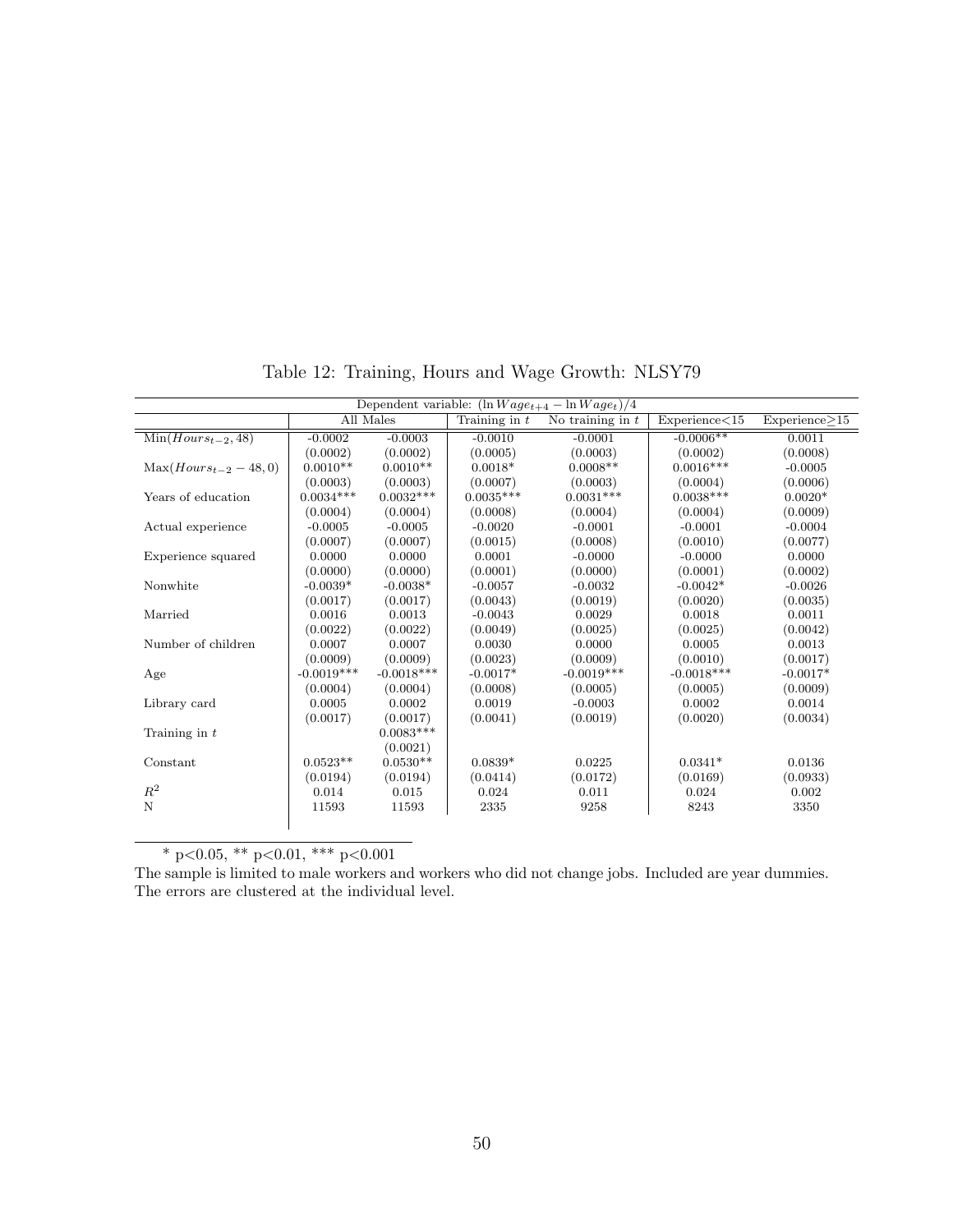## Appendix

## A GMAT Registrant Survey: Attrition Effects

|                              | Present in Wave 4 |        |           | Not present in Wave 4 |        |           |
|------------------------------|-------------------|--------|-----------|-----------------------|--------|-----------|
| Variable (Wave 1)            | Obs               | Mean   | Std. Dev. | Obs                   | Mean   | Std. Dev. |
| Employed                     | 3718              | 0.768  |           | 2031                  | 0.677  |           |
| Hourly wage                  | 2595              | 18.964 | 8.564     | 1272                  | 19.302 | 11.597    |
| Hours                        | 2714              | 45.424 | 7.929     | 1378                  | 45.763 | 8.249     |
| Female                       | 3771              | 0.445  |           | $3235\,$              | 0.395  |           |
| Age                          | 3712              | 26.835 | 5.896     | 2042                  | 26.970 | 5.521     |
| Asian                        | 3771              | 0.135  |           | 3235                  | 0.133  |           |
| <b>Black</b>                 | 3771              | 0.130  |           | 3235                  | 0.158  |           |
| Hispanic                     | 3771              | 0.157  |           | 3235                  | 0.142  |           |
| Married                      | 3771              | 0.287  |           | 3235                  | 0.174  |           |
| Number of children under 18  | 3771              | 0.150  | 0.557     | 2082                  | 0.159  | 0.558     |
| Mom has college degree       | 3707              | 0.349  |           | 2020                  | 0.347  |           |
| In school                    | 3771              | 0.258  |           | 3235                  | 0.168  |           |
| Undergrad GPA                | 3617              | 3.024  | 0.421     | 1876                  | 3.009  | 0.428     |
| Attended competitive college | 3503              | 0.226  |           | 2667                  | 0.228  |           |
| Majored in business          | 3745              | 0.515  |           | 2055                  | 0.520  |           |
| Majored in social science    | 3745              | 0.162  |           | 2055                  | 0.172  |           |
| Majored in engineering       | 3745              | 0.124  |           | 2055                  | 0.117  |           |
| Majored in science           | 3745              | 0.118  |           | 2055                  | 0.109  |           |
| Experience (months)          | 3658              | 59.452 | 66.650    | 1953                  | 56.326 | 61.855    |
| Self-employed                | 2695              | 0.041  |           | 1366                  | 0.065  |           |
| Entry level manager          | 3771              | 0.180  |           | 3235                  | 0.109  |           |
| Higher level manager         | 3771              | 0.122  |           | 3235                  | 0.084  |           |
| GMAT score/100               | 3169              | 4.935  | 1.056     | 2354                  | 4.627  | 1.045     |
| <b>Took GMAT</b>             | 3771              | 0.840  |           | 3235                  | 0.728  |           |

Table 13: Attrition between Waves 1 and 4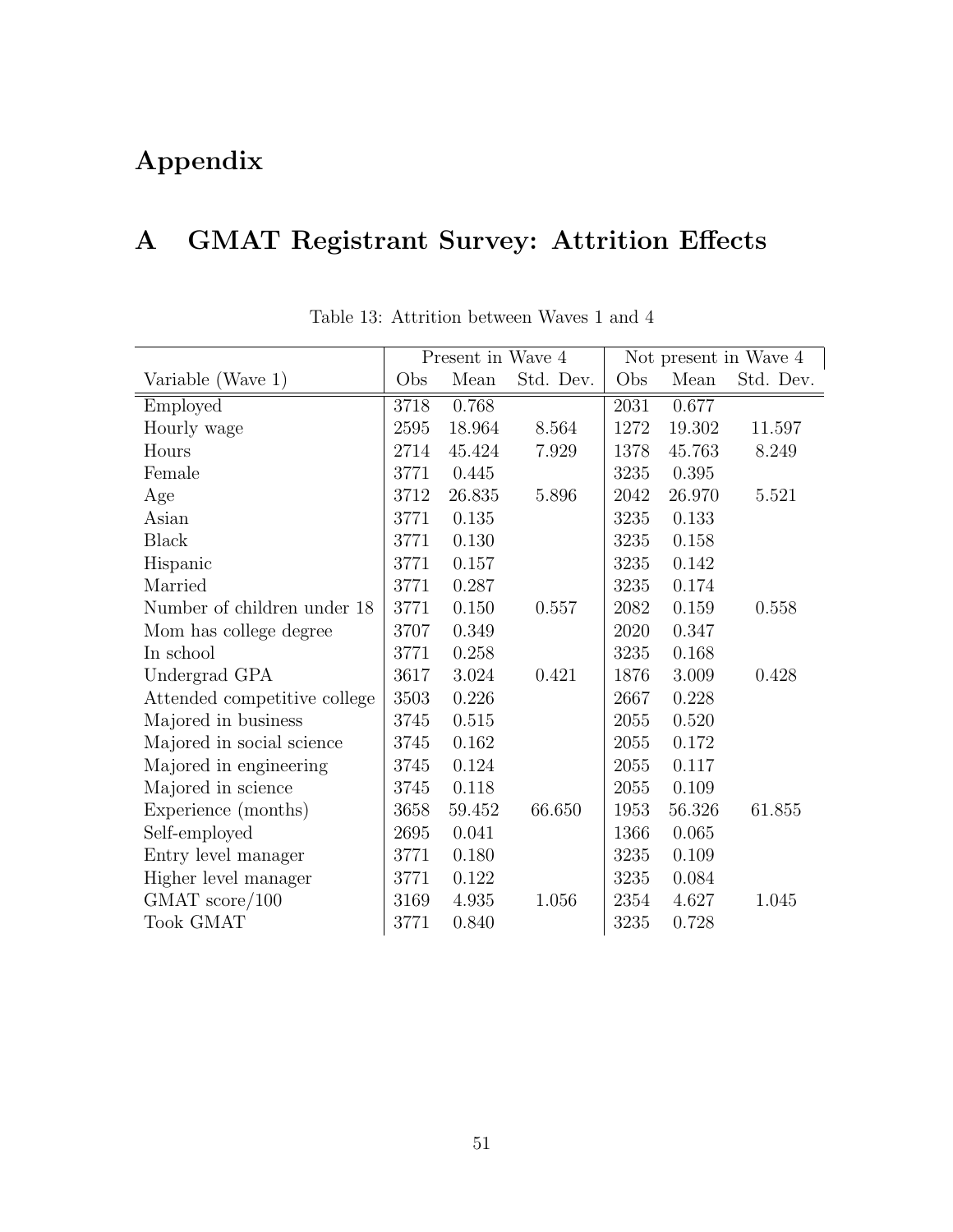### B NLSY79 Sample Construction

I drop the 1,280 respondents from the military sample of NLSY79 because they have different employment patterns and because most respondents in this sample are dropped from the survey after 1984. Years in which a respondent was not interviewed are excluded, but if individuals returned to the survey in subsequent interviews, they are included in the sample for those years. I exclude respondents who reported being in school in every interview year and observations for which an individual was not employed at a government, private or nonprofit job. Two individuals had less than 8 years of education in all years and are dropped.

In all NLSY79 specifications hours and hourly wages apply to the main (CPS) job. Information on secondary jobs for multiple jobholders is not included. NLSY79 reports hourly wages that are constructed by dividing reported earnings by reported usual hours per week and the relevant time period, since respondents are given a choice of time unit to report earnings. Wages are deflated using the 1982-84 Consumer Price Index for all urban consumers. Actual experience is computed as the number of years after leaving school in which a respondent's usual hours per week exceeded 30 and weeks worked per year were at least 26 (which corresponds to full-time work). For the years after 1994, since the survey becomes biennial, it is assumed that if a respondent worked fulltime in year t, he was also working fulltime in  $t-1$ . A respondent is considered to have left school either in the first year in which he reports not being in school or, in the case when data on this variable are missing, the first year in which education level does not go up. For individuals who reported not being in school in the year prior to their first interview, I use a series of variables on employment history for the period 1975-1977 to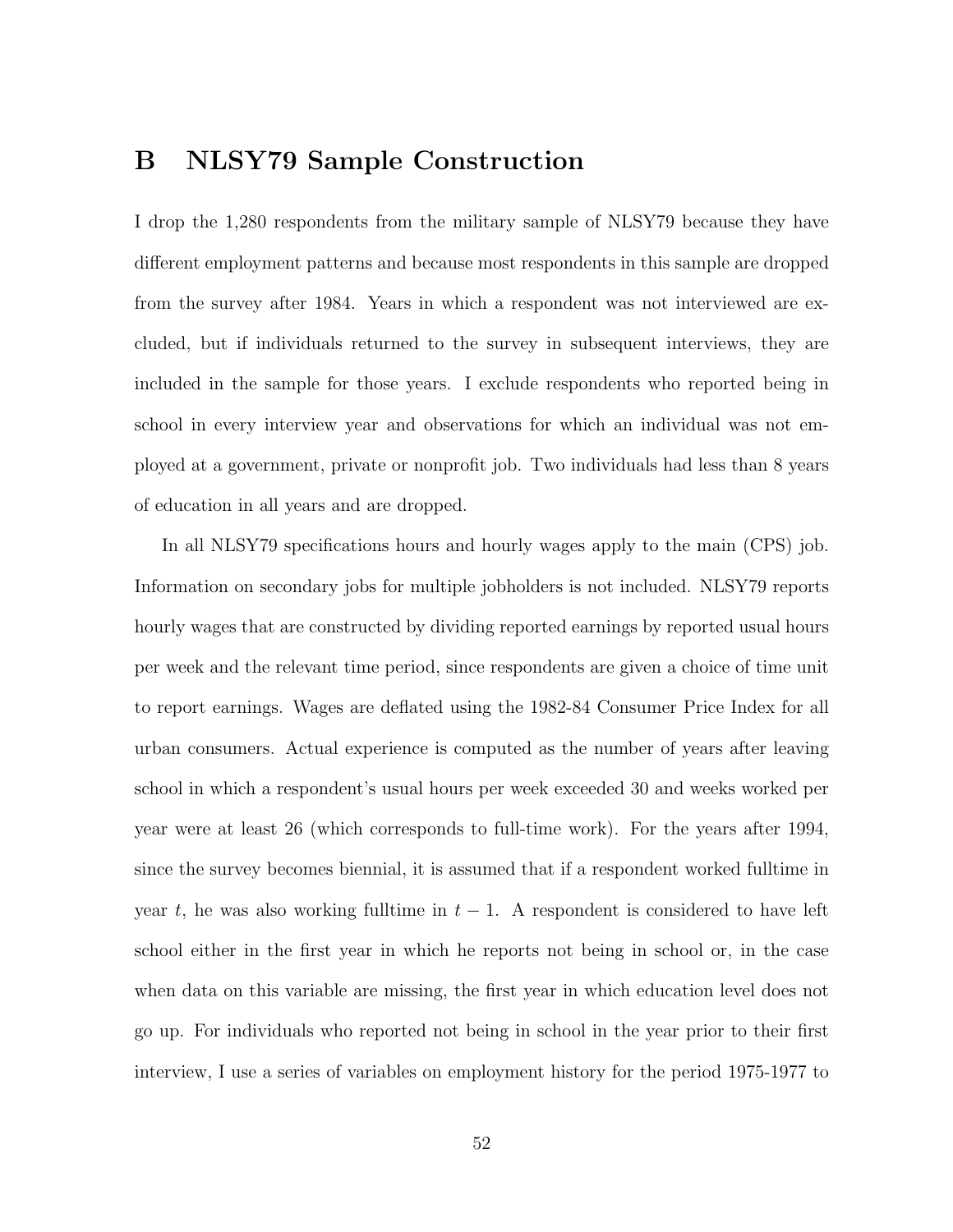construct actual experience if possible.

I only keep observations for which respondents are at least 19 years old and have nonmissing hours and wages. I keep observations for which the real wage is between \$2 and \$100 and usual weekly hours are between 15 and 120. Self-employed workers are dropped. Lastly, 279 respondents had no valid data for actual experience because their employment history prior to 1979 could not be fully recovered.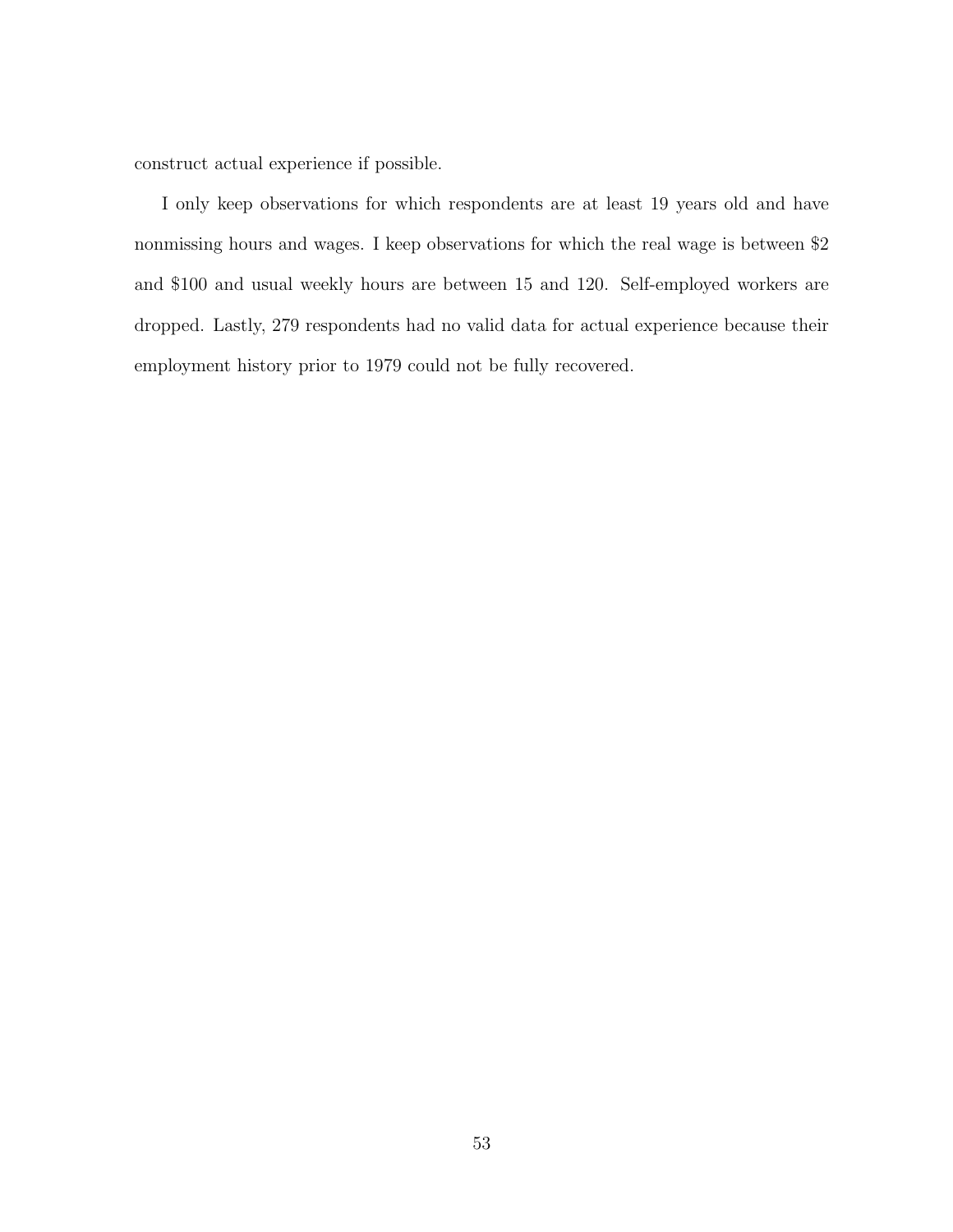## C Proof of Lemma 1

The difference between first period hours with and without promotion is

$$
\Delta_h = \frac{(d_1 + c_1\eta_1)2b_i + (d_2 + c_2\eta_1)c_2\eta_1\theta_i}{4b_i^2 - c_2^2\eta_1^2\theta_i^2} - \frac{(d_1 + c_1\eta_1)}{2b_i - c_1\eta_1\theta_i}.
$$

Then

$$
\Delta_h = \frac{(d_1 + c_1 \eta_1)2b_i(2b_i - c_1 \eta_1 \theta_i) + (d_2 + c_2 \eta_1)c_2 \eta_1 \theta_i(2b_i - c_1 \eta_1 \theta_i) - (d_1 + c_1 \eta_1)(4b_i^2 - c_2^2 \eta_1^2 \theta_i^2)}{(4b_i^2 - c_2^2 \eta_1^2 \theta_i^2)(2b_i - c_1 \eta_1 \theta_i)}.
$$

which is equivalent to

$$
\Delta_h = \frac{-(d_1 + c_1 \eta_1) 2b_i c_1 \eta_1 \theta_i + (d_2 + c_2 \eta_1) c_2 \eta_1 \theta_i (2b_i - c_1 \eta_1 \theta_i) + (d_1 + c_1 \eta_1) c_2^2 \eta_1^2 \theta_i^2}{(4b_i^2 - c_2^2 \eta_1^2 \theta_i^2)(2b_i - c_1 \eta_1 \theta_i)}.
$$

We have that

$$
(d_1 + c_1 \eta_1) c_2^2 \eta_1^2 \theta_i^2 > (d_2 + c_2 \eta_1) c_1 c_2 \eta_1^2 \theta_i^2
$$

because  $d_1 + c_1 \eta_1 > d_2 + c_2 \eta_1$  and  $c_2 > c_1$ . In addition, Equation (1) implies that

$$
(d_2 + c_2 \eta_1)c_2 \eta_1 \theta_i 2b_i > (d_1 + c_1 \eta_1)c_1 \eta_1 \theta_i 2b_i,
$$

so  $\Delta_h > 0$ .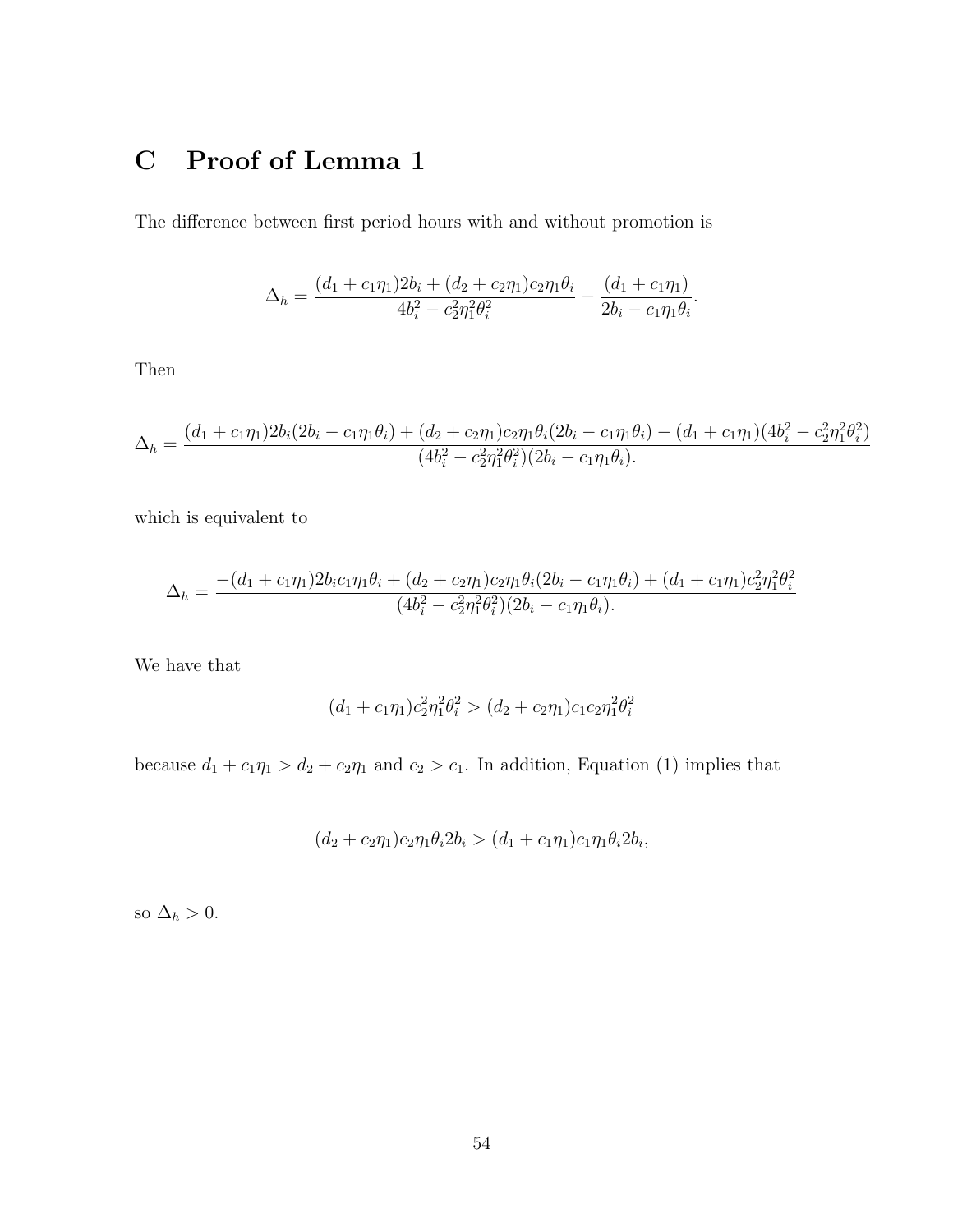## D Proof of Lemma 2

The inequality

$$
2\bar{b} > c_2 \eta_1 \theta_i
$$

is equivalent to

$$
2(d_1+c_1\eta_1)(d_2+c_2\eta_1)c_2-(d_1+c_1\eta_1)^2c_1-(d_2+c_2\eta_1)^2c_1+\sqrt{D'} > 2(d_1+c_1\eta_1)^2c_2-2(d_2+c_2\eta_1)^2c_2,
$$

where

$$
D' = (2(d_1 + c_1\eta_1)(d_2 + c_2\eta_1)c_2 - (d_1 + c_1\eta_1)^2c_1 - (d_2 + c_2\eta_1)^2c_1)^2 +
$$
  
+ 
$$
4(2((d_1 + c_1\eta_1)^2 - (d_2 + c_2\eta_1)^2)((d_1 + c_1\eta_1)^2c_2^2 - (d_1 + c_1\eta_1)(d_2 + c_2\eta_1)c_1c_2)).
$$

Using that  $(d_1 + c_1 \eta_1) > (d_2 + c_2 \eta_1)$  and  $c_2 > c_1$ ,

$$
2(d_1 + c_1\eta_1)(d_2 + c_2\eta_1)c_2 - (d_1 + c_1\eta_1)^2c_1 - (d_2 + c_2\eta_1)^2c_1 < \sqrt{D'},
$$

so it is enough to show that

$$
2(d_1 + c_1\eta_1)(d_2 + c_2\eta_1)c_2 - (d_1 + c_1\eta_1)^2c_1 - (d_2 + c_2\eta_1)^2c_1 > (d_1 + c_1\eta_1)^2c_2 - (d_2 + c_2\eta_1)^2c_2.
$$

Dividing through by  $(d_1 + c_1 \eta_1)^2 c_2$  yields

$$
2\frac{(d_2+c_2\eta_1)}{(d_1+c_1\eta_1)}-\frac{c_1}{c_2}-\frac{(d_2+c_2\eta_1)^2}{(d_1+c_1\eta_1)^2}\frac{c_1}{c_2}>1-\frac{(d_2+c_2\eta_1)^2}{(d_1+c_1\eta_1)^2}.
$$